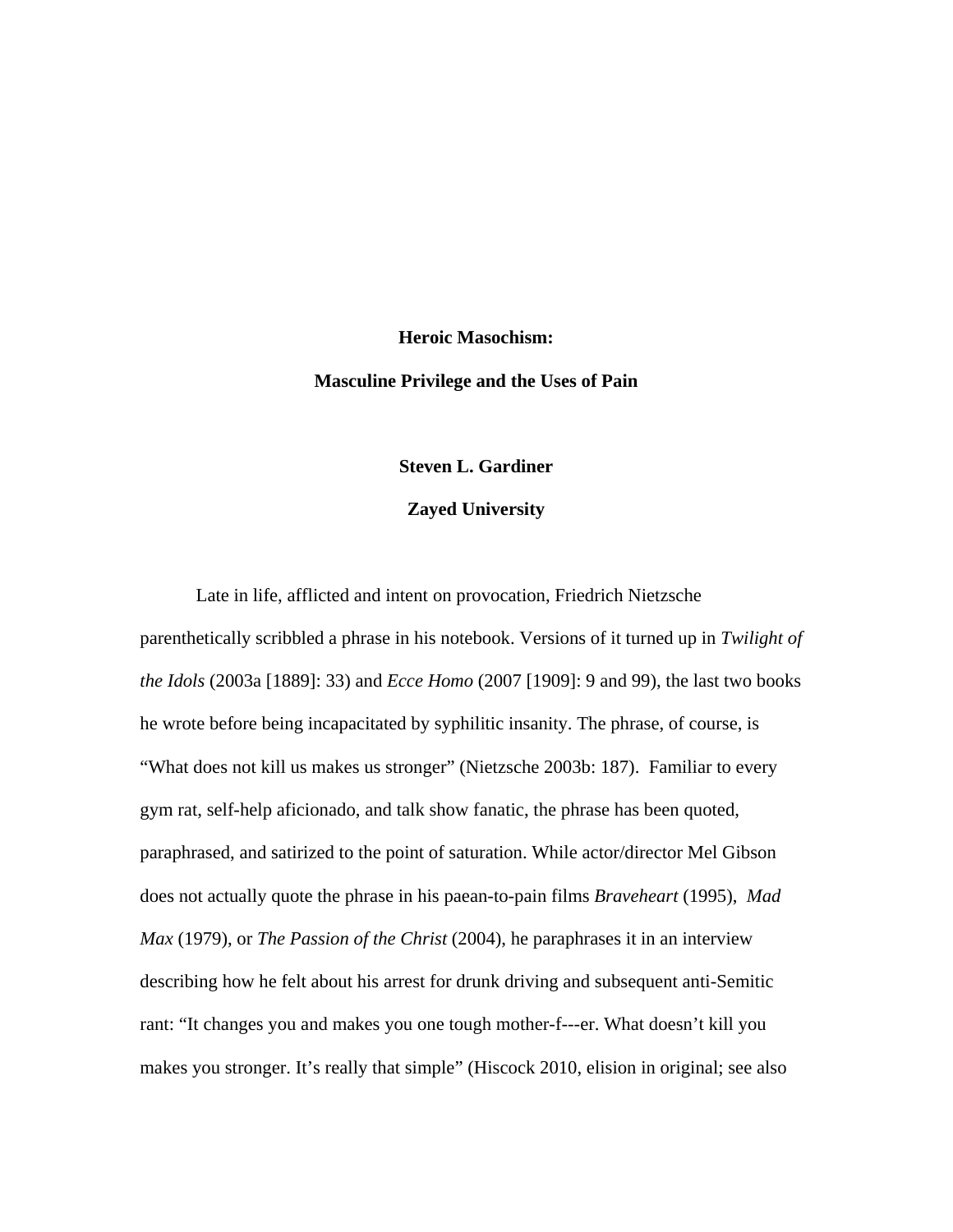Gardiner 2014). Use of the phrase is not limited to tough guys, for example *American Idol* winner Kelly Clarkson uses it in her (2011) pop album, *Stronger*.

Nietzsche's familiar dictum is part of the philosopher's larger project of systematically reflecting on suffering and the will, imagining an aristocracy of endurance. In *Toward a Genealogy of Morals*, for example, he writes, "Man, as the animal that is most courageous, most accustomed to suffering, does not negate suffering as such: he wants it, even seeks it out, provided one shows him some meaning in it, some wherefore of suffering" (Nietzshe 1954 [1887]: 453).

Now Nietzsche was a complex thinker, prone to irony and a tendency toward halfmocking, half-serious pronouncements that turn absurd when pushed in any one direction. American popular culture uses of Nietzsche, however, usually affect no such tension. The bulk of references are over-reaching indexes of longed-for profundity, the remainder are unabashed mockery—e.g. the Joker's (Heath Ledger) version in *The Dark Knight* (2008): "I believe whatever doesn't kill you simply makes you stranger." My concern herein, however, is neither a critique of Nietzsche nor a complaint against his "misuse"—surely a fatuous project in any case. I am interested in the very taken-forgrantedness of Nietzschean reflections on pain. That is, whatever Nietzsche may have been getting at with his dictum, the popular usage reflects a desperate hope that suffering has, or certainly *ought to* have, a purpose.

The connection of suffering to some larger sense of purpose is negatively evoked in the use of the phrase "*un*necessary suffering," for example in palliative care, the purpose of which is to prevent it. Such a usage presupposes that there is such a thing as *necessary* suffering. It is difficult to deny that there are some pains best endured sooner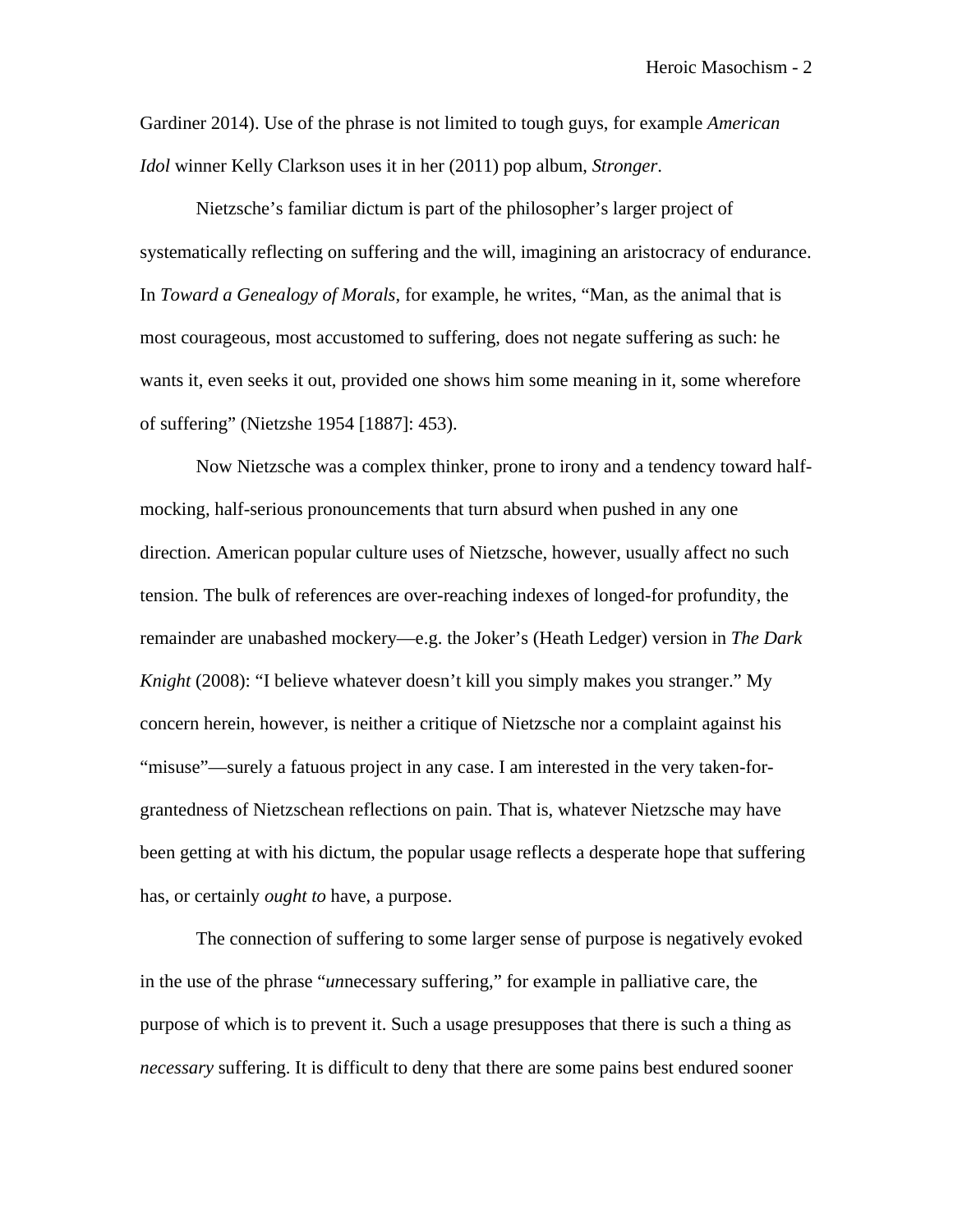rather than later—the treatment of a diseased tooth for instance—it hardly makes sense to say that the suffering is necessary, as opposed to the treatment. It is also easy to construct "just so" narratives regarding the plausibility, even the obviousness, of the necessity for suffering in any particular case—particularly, to paraphrase Mark Twain, when that suffering is someone else's. $<sup>1</sup>$ </sup>

The anaesthetizing properties of ether, to cite an example, were long known and even proposed as a way to eliminate pain in surgery by chemist Humphry Davy in the 1790s, but it was not until a self-promoting American surgeon, Crawford Long, amputated a limb in front of an audience using anesthesia in 1846 that the idea of painfree surgery started to be accepted (Snow 2005: 36). The long gap between nonanaesthetic uses of ether and its use in surgery seems largely to have been due to the resistance of the surgeons. As historian Richard Holmes summarizes their attitude, "Pain itself was a natural and intrinsic part of the surgical procedure, and a surgeon's ability to handle a patient's pain—through his imposed psychological authority, his dexterity, and above all his sheer speed of amputation and extraction—was an essential part of his profession" (Holmes 2008: 284).

Nor are slow-changing attitudes toward the uses and utility of pain unique to medicine. In the late Middle Ages, pain became a central component in the production of judicial truth. In the context of denouncing Epicurianism, penitant rituals became common in Western Christendom (Greenblaat 2011). During the same period judicial torture replaced trial by ordeal in criminal justice. As argued by Talal Asad, "Violence done to the body was held to be a condition facilitating the emergence and capture of the truth" (1993: 94). Truth became, in effect, an epiphenomenon of embodied pain—which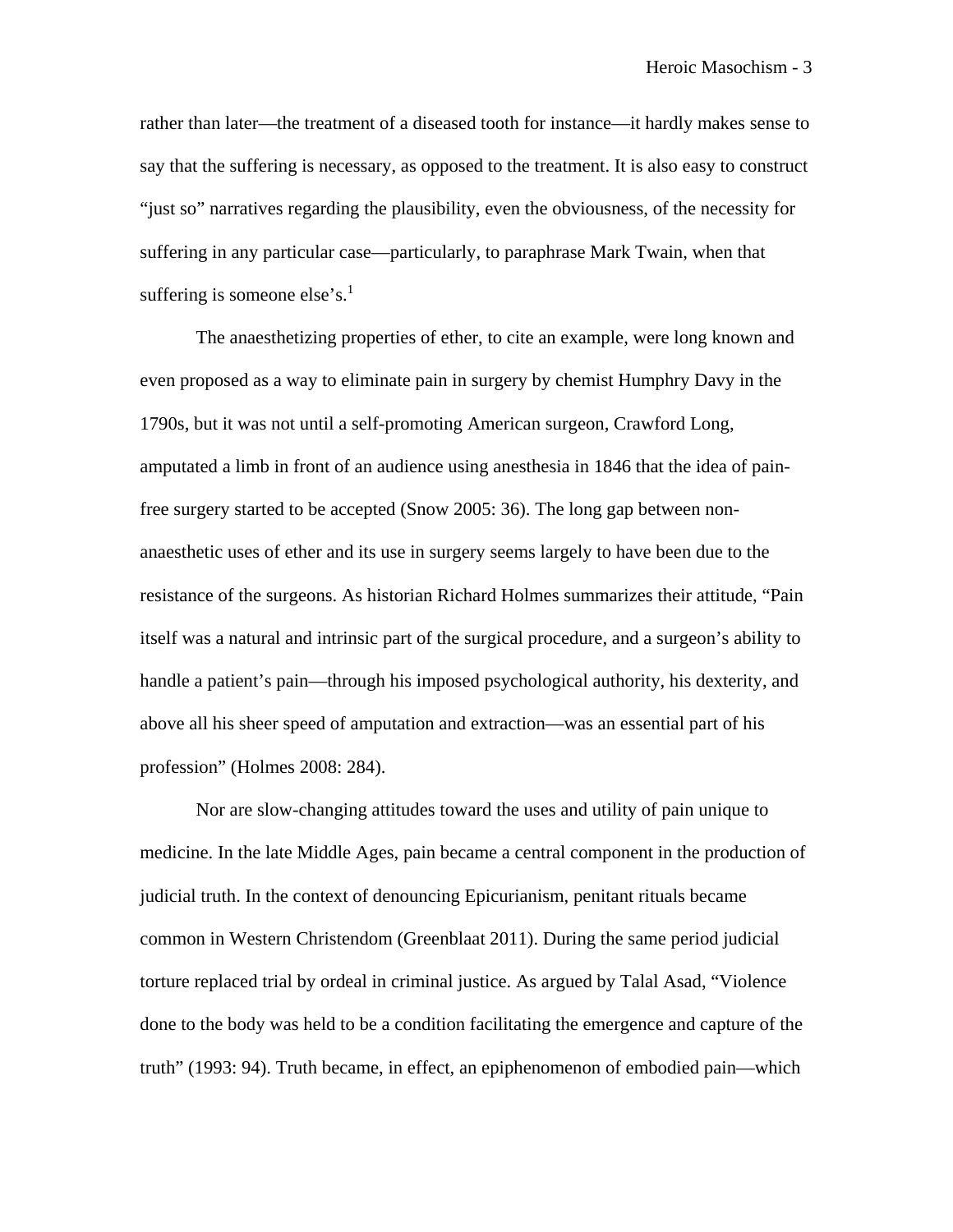has been considered by judicial scholars as a kind of "half-way house" between superstitious pre-modern ordeals and modern forms of judicial inquiry foregrounding forensic investigation and verification (Asad 1993: 89). Our attitudes toward pain continue to change.

While pain, to mangle a Buddhist teaching, may be an inevitable concommitant of life, suffering—by which I mean the *uses* and *meanings* of pain—is culturally constructed. In offering this formulation I specifically do not mean to psychologize suffering. The *experience* of pain is among the most intensely personal—notoriously difficult to share, mute in its essense (Scarry 1985: 3–4)—but the *uses* of pain are public and social. They are a technique, *the* technique we might even say, for the production of persons and social control (Asad 1983: 97). And while it would be delusional to accept an absolute distinction between the two—private experience and public use—what interests me herein are on the one hand the mechanisms by which techniques of pain are adopted as a wisdom so conventional they become difficult to question, and on the other hand, the consequences this unquestioning acceptance has for our embodied selves and our social bodies.

## **Contradictions of Military Masculinity**

The impetus for the current exploration of the uses of pain was my ethnographic work with soldiers and veterans of the *Bundeswehr*, the German military, at the turn of the millenium. From my own experience in the United States Army (1982 – 1986), I began my interviews and interactions with my German subjects expecting to find certain narratives. Specifically, I expected that German soldiers, like their American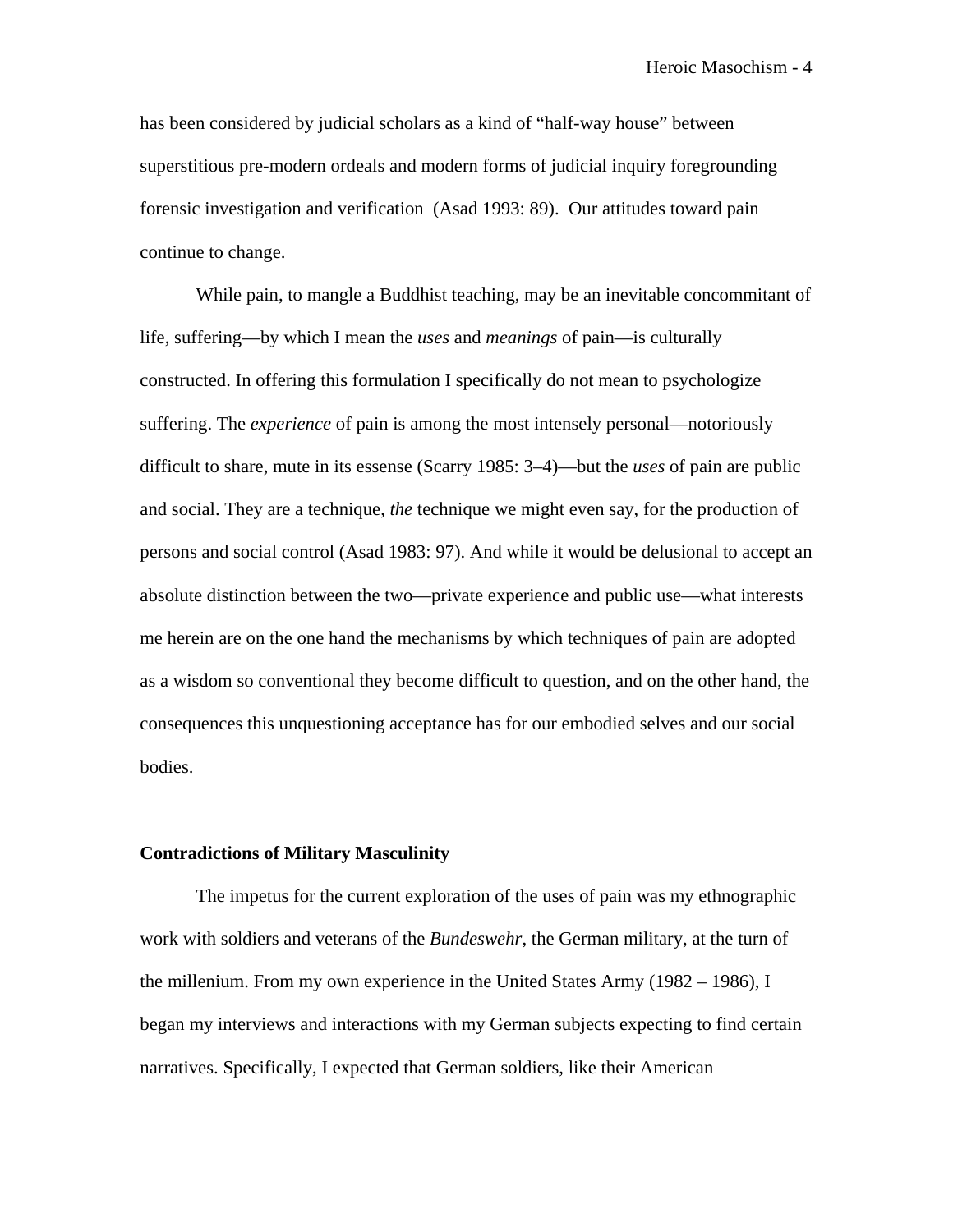counterparts, would report being subjected to a regime of physical and psychological toughening accomplished through a combination of training—physical exercise, systematic exposure to the elements, and disciplinary shaming for any show of weakness—and hazing, or peer-based punishments and humiliations. Further, I expected that such rituals of toughening, official or otherwise, would be systematically tied to a gendered regime in which militarily desirable chacteristics were coded masculine, and all others feminine (Belkin 2012; Gardiner 2004; Goldstein 2001).

Not surprisingly, I did find such a pattern, but one thing struck me. While my German subjects certainly had many stories to tell about toughening, hazing, and normative manhood shaming, my reaction to their stories was blasé, dismissive. And this was in spite of both my anthropological training that emphasized a responsibility toward one's informants, and my easy identification with my informants at the personal level.

What I came to realize is that the process of hardening I had been through in my own military training—along with my pre-military induction into normative American manhood—had left me nearly incapable of an empathic reaction to their stories. The bulk of them seemed *relatively* mild compared to those I had experienced, which I like most soldiers in turn had been taught to think of as trivial in comparison to *real* suffering (Lomsky-Feder 2004: 91).

The dispositions—the habits of mind and body—that both produce and celebrate the sort of empathic resistance I experienced with my German subjects, I refer to as *heroic masochism*. Heroic masochism constructs a subject position that inculcates an entitlement grounded in resentment as the price of both gendered identity and group belonging. I have suffered to become who I am, runs the immanent logic, therefore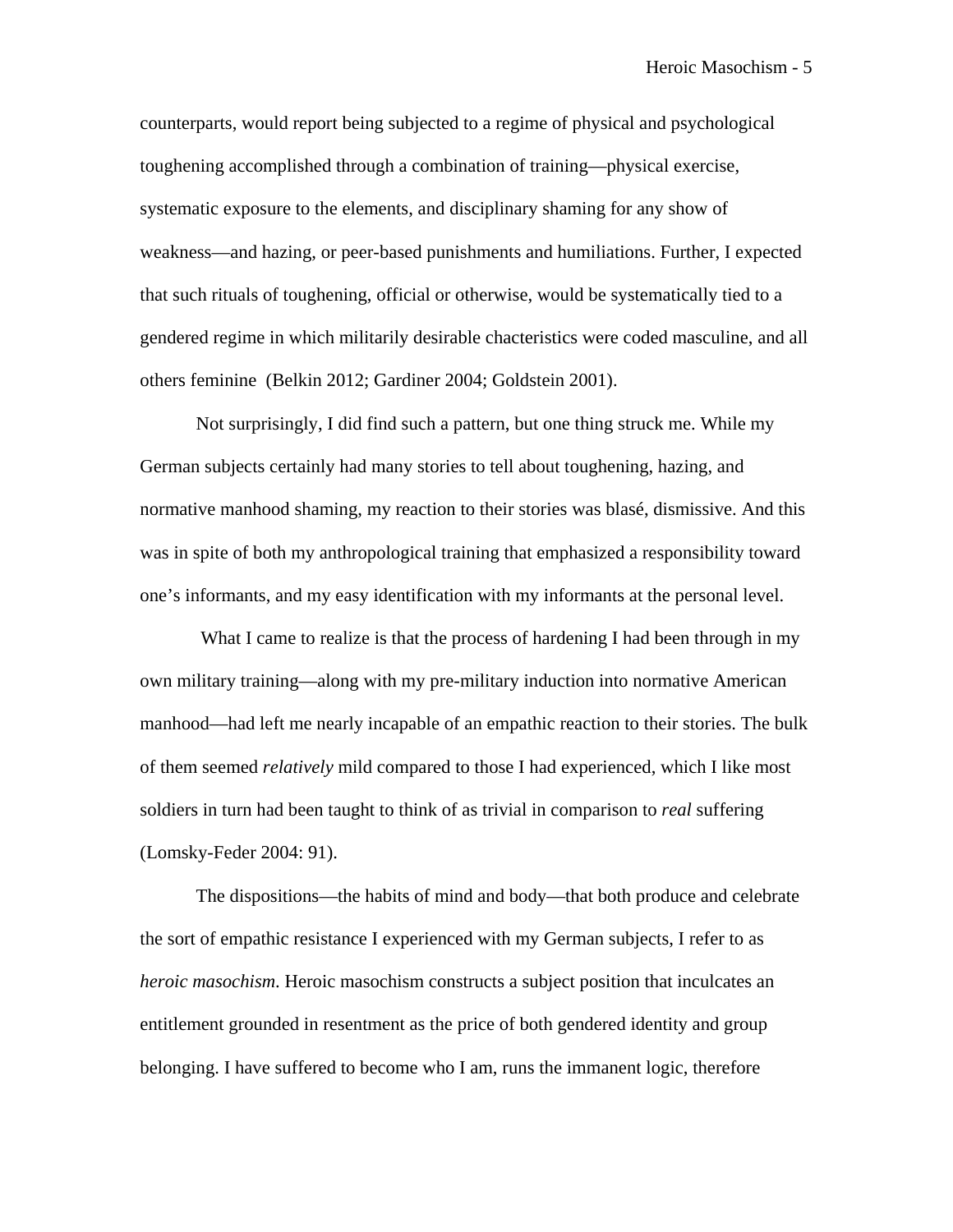suffering is justified, and you too should suffer (Adorno 1998; Sanday 2007: 57). Once justified, suffering becomes as Neizsche said, something we seek, "provided one shows him some meaning in it" (1954 [1887]: 453). That is, pain as technique, discipline for the body and mind of the initiate (the training soldier, the fraternity pledge, the child learning correct gender performance), becomes *desirable*.

The form of this seemingly paradoxical desire, and the process by which it is inculcated, is the focus of that which follows. I call the desires connected to heroic masochism paradoxical because, like Freud, I see the desire for pain as a puzzle since it seems to violate the basic "economy" of consciousness, which is oriented in Freudian terms "…at gaining pleasure and removing unpleasure" (Freud 1960 [1901]: Vol. 6, 270). If we accept this utilitarian assumption, that our most basic drive is toward pleasure and away from pain (Bentham 1988: 1), then like Freud we will be forced to seek out some subterrainean form of pleasure to be derived from the sorts of experiences I will focus on herein.

I will presently return to the Freudian account of masochism as a point of departure, with the proviso that I intend to depart from the two-drive (pleasure and death) and three-structure (ego, id, superego) schema assumed in the later Freud—taking his model as a *model for* talking about the psyche in a particular way, rather than a valid *model of* consciousness. First, however, I want to tell a story for the reader to keep in mind as I present my reworking of psychoanalytic models of masochism and its relationship to military masculinity.

For many Americans the scene will be familiar enough, a standardized fragment of popular culture: the induction of young men into the military. Variants abound, from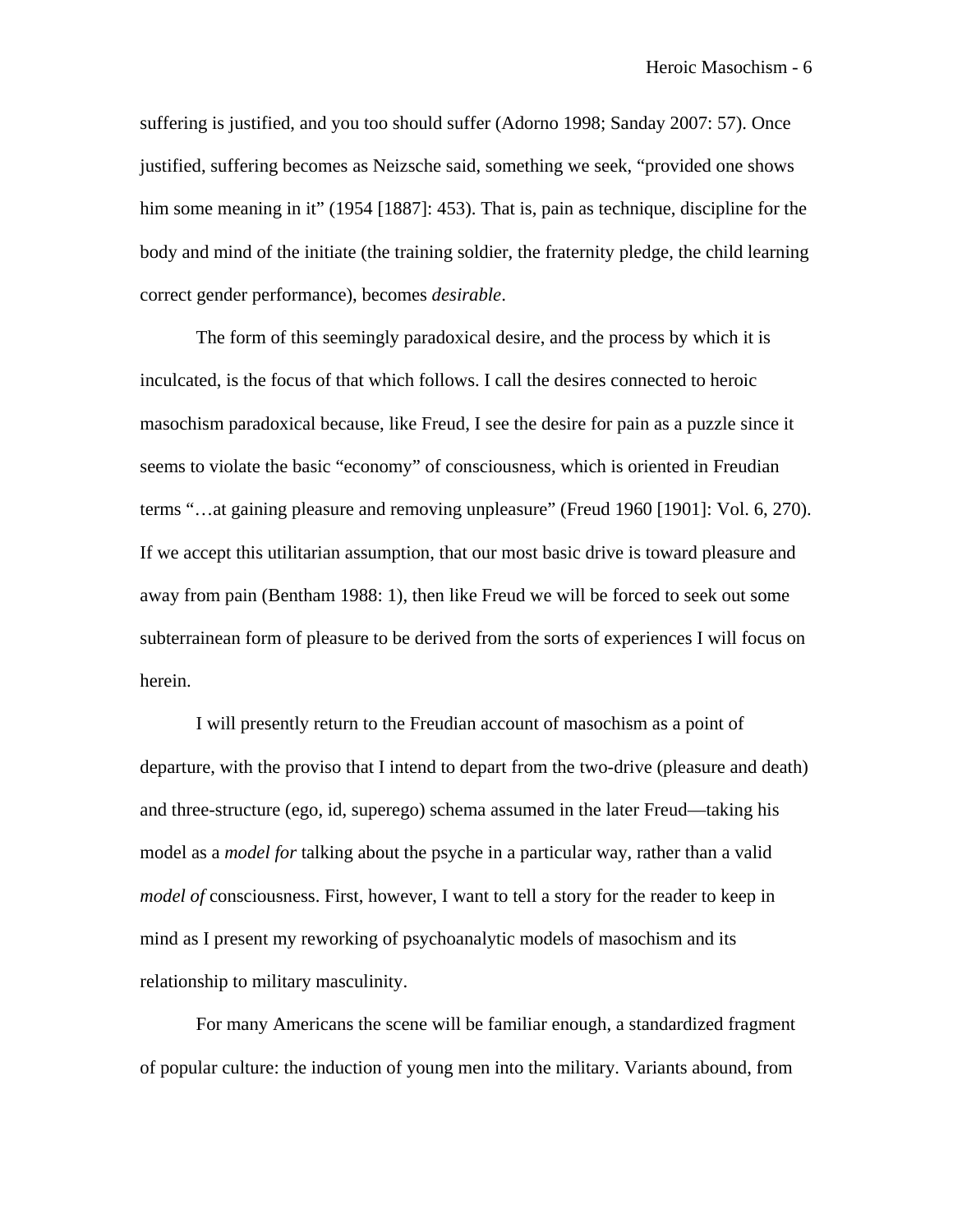the over-the-top slapstick of *Stripes* (1981) to the stylized man-making in *An Officer and a Gentleman* (1982), but the opening act paradigmatically involves clueless recruits filled with a heady mixture of bravado and anxiety exiting a bus and lining up military style.

The scene is over-determined, grounded in the collective experience of millions of veterans, many of whom learned about what to expect from military life from the movies in the first place. The celluloid focus is on confrontation—the conflict between the drill sergeants charged with whipping their young charges into shape and the recruits who will inevitably resist and attempt to hold onto their civilian ways.

"Move, move, move! On the line, private!" The drill sergeant shouts. The recruits stand to attention, eyes forward, back straight, heels together, toes apart at a forty-five degree angle. "Don't lock your knees."

The minutes drag on, standing in the hot sun. Most of us are not used to standing without locking our knees and it is tiring. Someone, inevitably, locks his knees. Sometime thereafter, his eyes roll back in his head and he falls, planting his face in the pavement. Sometimes he loses a tooth or two, and sometimes not. I witnessed this on my own first day of basic training at Fort Sill, Oklahoma in 1982. A veteran informant from the Korean War era told me a nearly identical story from Biloxi, Mississippi and I collected similar stories from Vietnam War era veterans. Life imitates popular culture imitates life, round and round in a narrative circle that never quite closes.

What, then, is the meaning of such a scene? I submit that one meaning is entailed by the *production of exemplary victims*. Line up a random group of four hundred young men and insist they stand at attention and the results are predictable: someone will fall unconscious. No one who participates in such an event can fail to take the point: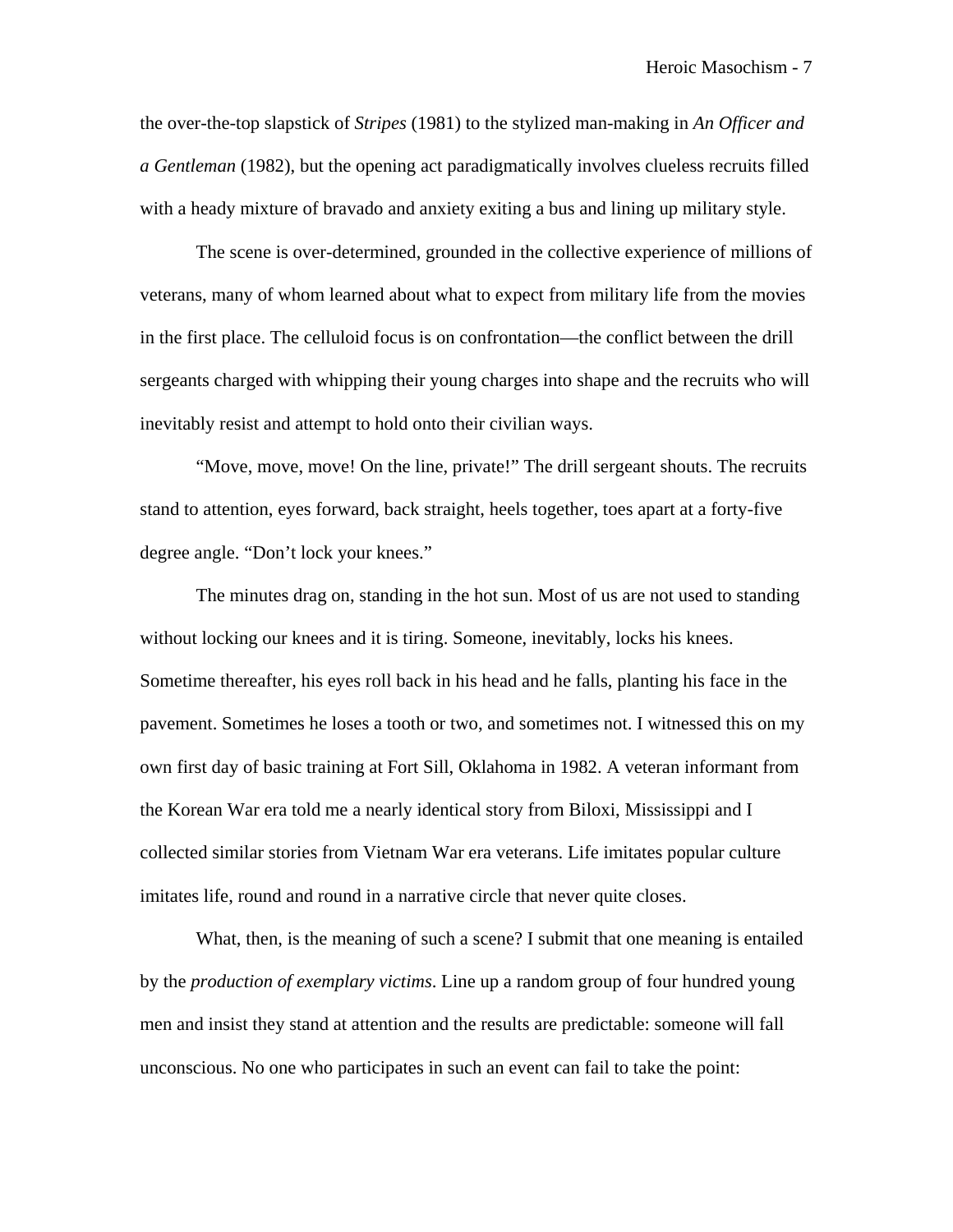everyone is vulnerable, and anyone could tire and collapse. Inculcating this sense of vulnerability and uncertainty is the trainer's task. He punches a hole through the layers of psychic defenses—e.g. norms of conduct, decency and humane values, or alternatively rebellious or aggressive tendencies—with which the recruit defends his sense of self.

This process has never been better captured than in Stanley Kubrick's Vietnam War film *Full Metal Jacket* (1987). Basic training is in all cases infused with theater, and Marine Corps boot camp is perhaps the most fulsomely dramatic in the American tradition. Lee Ermey's character, Senior Drill Instructor Hartman—a paradigm of drill sergeants—makes explicit in a single speech what real world recruits become aware of only over time, often unconsciously. The verisimilitude of his speech, however, will be attested to by virtually any Marine Corps or US Army veteran.

#### Sergeant Hartman:

If you ladies leave my island, if you survive recruit training... you will be a weapon, you will be a minister of death, praying for war. But until that day you are pukes! You're the lowest form of life on Earth. You are not even humanfucking-beings! You are nothing but unorganized grabasstic pieces of amphibian shit! Because I am hard, you will not like me. But the more you hate me, the more you will learn: I am hard, but I am fair! There is no racial bigotry here! I do not look down on niggers, kikes, wops, or greasers; here you are all equally worthless! And my orders are to weed out all non-hackers who do not pack the gear to serve in my beloved Corps! Do you maggots understand that?<sup>2</sup>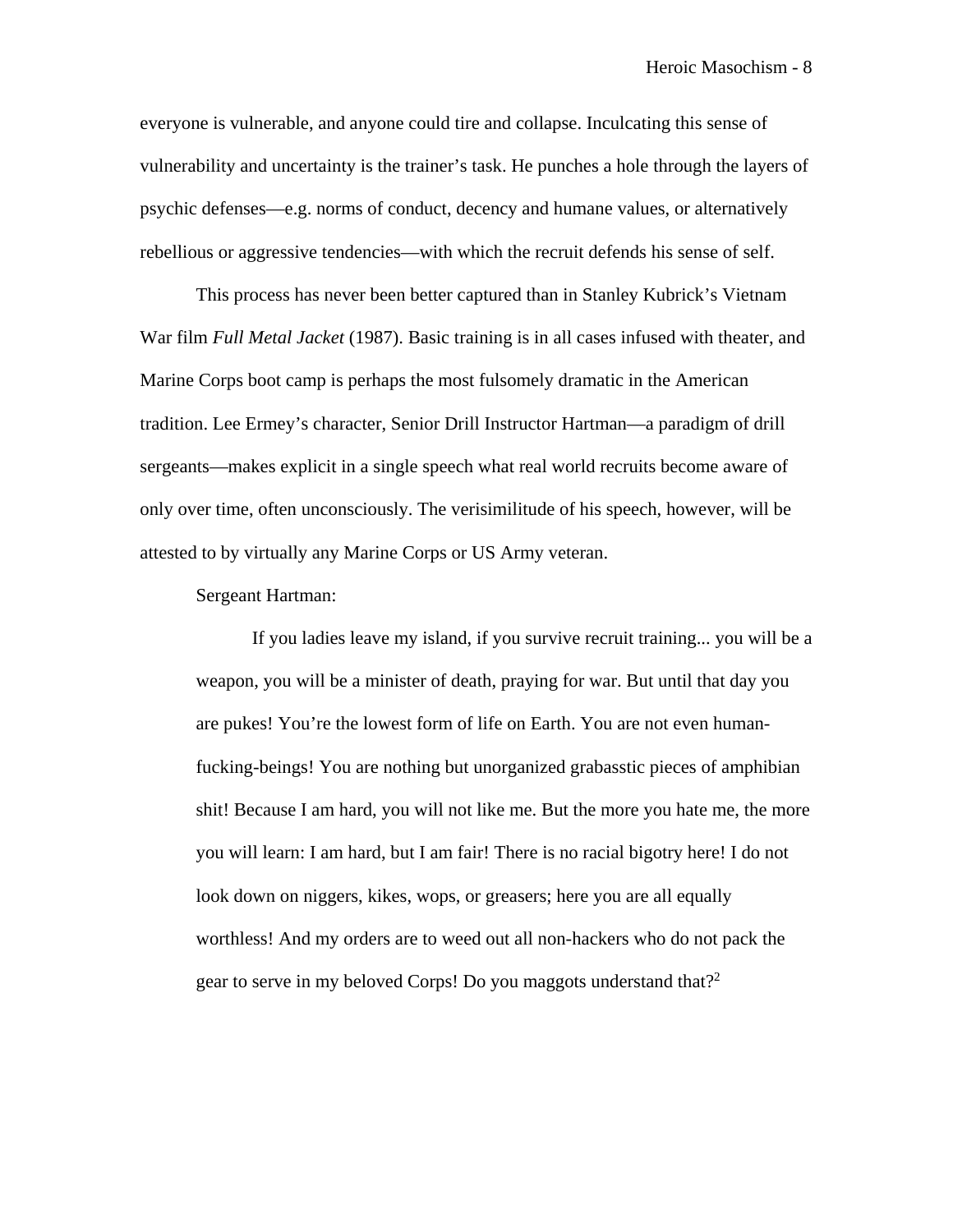The mission, in Hartman's words "to weed-out all non-hackers," is one of classification, to produce in the embodied experience of the recruits visible signs of nonbelonging, of being what Mary Douglas called "matter out of place" (Douglass 1966: 50). The "non-hackers" have to be identified, so that the drill sergeant can rip them out by the roots and throw them away. That is, recruits are interpolated as if they are *abject*—that which must be expelled from the body, or the social body: excrement, garbage, pus, rot the dead (Kristeva 1982).

 The health of the body requires a border, a skin. Beyond that border are all the gathered powers of the abyss: the alien, the other, the unknown and contaminating. As medieval cartographers carefully scribed on the edges of their creations: Here Be Dragons. In the social drama of basic training, all are threatened with abjection, even if the majority will spend only a brief season in its (liminal) borderlands. The efficacy of the ritual, however, is grounded in the social reality of abjection. There are those who are marked by physical absence and nominal inscription as permanently abject—"ladies" are preemptively expelled from the body of the Corps. The recruits remain in this status only until such time as Sergeant Hartman has weeded out the non-hackers and in the process discovered those who do, in fact, "pack the gear" to serve in the Corps.

The language is infused with slippage: feminine gender equals amphibian shit equals maggots, suggesting above all else uncertainty of classification, compounded by the "sly negative" of disavowing racial bigotry while callously re-inscribing it: all are equally worthless as feminized excrement—but those who survive the training are transformed. Their previous identities are stripped away such that they become, at the end of training, Marines—with an earned claim on a particular form of military masculinity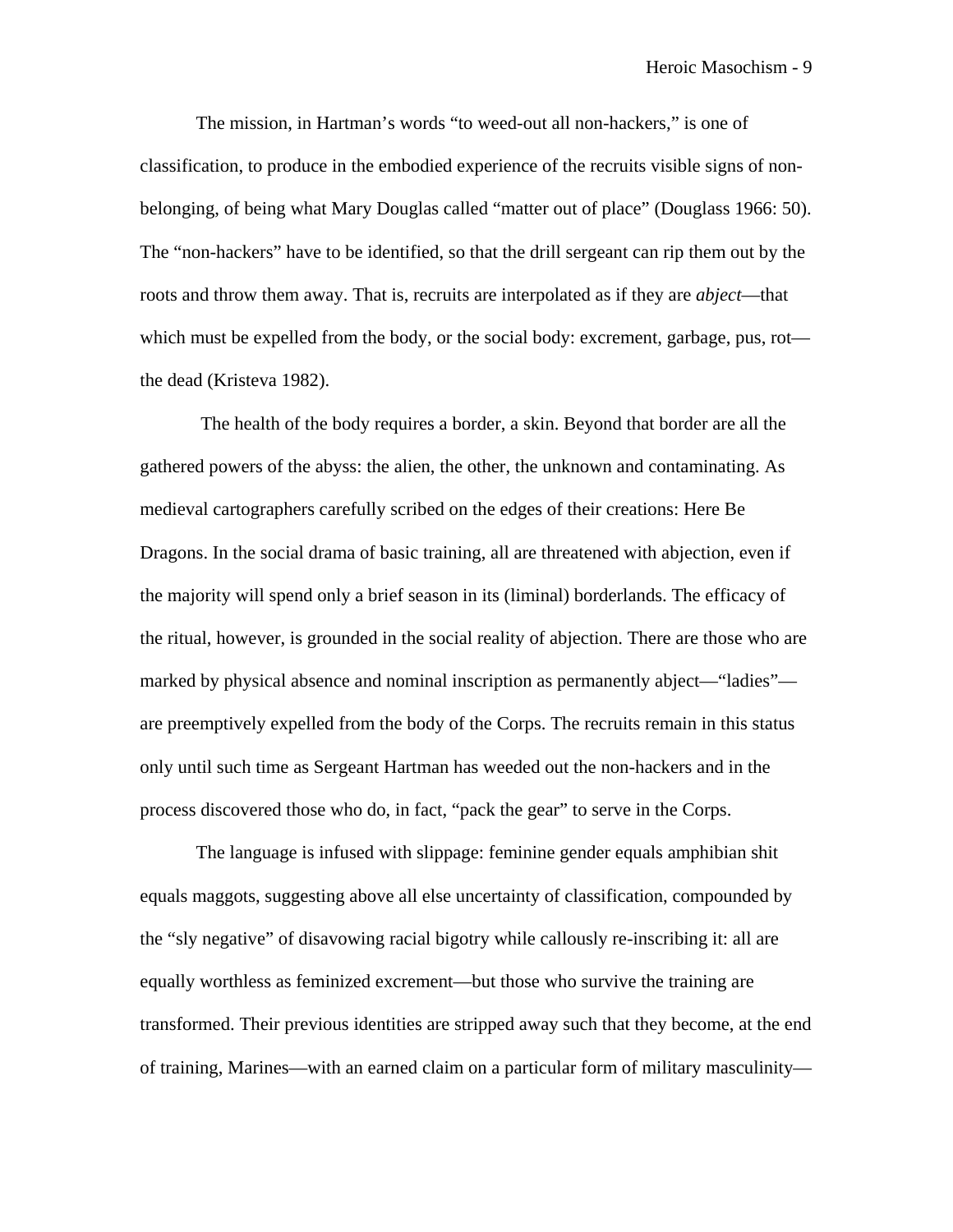rather than "ladies" *or* "niggers, kikes, wops, or greasers." This opening to a transformative process that at once denies and embraces racism while equating feminine gender with amphibian shit paradoxically hints at the possibility that while military masculinity requires *some* outside against which to define itself, it is potentially available to anyone who can "hack it"—who can survive the training—including, in recent years, female recruits (Belkin 2012: 4–6).

Having once been abjected—or better made aware of their abjection—the experience is unlikely to leave the recruit. Military training makes one's own vulnerability viscerally apparent by design. It points up what ought to have been obvious, except that our socialization tends to obscure such realities—particularly in young men in favor of what is called a healthy ego. In basic training every soldier learns (or is intended to learn) not just that he has physical limits, but that it is a trivial thing to approach them, to violate them, and to run roughshod over them.

"I will run you until you puke!" the drill sergeant declares. After seeing multiple fellow trainees retching into a ditch, one no longer doubts it. "I will P. T. [physical training] you until *I* am tired." It does not take electric wires or red-hot pokers to push people past their limits: all it requires is their compliance, their refusal to refuse, and the "voluntary" acceptance of suffering which invests the victim in the process of militarization.

The training soldier also learns that he is radically, terminally dependent on both fellow soldiers and on the institution in which he is immersed. And this like the fact of personal physical limits could be obvious to all persons always, but it is another trembling reality from which we tend to insulate ourselves. Indeed, most would frown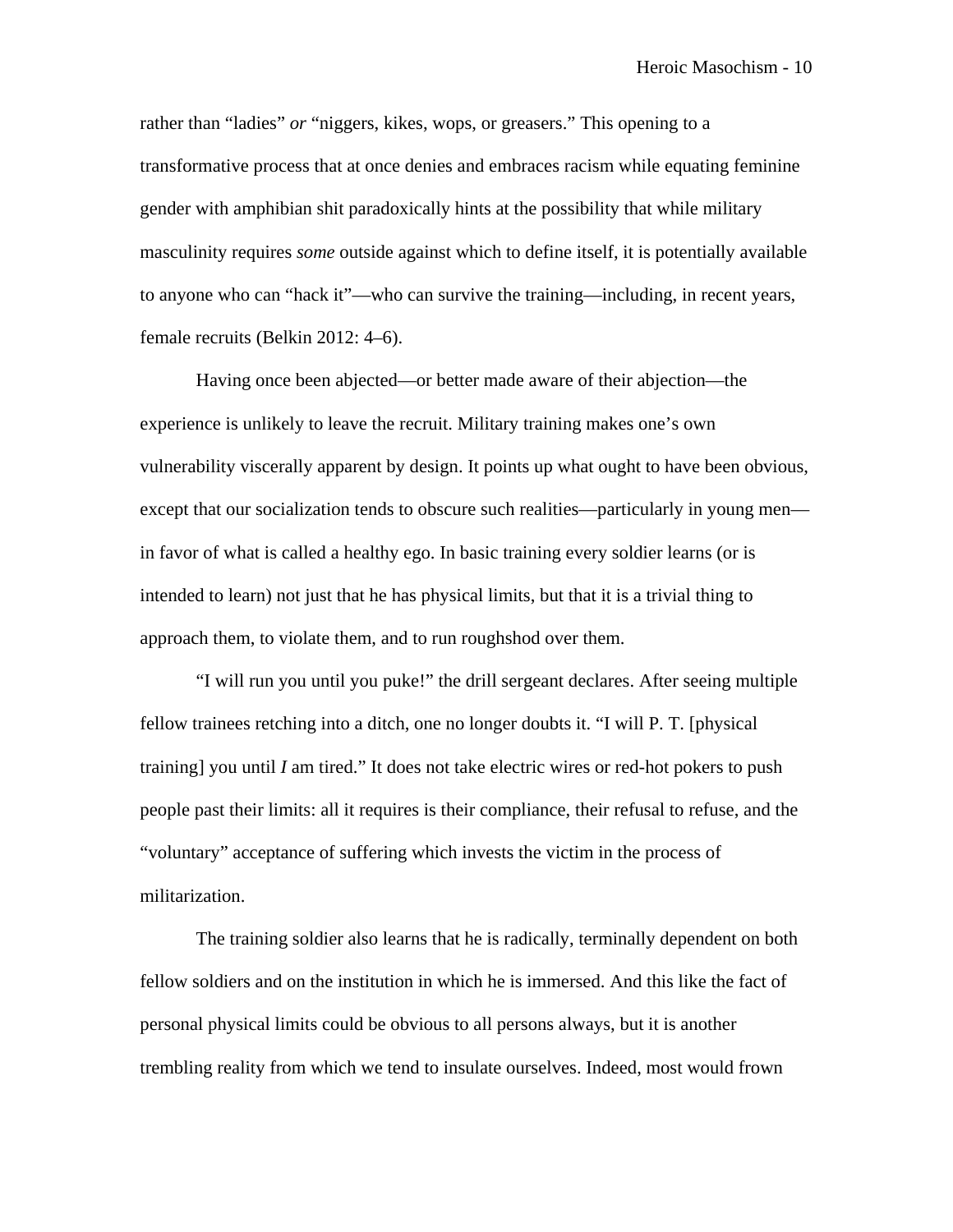upon a parent who baldly reminded a child that he is vulnerable and dependent on the parent for his very survival, though it is a familiar enough motif in Disney movies directed at children (Snow White, Cinderella, Beauty and the Beast, Sleeping Beauty, etc.). And is not just the parent that provides for children, but the much larger groups of mostly anonymous people and the institutions they are a part of. As every first year student of anthropology learns, the social world in which we live really is bigger than any of us. Not only did we not make it, but no one person, no matter how gifted, could have made it. And we are utterly dependent on this social world for our lives.

It is a cliché that soldiers in combat learn of their dependence on their fellows, most immediately, for covering fire, for sharing watches, for battlefield first aid, and for the will to continue under trying conditions. Likewise they learn the extent to which they depend on the military institution to provide ammunition, food, medical supplies, transportation, and water—often as they attempt to cope with chronic deprivation. More ambivalently, the institution also supplies orders, a sense of mission, body bags to carry out the dead—and replacements. But the lessons of combat have to be pre-learned in training, lest soldiers in the field be overwhelmed with fear, suffering or resentment, and refuse to serve.

Training soldiers first learn to depend upon their fellows through collective punishments, wherein all are punished for the mistakes of one—thereby incentivizing the many to provide an "attitude adjustment" to the one in the form of off-the-books "extra training" (e.g. beatings). They also learn through collective accomplishments such as timing a platoon through an obstacle course, often in competition with another platoon: the losers get no weekend pass and spend the time repolishing the barracks floors.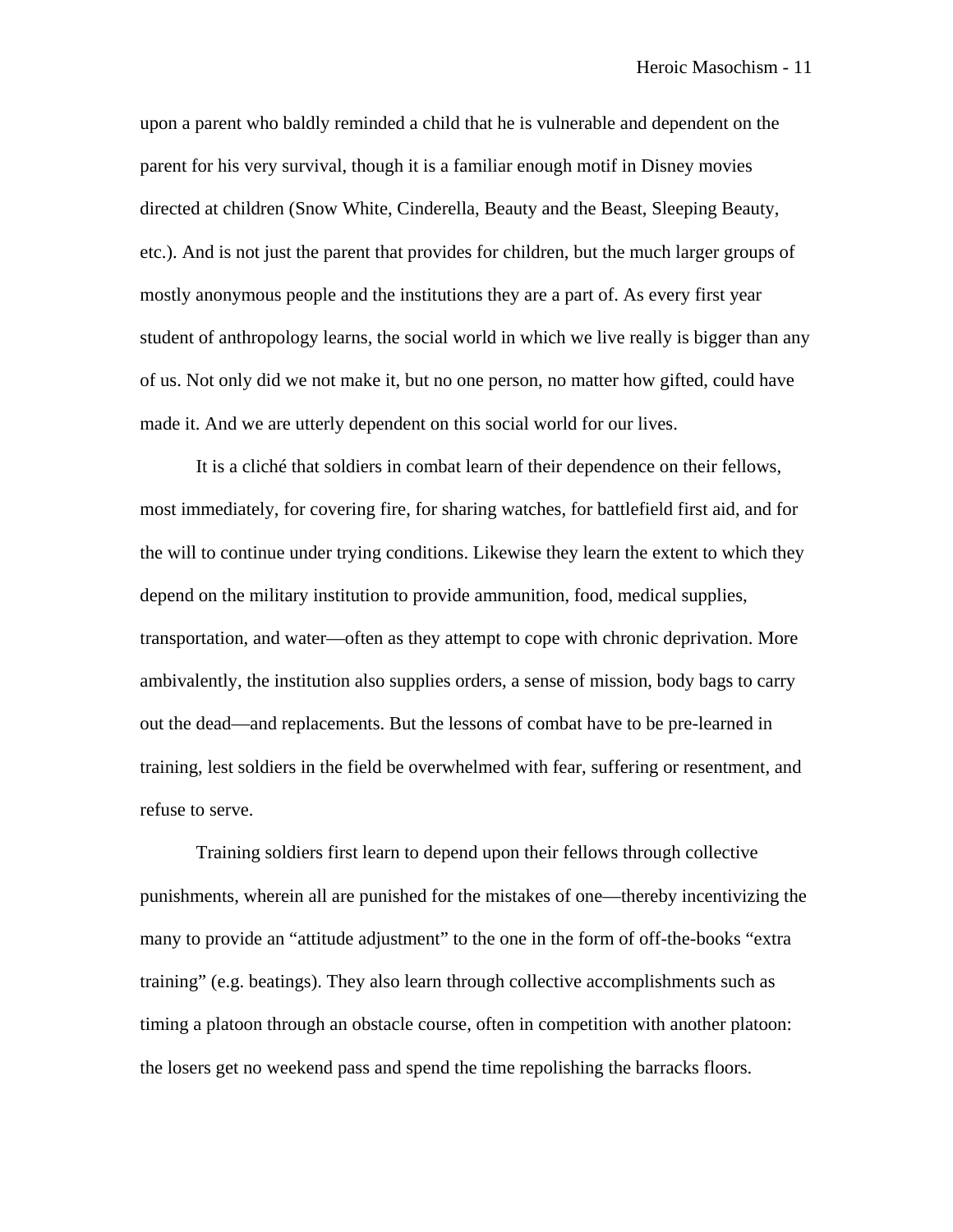Soldiers also learn to depend on each other in headsier ways, in first aid drills, the construction of fox holes, interlocking fields of fire, squad weapons (carried only by some, but necessary to the survival of all). Finally, the military simulates field conditions. Soldiers practice being miserable, and thereby learn to cope with the heightened emotions and flaring tempers brought on by chronic fatigue, unpredictable meals, bad weather, and the apparent inefficiency of logistical support.

Finally soldiers learn, or are meant to learn, about their own mortality. Here is the most ambivalent lesson, the reality and finality of death—and it is precisely this which is the center of what it means to "be a (military) man." That is, death—in which "I" instead of being the one who expels becomes that which is expelled, leaving behind not myself, but a rotting corpse (Kristeva 1982: 3–4; Douglas 1966)—is introjected, along with all the non-hacking "ladies," "amphibian shit," and "niggers, kikes, wops, or greasers." Around this is built a fiction of plenetude, of hard bodies and hard wills, meant to act as insulation from the vulnerability, limitation and fragility both outside of the military masculine self, and at its core (Belkin 2012: 3; Brintnall 2011: 99).

It is a fiction captured perfectly in popular cinema, in the intertextual space between the blithe pronouncement of the villanous Mr. Han (Shih Kien) in the martial arts fantasy film *Enter the Dragon* (1973)—"We forge our bodies in the iron of our will"—and Sarah Conner's (Linda Hamilton's) lament regarding the difficulty of finding a real man in *Terminator II: Judgement Day* (1991). Watching her son, John Connor (Edward Furlong) interacting with the reprogrammed "good" version of the terminator robot (Arnold Schwarzenegger), the mother declaims: "It [the terminator] would never leave him, and it would never hurt him, never shout at him, or get drunk and hit him, or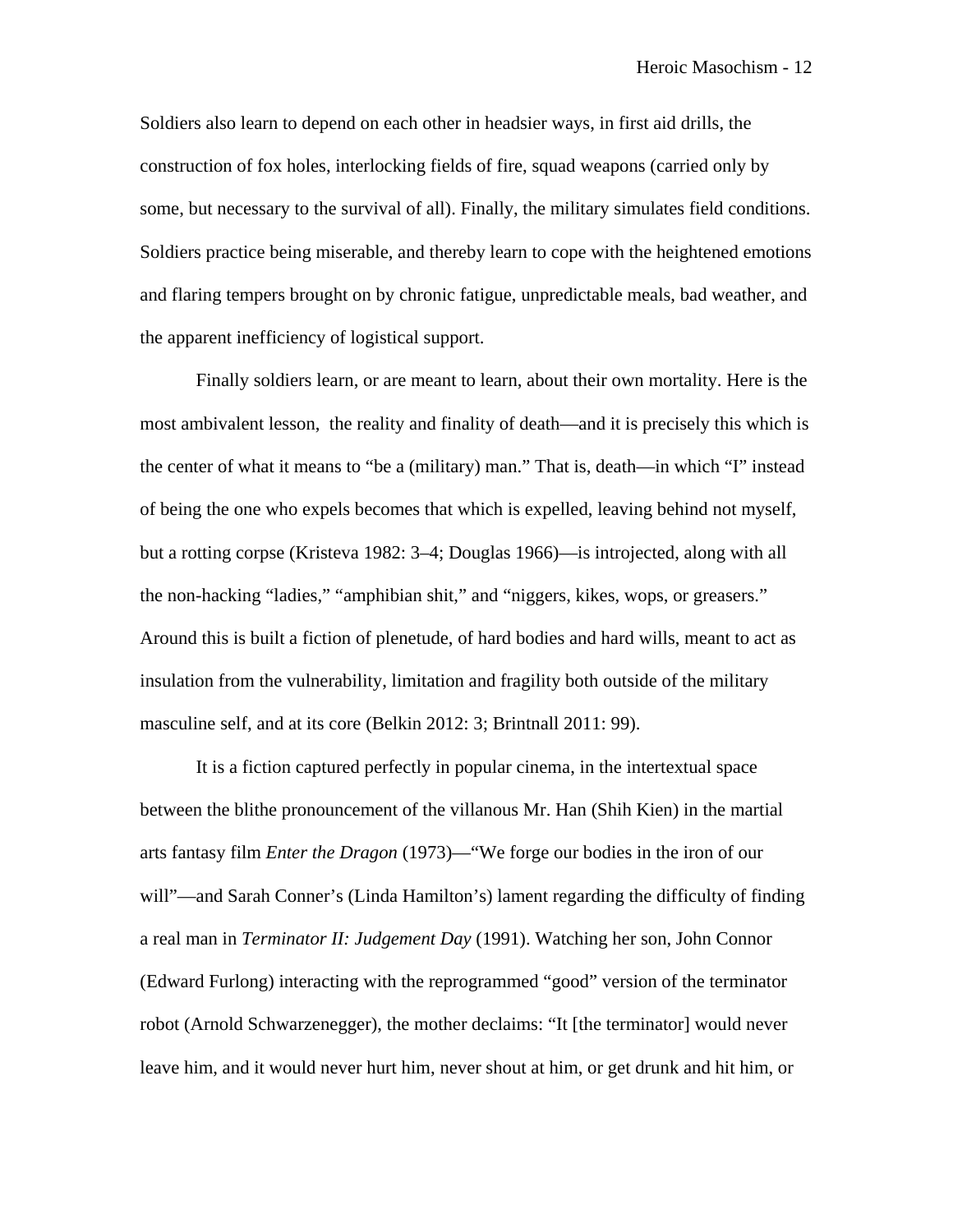say it was too busy to spend time with him. It would always be there. And it would die to protect him. Of all the would be fathers who came and went over the years, this thing, this machine, was the only one who measured up. In an insane world, it was the sanest choice."

 So this masculine ideal, then, is not even a man at all but a machine who looks like an Austrian body builder. And while the first half of Connor's monologue might seem to run contrary to the hard, cold, fast essence of military masculinity, this is a limit case—the terminator is not a man and presumably not subject to the vulnerabilities that afflict real human subjects. What is more, the narrative is also profoundly ambivalent given that the "good terminator" is visually identical to the "bad terminator" who hounded Hamilton relentlessly through the previous film, which is in fact the default form of this masculine robot. The distance between the two robots is some reprogramming done by John Connor in the future before sending the Arnold unit back to help him survive. This narrative bit points to another problem for military masculinity about which I will say more later, that people are not easily programmed or reprogrammed.<sup>3</sup>

Unlike terminators, flesh and blood men cannot escape the weakness around which military masculinity is elaborated and against which it is defined. In his recent book on military masculinity, Aaron Belkin points out the ways in which it is a mistake to see military forms of masculinity *against* the unmasculine, feminine, queer or other. Constructed not of simple rejections of the unmasculine, military masculinity in the United States takes its shape from the simultaneous ejection/introjection of abjected states and emotions. So, for example, Belkin notes that "…military differentiations of the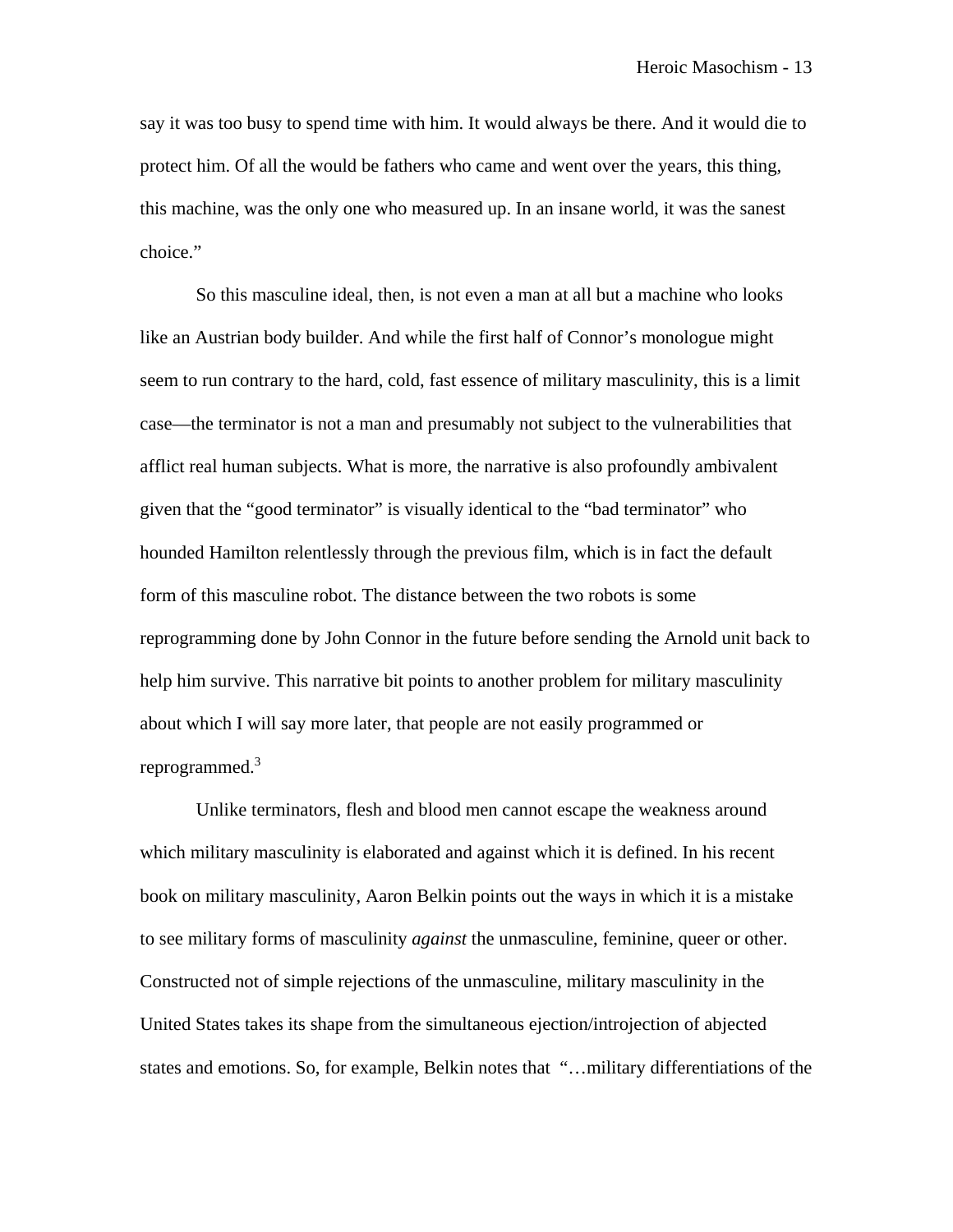masculine from the feminine have often been represented in terms of sealed-up verses leaky bodies: men's warrior bodies are supposed to be leak-proof, like impenetrable armor, while women's bodies have been coded as leaky and soft" (Belkin 2012: 36).

To abject leaky, weak, penetrable and soft bodies, institutions perform comprehensive surveillance of soldiers. They create and demand high stakes performances, monitor and test fitness, urine, blood and feces, measure body fat percentages. All of these cultivate the internalization of a phobic response. The very despised properties that shape military masculinity must become a permanent part of the soldierly self. He (or she) must never forget what must be rejected and this must be paired with the special understanding that every soldier, no matter how hard, always risks slipping into abjection and thus expulsion from the social/institutional body of the military.

Military masculinity, in other words, is shaped by a twin structure of ejection and introjection. The non-hackers are excommunicated. Every soldier is monitored and expected to self monitor constantly for signs of weakness, weakness that must be purged. Such weakness, of course, always already exists in each of us by virtue of the actual fragility of our bodies and our lives in the face of punishing climates, deadly weapons, and opportunistic infections. While military training insists on an elaborated façade (uniform) of invulnerability, it *simultaneously* and with at least equal vigor insists on revealing just how dependent the individual is on his squad, his platoon, his institution the entire social and productive world he did not make and over which he has but the slightest control. As Julia Kristeva puts it, the ultimate cause of abjection is not a threat to health or hygiene "but what disturbs identity, system, order" (Kristeva 1982: 4)— which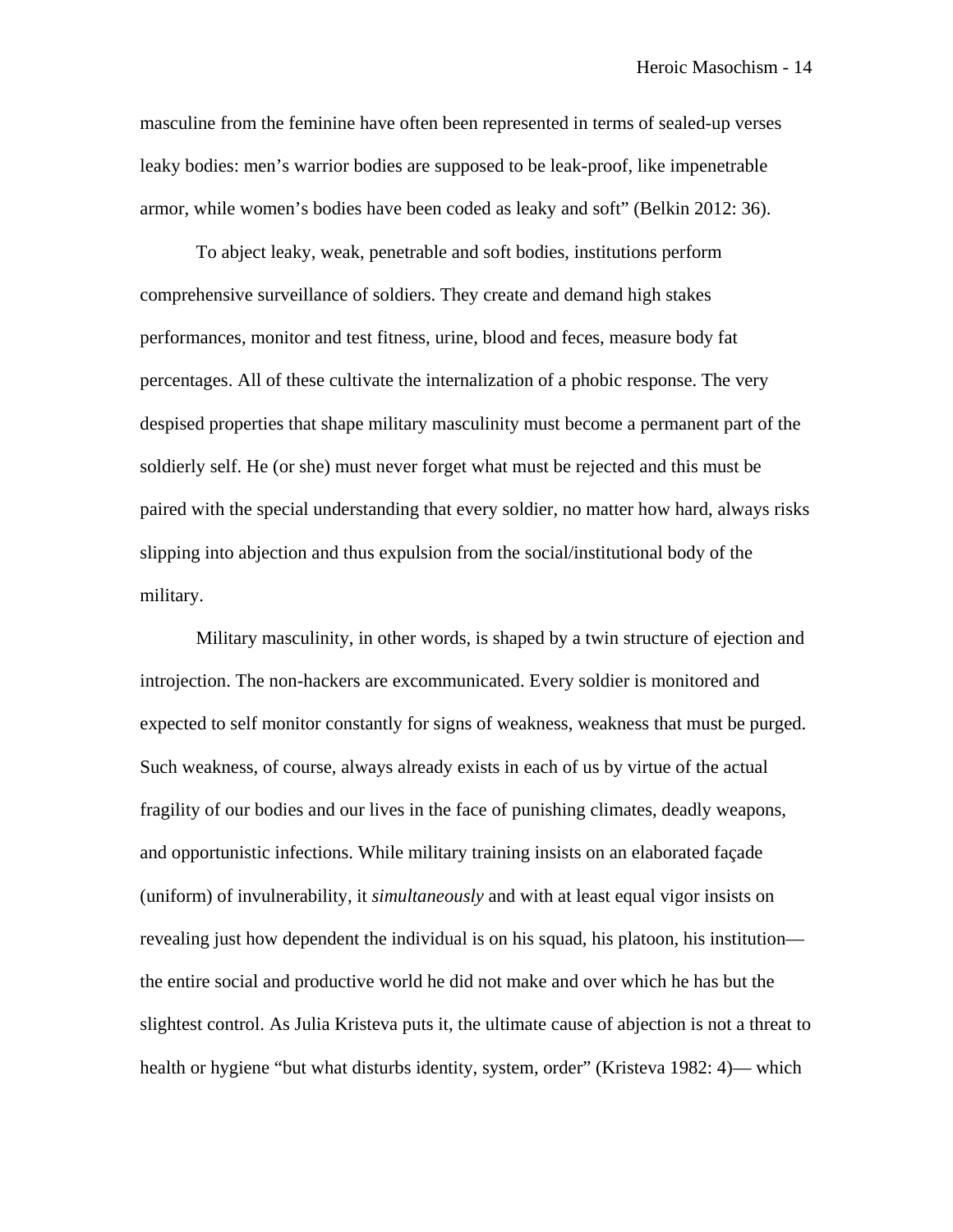paradoxically *requires* the internalization of the abjected other in order that the recruit, the member of good standing in the group, has that other *always* to mind.

## **Freud, Masochism, and Consciousness**

Like much in Freud's work, his treatment of masochism stretches over several essays and he sometimes rejected earlier positions in the later works. At base, all of Freud's work is guided by a fairly simple proposition, namely that H. sapiens are ultimately and on balance governed by a utilitarian drive toward pleasure and away from pain (Benevuto 2003). Only toward the end of his career, when Freud introduces the "death drive" as a counter-veiling instinct to the pleasure principle, is this basic picture complicated. And it is at least partially to accommodate the range of observed masochistic behaviors that Freud developes the dual drive framework, which makes it of interest and use here.

Thus within Freud's basic system of thought, it is clear enough why he devotes such considerable attention to masochism: it seemingly constitutes a problem for the system itself in that "it contradicts the psyche's pleasure economy—unpleasure is its aim" (Young-Bruehl 1990: 283). He first takes up the issue at length in the *Three Essays on the Theory of Sexuality* (Freud 1953 [1905]: Vol. 7, 157–159), in which he sees sadism and masochism as a single linked phenomena, both of which are fueled by a link to sexual stimulation. The underlying premise is that *any* form of bodily arousal can, under the right conditions, be associated with sexual arousal, creating a perduring link between the two in what is commonly termed a fetish. As Freud explains it in 'Instincts and Their Viscissitudes' a decade after penning the account in *Three Essays*, "We have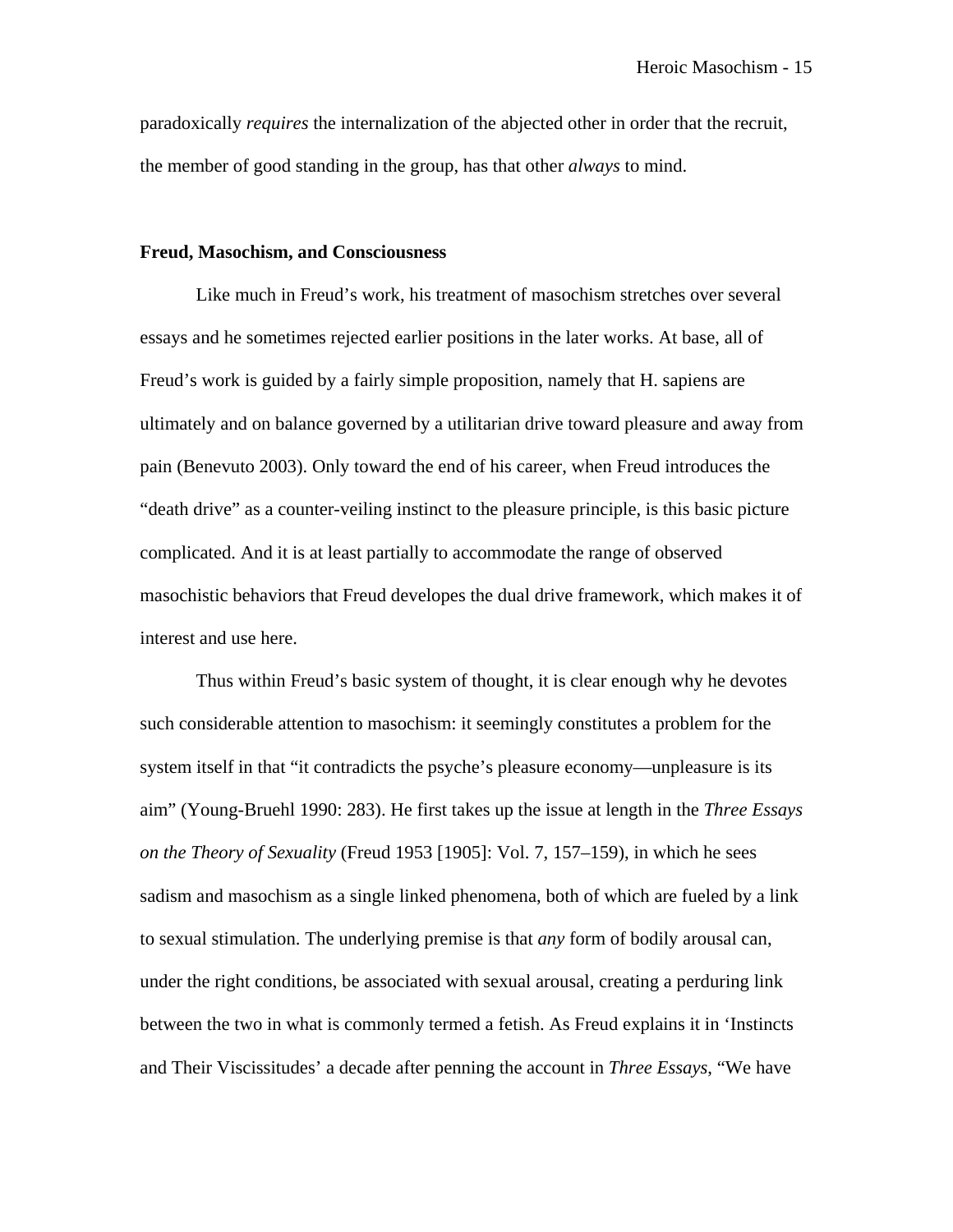every reason to believe that sensations of pain, like other unpleasurable sensations, trench upon sexual excitation and produce a pleasurable condition, for the sake of which the subject will even willingly experience the unpleasure of pain" (Freud 1957 [1915]: Vol. 14, 128).

In the original account in *Three Essays*, Freud tends to see sadism as the primary condition, masochism a kind of sadism turned back on the self, and both powered by a more-or-less fungible drive to libidinization. In 'Instincts' he reverses the ordering, seeing masochism as being more directly linked to arousal and sadism as partaking of such masochistic pleasure, vicariously, by means of identification with the masochist (Freud 1957 [1915]: Vol. 14, 129).

Freud remained, it would seem, unsatisfied by his own accounts. He continued to elaborate and adjust his account of masochism, particularly in his final two essays on the topic, "A Child is Being Beaten" and "The Economic Problem of Masochism." In both he again shifted his positions, arguing that sadism and masochism both cover over or stand in for other forms of desire and sadism/masochism, often re-coded as being *really* about active and passive forms of arousal, mean very different things for men and for women. In the former essay, his primary conclusion is that masochistic fantasies in men—which in their final stages take on the conscious form of "I am being beaten by a woman"—are a psychic defense transformation of "I am being beaten by my father," which is itself a transform of prior homoerotic longing for the father. In Freud's words, "*The beatingphantasy has its origin in an incestuous attachment to the father*" (Freud 1961 [1924]: Vol. 198, 198, emphasis in original).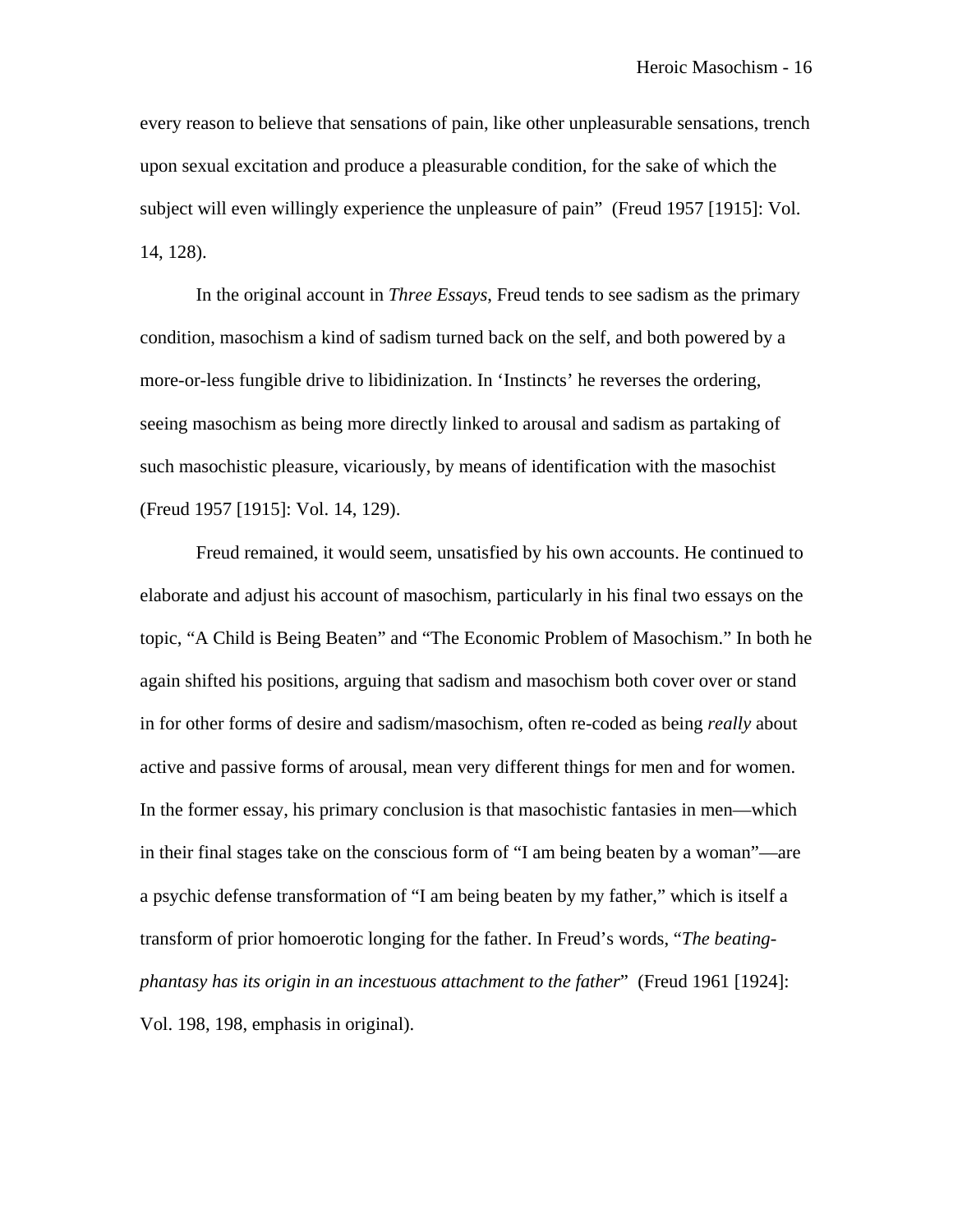Well, it is easy enough to critique. I still think it worthwhile to dwell for a moment on the full shape of masochistic fantasy as developed by Freud. It involves no less than three displacements: Moving from an original desire to be loved (sexually) by the father, or "take the mother's part," it is transformed as follows in Freud's account:

1) The father is no longer having sex with the son [in the fantasy], he is beating him, thus defending the psyche from homosexuality;

2) It is no longer the father who is beating the son, but the mother, further obscuring the homoerotic nature of the son's desire, transferring object-status from father to mother, but preserving the passive role;

3) It is no longer the mother, but "a woman"—in Freud's terms an appropriate heterosexual object—who is beating the man, thus defending him from incest.

Here we might say that in Freud's terms, the masochist gets stuck, unable to convert the libidinous energy of being passively beaten, into "ordinary" masculine sexual aggressiveness. But the trajectory of the set of transformations proposed is itself revealing: receptive homosexual incestuous fantasy is posited as the most primal state, becoming receptive homoerotic incestuous violence, becoming receptive exogamous heteroerotic violence. If we continue the sequence, knowing what Freud considers normative, we would find that stage four would be active exogamous heteroerotic violence (sadism), and the presumed end state would then be active exogamous heterosexuality.

Now, the striking thing is that none of this elaborate apparatus of transformations and displacements is necessary if we accept Freud's first insight—that any form of arousal is liable to be attached to sexual arousal—as a baseline explanation for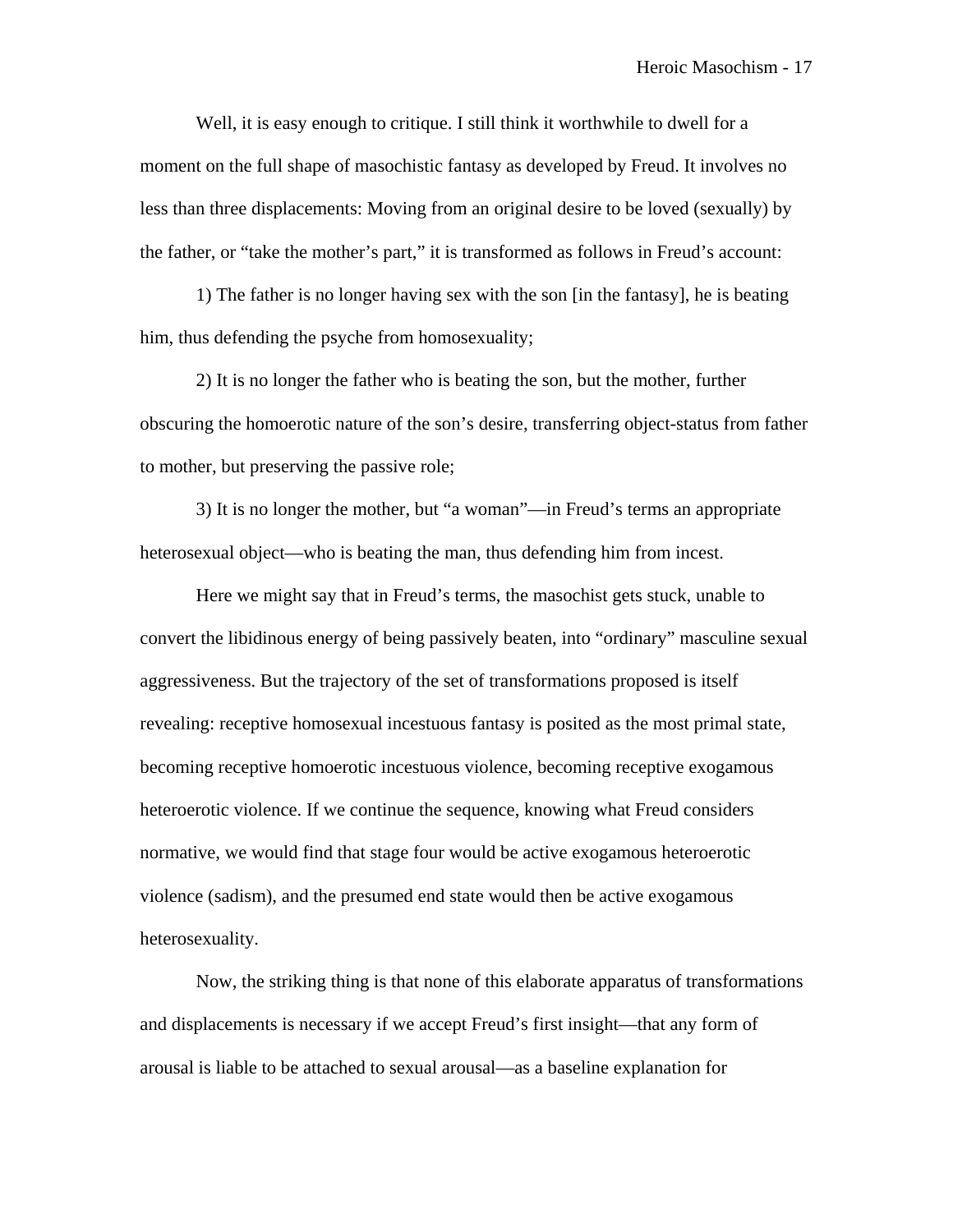masochistic desires. The impetus for further explanation is not really to explain masochism (seeking pleasure in pain) as such, but an attempt to explain why any male child would desire to place himself in "the female position," which Freud read from the start as the focal point of male masochism, whether in fantasy or practice.

Thus we turn to Freud's final account of the topic in the essay *The Economic Problem of Masochism.* Here he seeks to untangle the problem of sadism and masochism by posing three different forms—erotic, feminine and moral—within his fully developed system of two drives (pleasure and death) and three-fold psychic structuring (ego, id, superego). Freud introduces a complication that would seem to be contradictory: on the one hand, he posits that all forms of manifest (or as he calls it, secondary) masochism, even moral masochism which on the surface seems far removed from any sexualized content, are erotogenic. He also poses a "primary" form of masochism which is linked to the death drive and which precedes (developmentally) the secondary forms.

In Freud's fully developed model of the psyche and the primary drives, the death drive in its raw form is the instinctive manifestation of the inherent tendency of all things to fall apart: death, decay, dissolution. It is a kind of instinctivization of the second law of thermodynamics that flows "naturally" (read biologically) from the fact of mortality ("the way of all flesh"). Most of this primal death drive is "tamed" by the libido and redirected outward, as the will to power or mastery—it becomes, in other words, the impetus for "ordinary" aggression, which is always already eroticized, but the actual pursuit of which is risky. It is risky to the psyche, because physical and psychological prowess are often unequal to obtaining desired objects, particularly in the immature subject. Moreover, as we shall see in a moment, human societies tame this primary aggressive instinct, insisting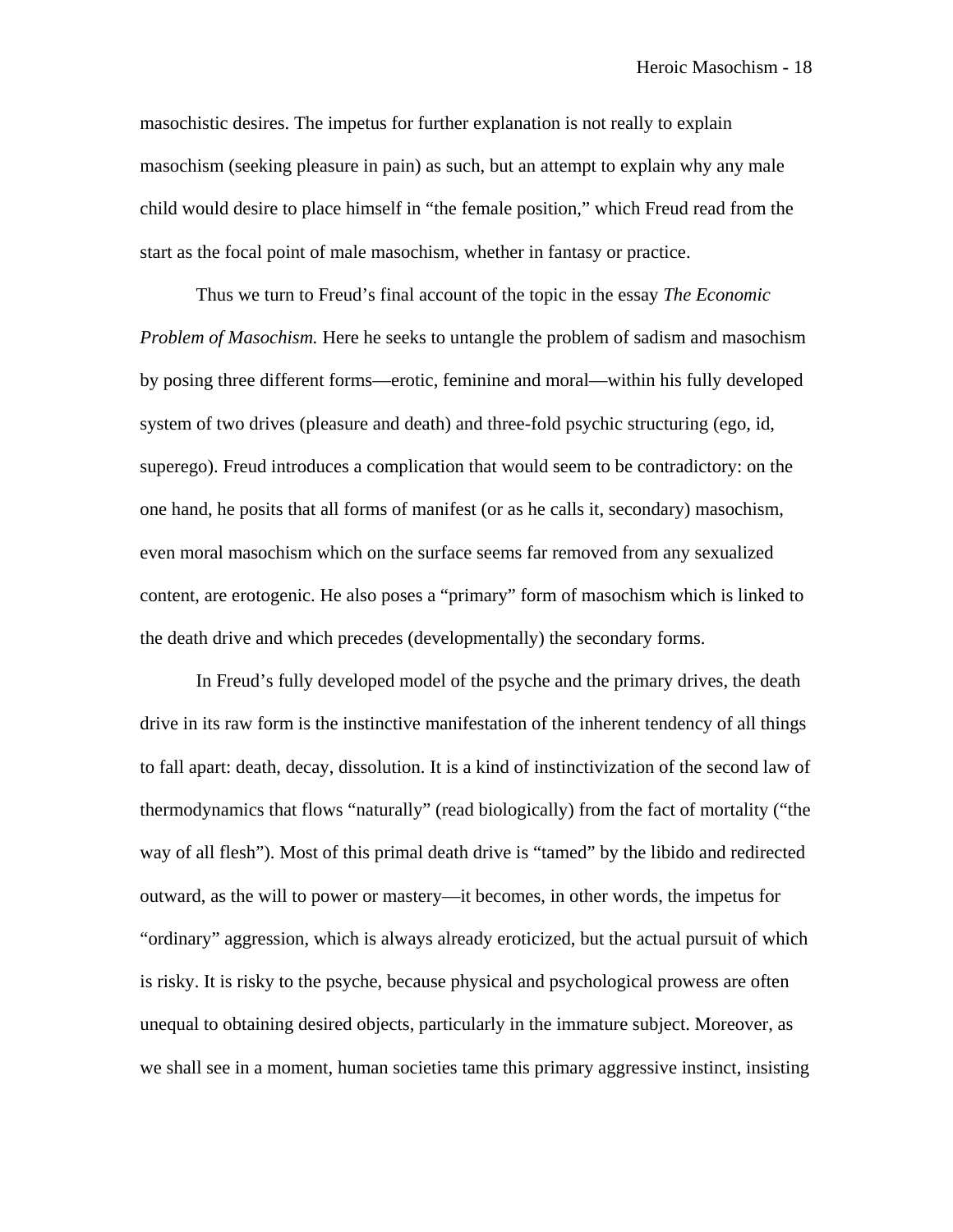that it be acted on only under carefully circumscribed conditions—e.g. heterosexual, exogamous, institutionally sanctioned. The harnessing of the death drive by libido and its turning outward is also the primary basis for sadism.

Freud actually has little to say about secondary erotogenic masochism in its pure form, devoting most of the *Economic Problem* essay to what he calls feminine masochism and particularly to moral masochism. While both of these have an erotic basis, they are also more complicated. Ironically *feminine* masochism applies iconically to male subjects who desire to be "gagged, bound, painfully beaten, whipped, in some way maltreated, forced into unconditional obedience, dirtied and debased," fantasies that signify, per Freud, "being castrated, or copulated with, or giving birth to a baby" (Freud 1961 [1924]: Vol. 19, 162).

Such desires, for Freud, are regressive, tapping into and activating the primary masochism that ought to have been turned outward as the will to power. This introjected masochism is always there, so to speak, but becomes activated in the male subject to the extent that he fails to develop the gender-appropriate will to mastery. His "desire for pain" is a triple evasion, in the first place an escape from the primary masochism of the death drive, leading down to absolute self-destruction, in the second place, from homoerotic love for the father, and in the third place from incestuous love for the mother.

Finally, and to round out the current account of the Freudian view, I turn to moral masochism, the form that has on the surface the loosest connection to an erotic basis. The moral masochist differs in that he, or she, seems to seek out punishment for its own sake, not as a path to pleasure. Moreover, and this point provides a kind of clue, the moral masochist does not require that his or her sufferings be perpetrated or ordered by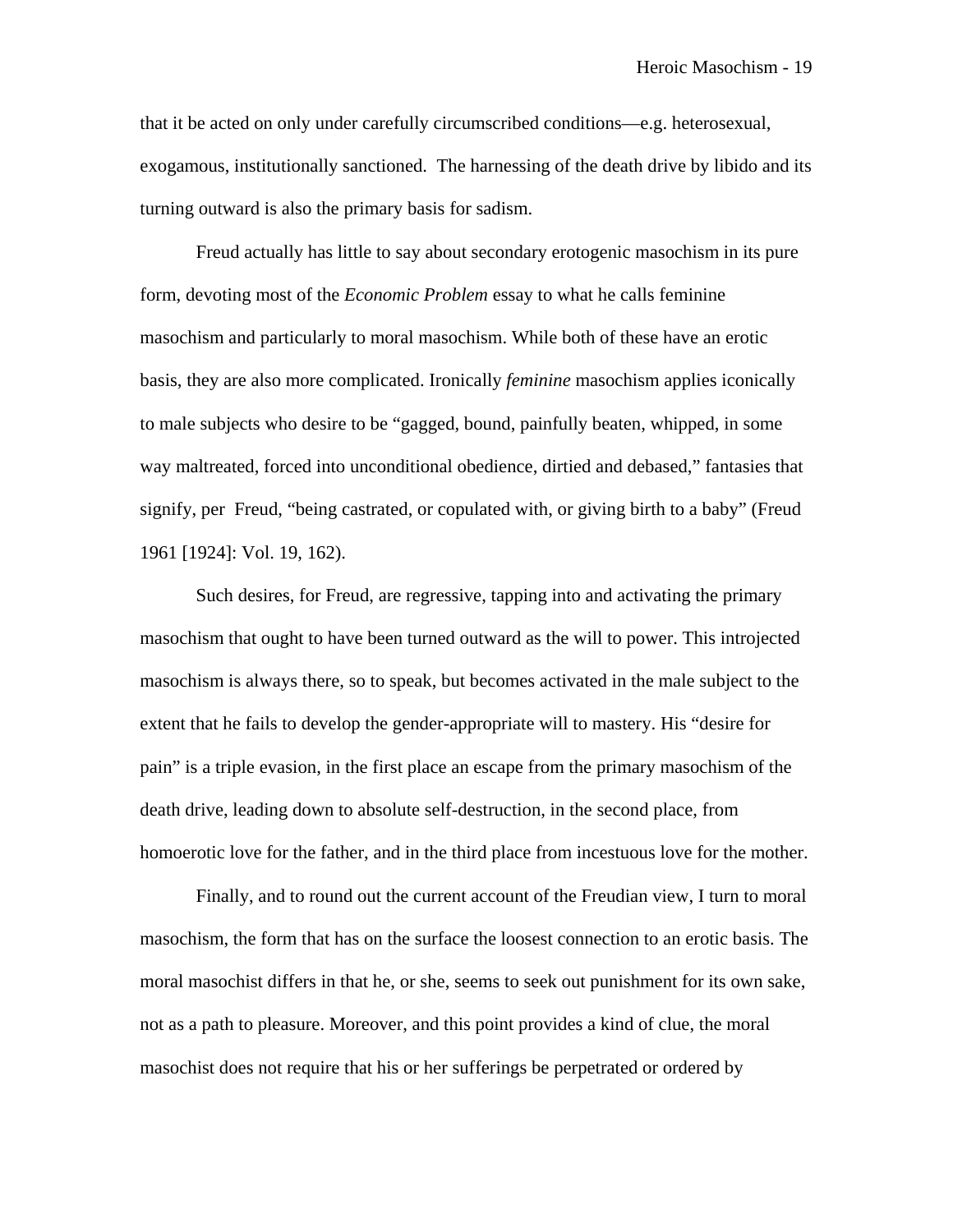someone loved or admired. "This restriction has been dropped in moral masochism. The suffering itself is what matters; whether it is decreed by someone who is loved or by someone who is indifferent is of no importance. It may even be caused by impersonal powers or by circumstances…" (Freud 1961: Vol. 19, 165).

Unlike all other masochists, the moral masochist is apparently doing something other than following a somewhat unconventional—though per Freud perfectly explicable—route to pleasure. He is not, in the mode of a medieval Christian saint, mortifying the flesh in order to draw closer to the divine and achieve *perfetta letizia*  ("perfect joy"), but is intentionally—if perhaps unconsciously—chasing after unhappiness (Benevuto 2003). Why would he do such a thing?

Freud's answer, writ short, is guilt. More specifically, an "unconscious" sense of guilt, or "need for punishment." So strong is this need that the moral masochist who seeks psychoanalytic treatment for neurotic disorders will fail to recover, since holding on to the neurosis is a form of self-punishment. Further, Freud argues, that the separation from erotogenesis is only apparent. In the process of taming the death drive, human beings develop what is called a conscience, or in Freudian terms, a superego. This entity is formed, in the "normal" case via the de-eroticized introjection of the father (or the parents) and his rules and laws, which has considerable capacity to produce guilty anxiety in the ego. The moral masochist, however, is not so much the victim of a sadistic superego—a common enough condition, but people who are "tortured by conscience" are usually aware of such torture—but possessed of a punishment-seeking ego in relation to its own superego. Perhaps from the over-representation of the death drive in the subject, the moral masochist is not ultimately able to de-eroticize the introjected father. So the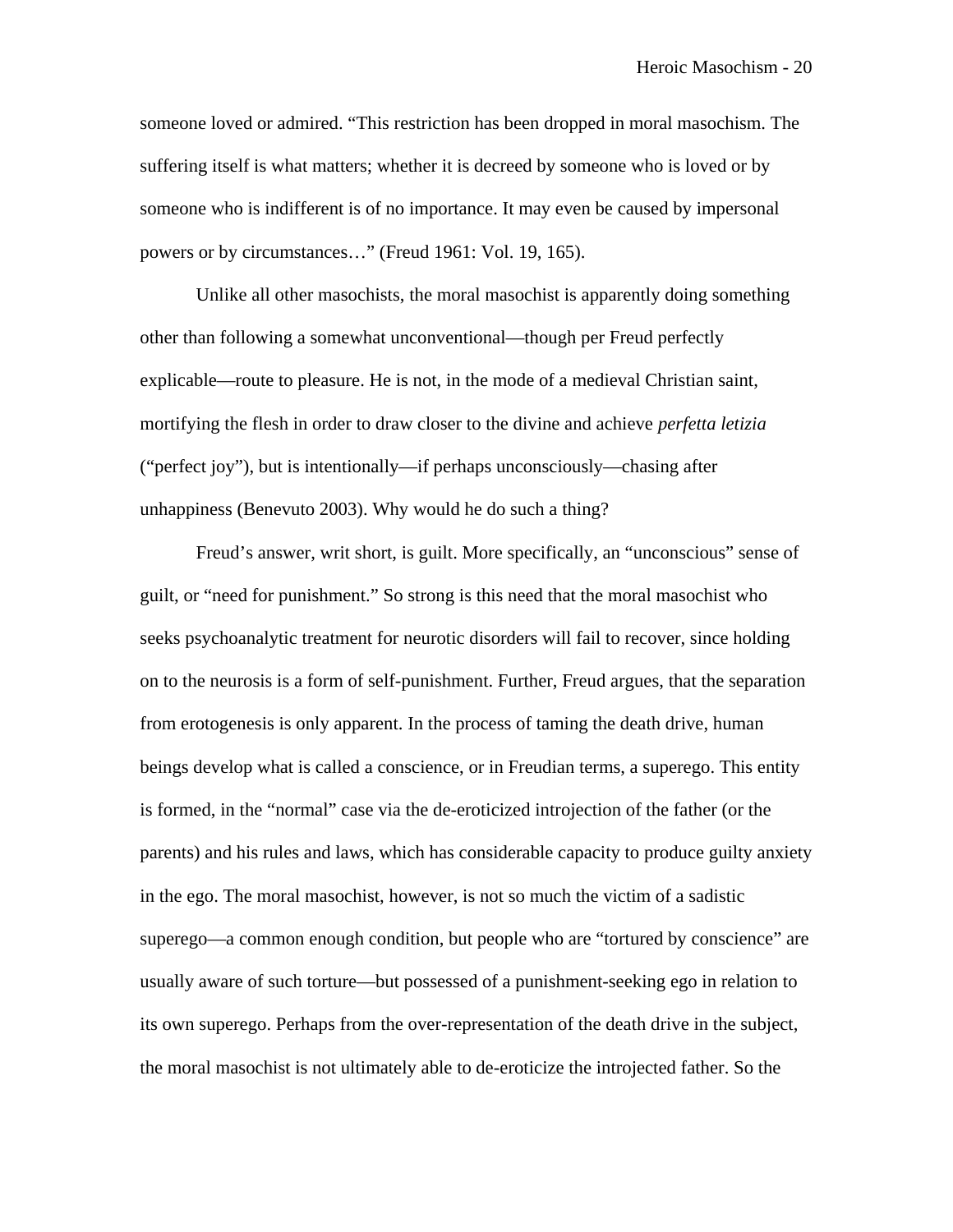ego seeks punishment as a form of anxious arousal, which itself indicates a need for further punishment, which causes further arousal, and so on, where the arousal in question seeks unhappiness as a kind of permanent anxiety.

Those familiar with Freud will note that I have skipped over the "Oedipus complex" as basis for the formation of the superego. I take the Freudian model of consciousness as a device for explanation, and the explanatory pieces I want to recycle do not rely on Oedipus. To this end, I start from the following premises, partially derived from Freud, but modified and adapted without apology:

First, the point from the *Three Essays*, that "… nothing of considerable importance can occur in the organism without contributing some component to the excitation of the sexual instinct" (Freud 1953 [1905]: Vol. 7, 204–205). I would state the matter more generically as follows: various sorts of bodily arousal—fear, anger, sexual desire, hunger, pain—are closely related to each other and liable to become associated through a complex mapping together of sensations and interpretation, biochemical reactions, memory and anticipation. The exact mixture of hormones, neurochemicals, emotions, thoughts and anatomical reactions need not be identical from person to person, nor do we have to propose—contrary to all evidence—that all forms and intensities of the various possible states of arousal are equally fungible.

More simply put: people are capable of being aroused by a lot of things, including persons, situations, and conditions considered (by someone) inappropriate. In fact a large part of teaching people to be people is teaching them to control and direct their arousal states, sexual ones certainly, but also states of fear, anger, love, sadness and so on.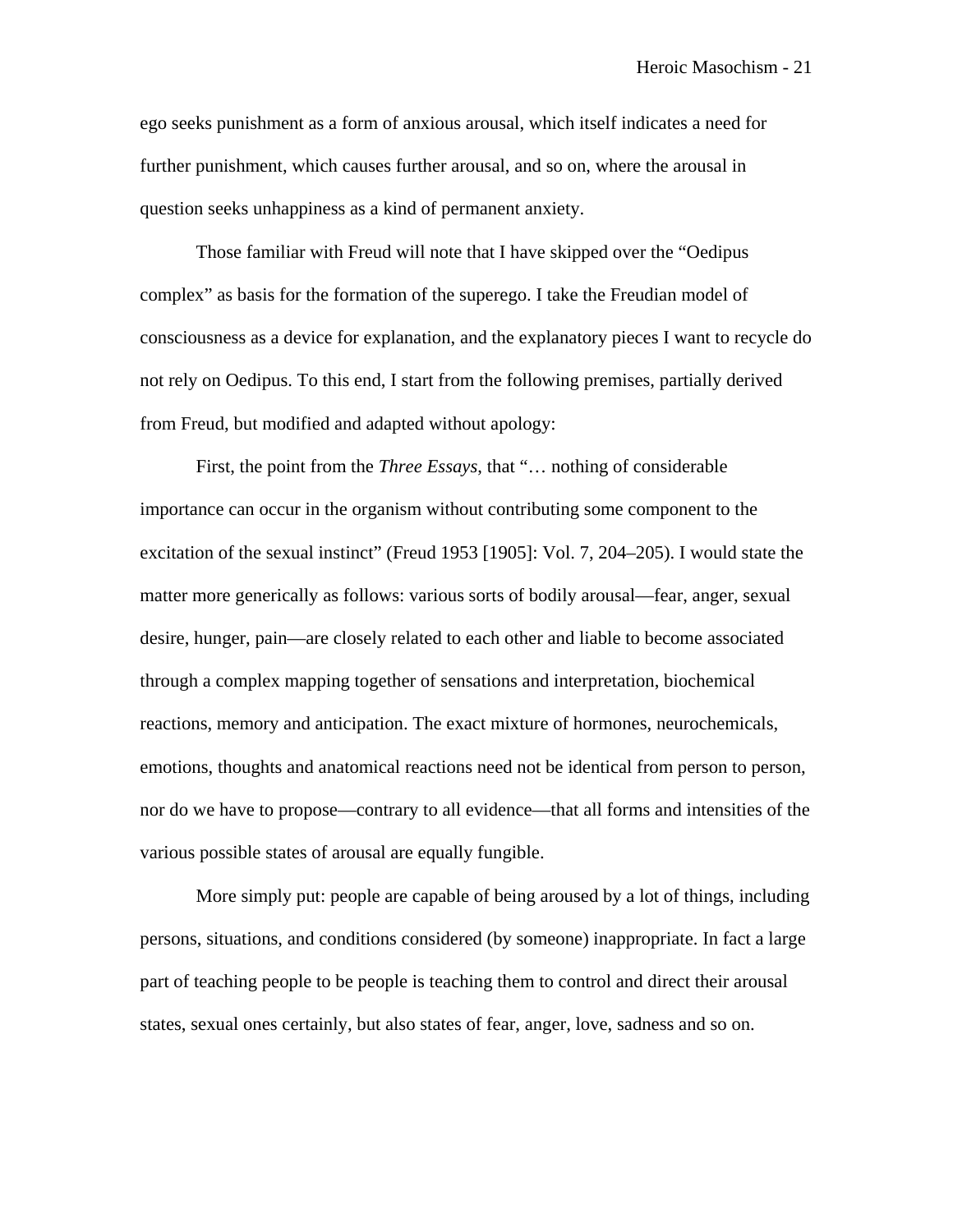Second, most people do seem to be equipped with something like a Freudian superego, or at a lower word count, a conscience. And while I do not doubt that early childhood experiences have a profound influence on how individual consciences are formed, I see no need to imagine one universal mechanism for accomplishing this. The rather obvious fact is that adults, and by no means just parents, spend a great deal of effort attempting to shape the conscience of infants, toddlers, adolescents and young adults. The primary available mechanisms for accomplishing this are manipulations of the various arousal states discussed above, linked to explanations regarding the ways in which ostensible behavior is likely to be linked back to such arousal states. That is, again, to simplify—punishment, reward, and clarification.

If what I have posited above is basically correct, that these states are in fact rather fungible and liable to complicated associations and combinations, it should come as no surprise that developing a clear and consistent "moral compass" in human children, or for that matter manipulating the conscience of an adult, is nowhere near as straightforward a project as conditioning pigeons in a Skinner box. Our primary tools for forming and impacting conscience, in other words, are only partially effective, because people are perverse—*and many of our tools for forming and manipulating conscience tend to make them more so.*

Third, in considering heroic masochism, a mechanism akin to, but substantively different from, Freud's death drive seems to be in play. It is clear enough that at some point in our development we become aware of our own mortality, and the exact components of this awareness and the order in which they are developed are probably not universal. It likely depends on certain qualities of individual imagination, shaped by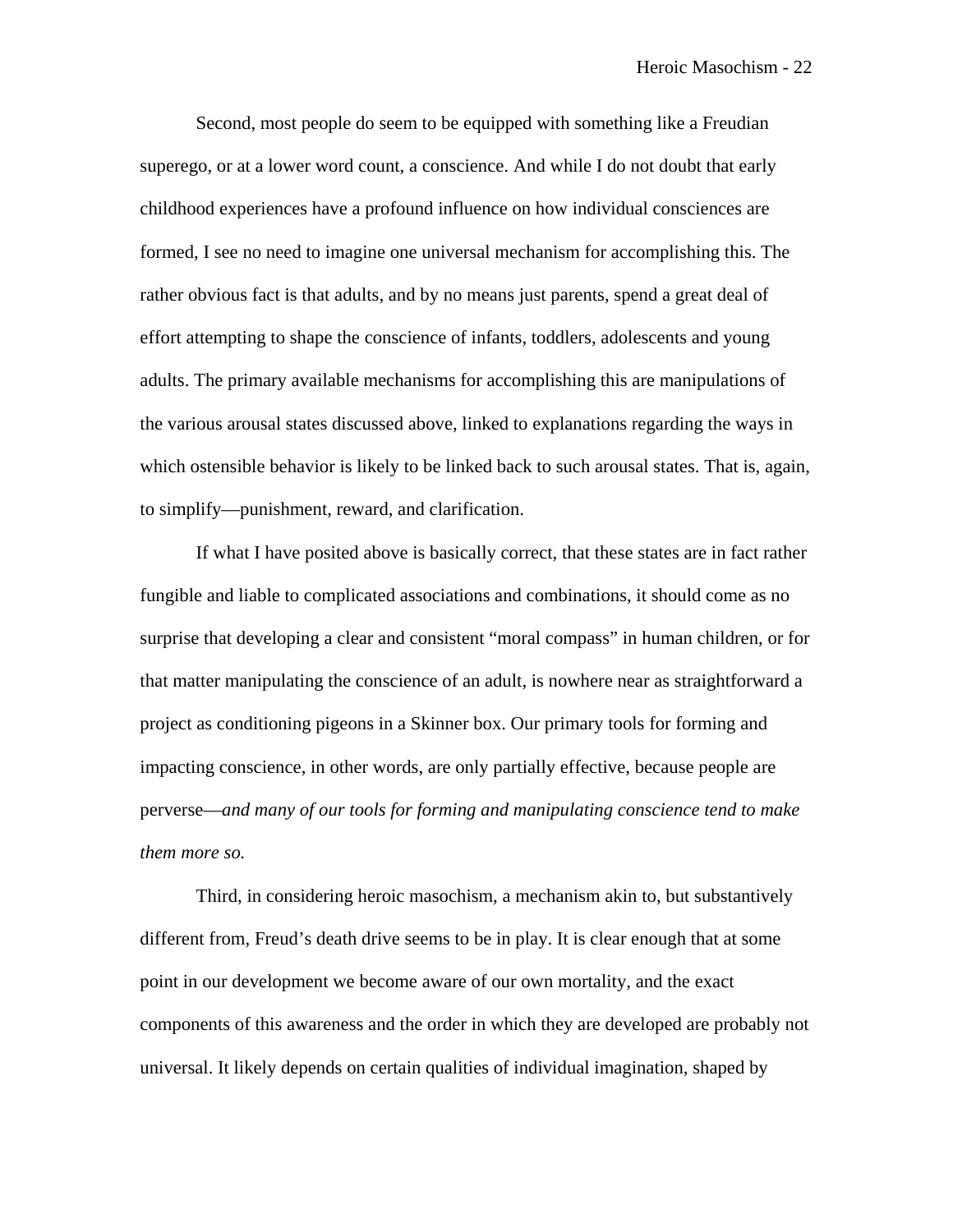available experiences such as seeing or encountering corpses—human or animal including those in various states of decay, depictions of such, and learning that a certain person is gone and will not be coming back. It may also include more visceral experiences, such as choking, near-drowning, or traumatic injury that results in unconsciousness. By analogy, suggested by others, or arrived at independently, we may also think of sleep.

It is the imagined possibility of the cessation of negative bodily arousal which serves, perhaps, in a mode not unlike how Freud imagined the death drive. Not as an instinctive residue of the tendency of things to fall apart, but a more or less conscious, or at least consciously available awareness, that death is ambivalent. While death forecloses on the positive arousal states that *might* be experienced in the future, it *certainly* ends negative arousal states—pain, fear, anxiety, loneliness, guilt and shame—experienced in the now. Suicide is thinkable, and its allure or repugnance depends in part on the quality of present and anticipated arousal states, and past experience.

So, to summarize, I borrow in modified form three points related to masochism from Freud: the fungibility of arousal states, the formation of something like a superego (conscience) via the manipulation of arousal states, and something like a death drive, which I will understand as the capacity of consciouness to contemplate an end to states presently or potentially experienced suffering.

With these premises as my starting point, I want to replace Freud's three-fold schema of masochism—erotogenic, feminine, and moral—with a two-fold typology, dividing what I am going to call *abject* forms of masochism from what I will call *heroic*  forms. And while it might be possible to map this two-fold division onto Freud's three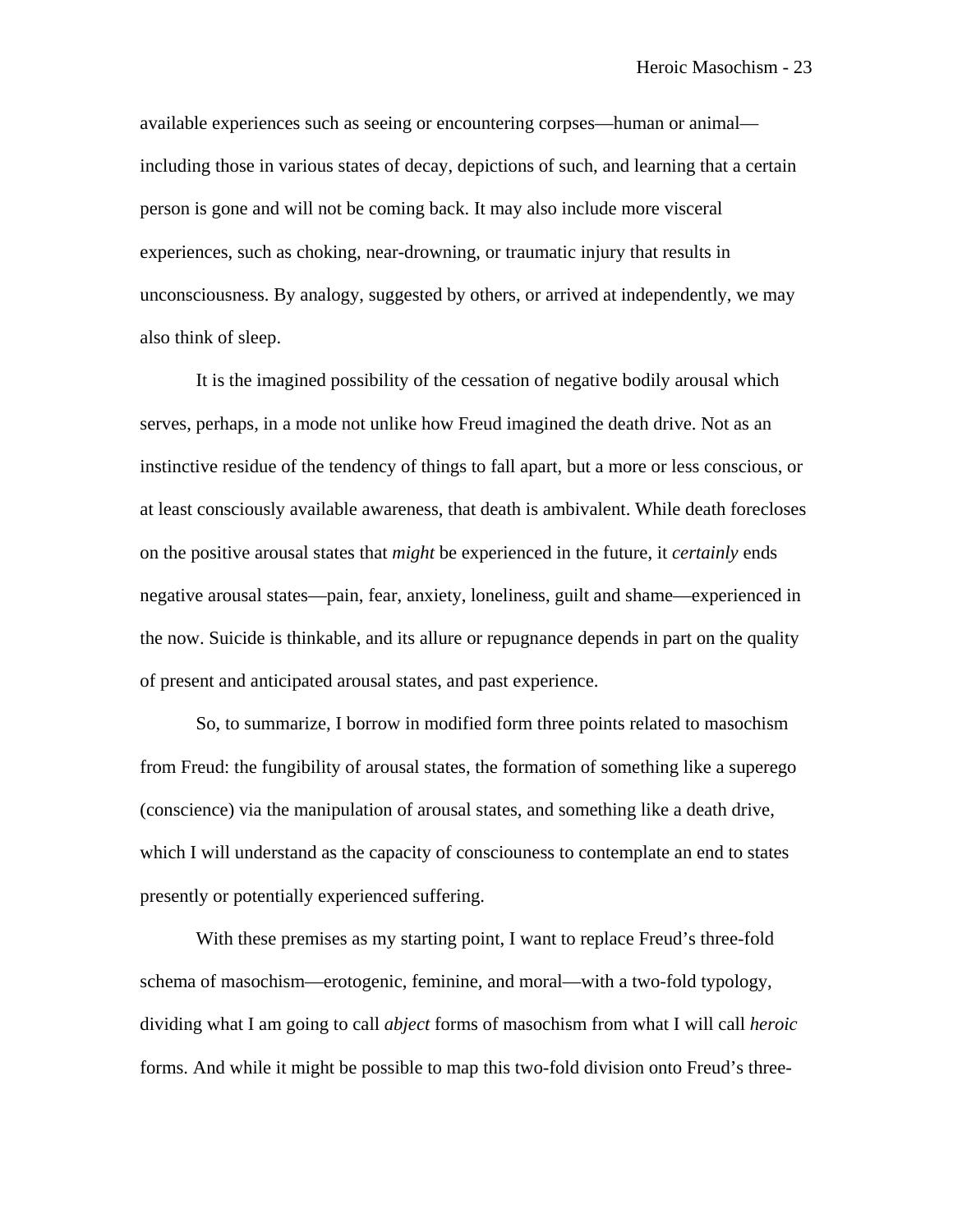fold one, I see no reason to do so, since I am not taking a realist position regarding his model. While the premises outlined above are useful, they need not constitute a complete model of human consciousness. Rather, they are a starting point for thinking about what might be called the sociology of arousal, pain and the way pain is linked to power and privelege.

#### **Abjection, Heroism, and Power**

In the discussion of the formation of conscience above, I asserted that our primary tool for this was the manipulation of arousal states in concert with explanation. The pairing of the two, we who teach hope, allows the learner to clearly imagine the future consequences of current choices, and to chose that which will lead to a state of arousal (present, absent, or moderated) that we approve of for the learner. In its clearest formulation the teacher says, if you do *X*, I will do *Y* , and you will not like it; if you do *A*, I will do *B*, and you will like it. And, it will be best for you if you learn to generalize this lesson, making every attempt to sort out the behaviors that lead to reactions that you will and will not like.

But conscience, it should probably be objected, is *not* simply the introjection of lessons about punishment and reward. It is guided, when most effective, by empathy. Which is to say, by a capacity to imagine how ones' actions and non-actions are likely to affect the arousal states of others, as well as the habitually activated capacity to care. This is surely correct, complicating the number and type of arousal states in play. It does not however change the basic formula, except to add further ways in which the subjectlearner can learn, i.e. via attempting to replicate the apparently empathic reactions of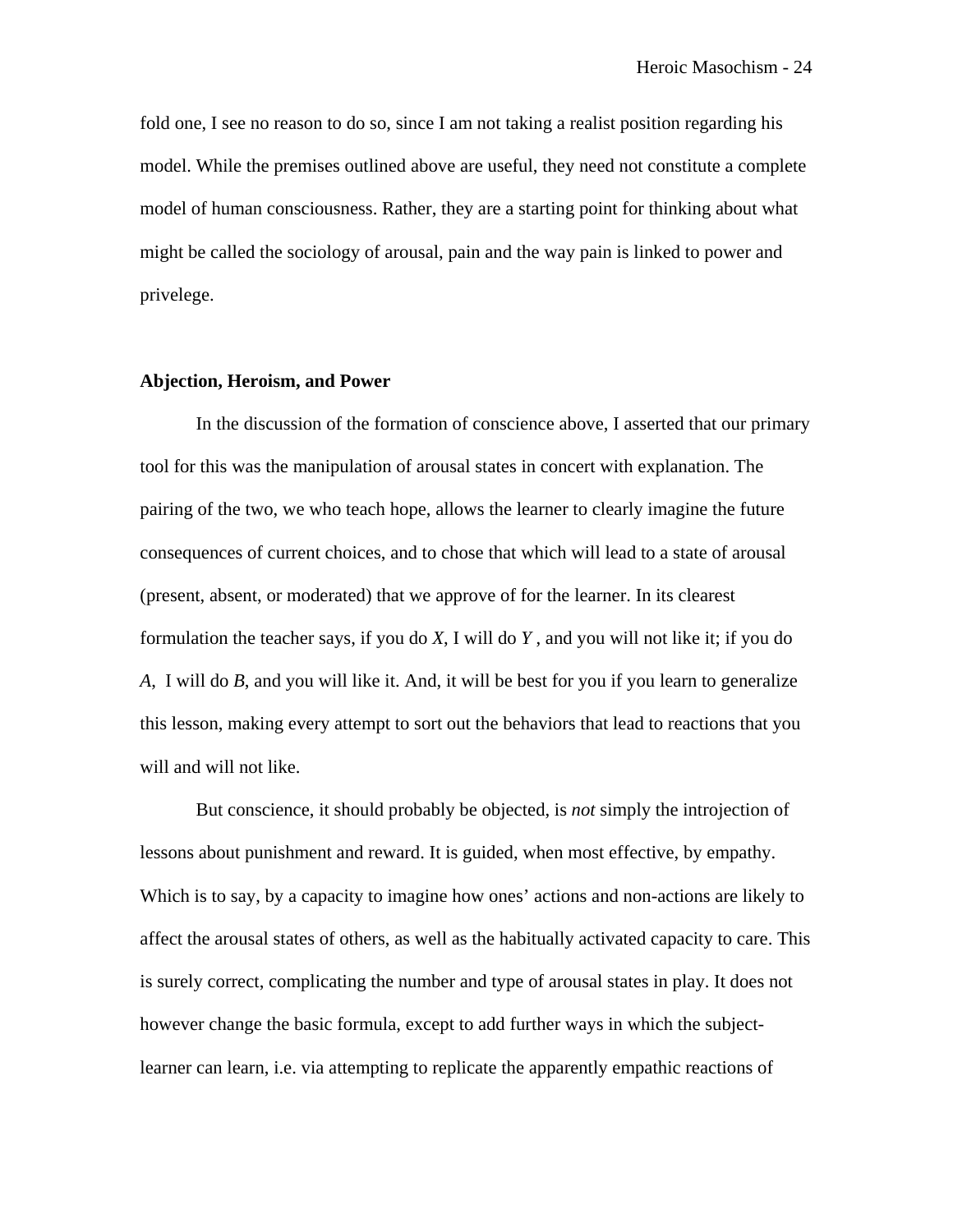others, and the ways in which the teacher can impact the learner, i.e. by "modeling" empathy and engaging the empathy of the learner. The middle-school teacher, for example, does not just give a bad grade for marginal work, he or she may also indicate disappointment, a negative arousal state. The student may feel both shame at having earned a bad grade and empathic guilt for having made the teacher to feel disappointment—double jeopardy, so to speak, but either the shame or the guilt may suffice to encourage further effort from the student.

For purposes herein the critical point is that the principal tools for impacting individual conscience, whether in its formative phase or as an active mechanism, overlap strongly with tools available for the exercise of power. This may seem like an extraordinary statement, but upon reflection it is clear enough that the *active* exercise of power is also dependent on a capacity, or perceived capacity, to impact states of arousal. There is also, of course, the use of what is sometimes called "negative power" which is manifest as a capacity to limit available choices and thus channel decision making (Bachrach and Baratz 1970), such as when voters are given a choice between approving a ballot measure to support higher property taxes to pay for local schools or decline to do so, but other alternatives are not on offer. But even in such a case, the negative (or invisible) exercise of power is dependent on the prior exercise of active power in the election of pliable or "right thinking" candidates, the writing of laws, the passing of regulations, and the long-term process of shaping ideology. Which is to say negative power also depends on manipulating states of arousal, even if the most important manipulations occurred sometime in the past.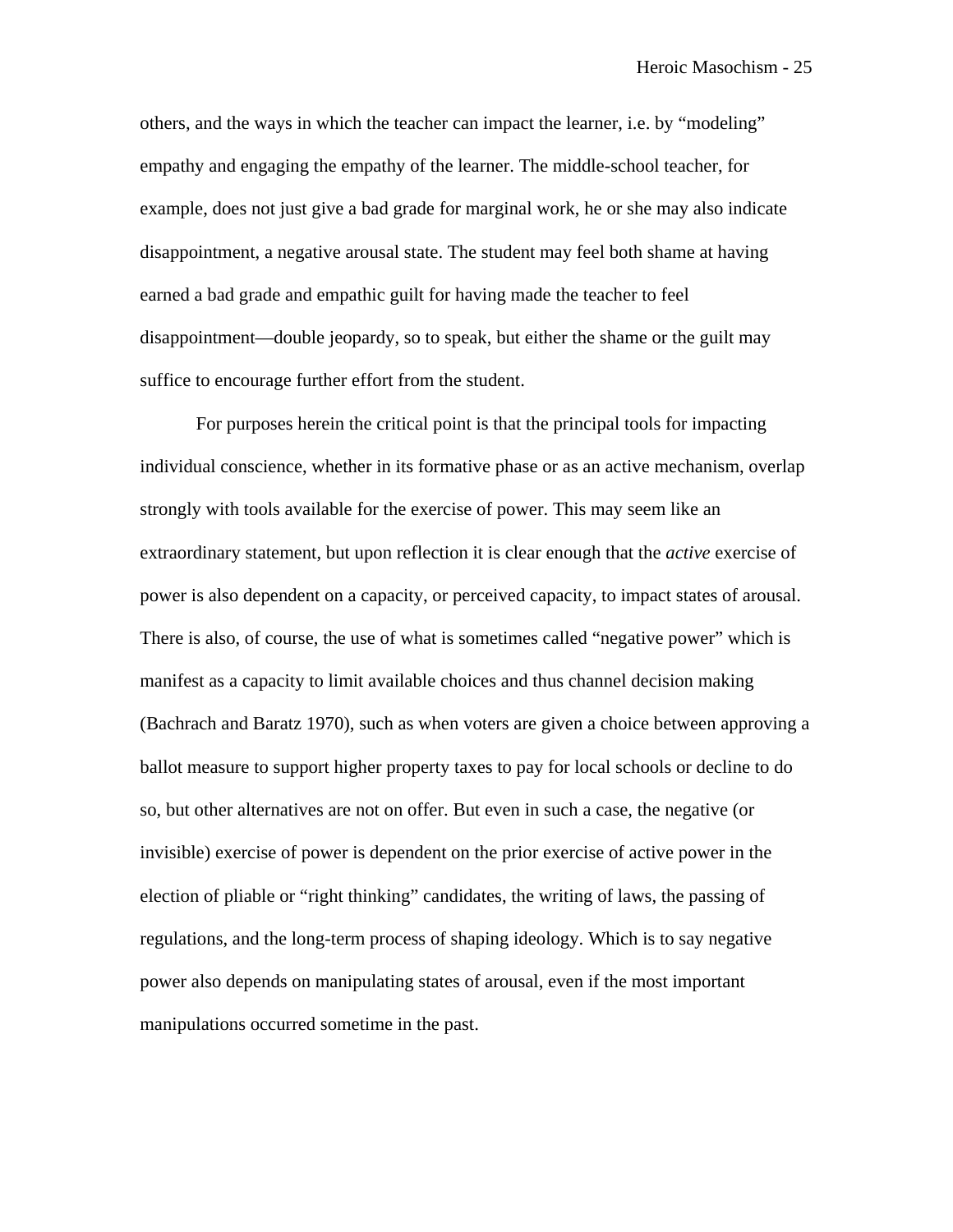Power itself is a fraught topic, prone to endless circumlocution and euphemism. Most of this difficulty arises because of efforts to extract and distill it to some pure form. Typically these efforts have taken either what might be called the Maoist-form—"power flows from the barrel of a gun"—or the Benthamite-form—"power is grounded in selfinterest." Both are possessed of a portion of the truth, but lead to fallacious simplifications.

The Maoist definition of power tends to confuse power—a capacity to have an affect on willed behavior—with force. Force is a capacity to affect bodily comportment. If by whatever means—including threat grounded in force, but extending also to promise of reward—I can convince someone to do a thing she or he would not otherwise do, I am exercising power. If in spite of all efforts, a person refuses to comply with my expressed orders but I send thugs to drag him/her away, that is force. Indeed if the only tool I have to hand is a gun, and the purpose of the person I am confronting is suicide by delegation, what power that exists in the situation is with him or her.

The Benthamite definition of power confuses power with so-called self-interest. The problem here is twofold. In the first place, the idea of "interest" is derived, as David Graeber (2011) has so acerbically pointed out, from the language of finance. In the notion that "self-interest" is the primary mover in life is embedded the assumption that we are attempting somehow to multiply or at least incrementally increase and compound ourselves. As usage it is decidely modern, explicitly replacing the idea of "self-love" in Enlightenment and post-Enlightenment philosophy, which had rather too close an association with several of what the medieval world thought of as the Seven Deadly Sins—greed, vanity, and pride to name obvious candidates. In jettisoning this theological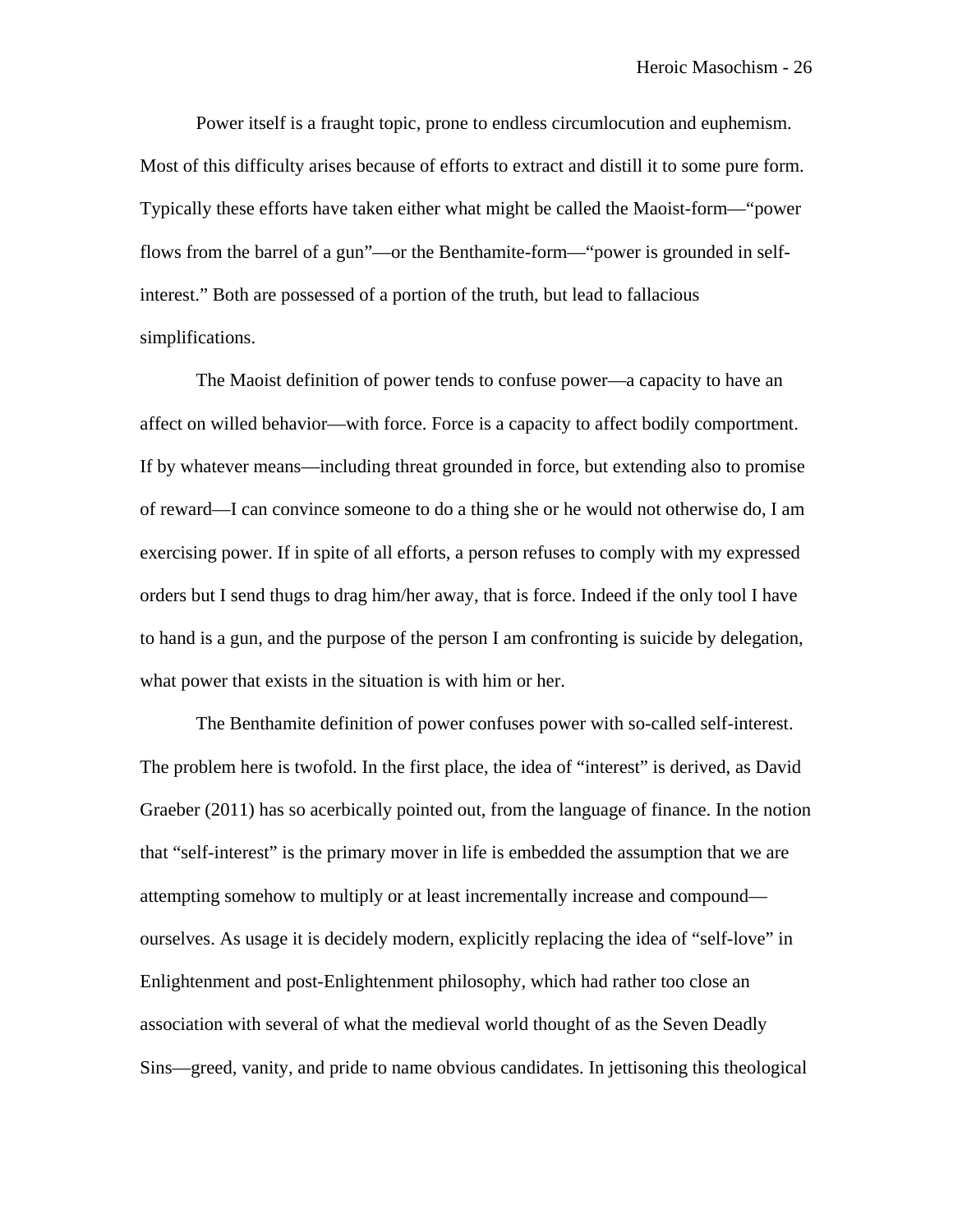baggage, the liberal philosophical tradition meant to free up the subject, commending him or her to act rationally. Reason motivated by self-interest is presumed to demand a desire to accumulate limitless quantities of, well, something. Money becomes the most obvious candidate only because it is conceived of as pure value, exchangable for anything else.

Both understandings of power—Maoist and Benthamite—fail to understand that power is always *relational*, existing only as it is exercised in the context of relationships and is fundamentally communicative. It is grounded in a *capacity* to influence states of arousal in others, but other people's states of arousal can be complex, even contradictory, as they are able to feel more than one thing at a time. Moreover, we have no direct access to other people's arousal states. Not only must we rely on tools of communication to impact them, we cannot be completely sure what these states are. Indeed, even for the person feeling the arousal state, its nature may be unclear.

This complexity means that power partakes of both Maoist and Benthamite premises—violence and "interest"—but only in a context of relationship. As noted above pure violence is not power, but force; however, the *threat* of violence—or of the escalation of violence—can potentially be an effective way to impact arousal states and thereby change behavior. As can promises of reward, or threat of their withdrawal. However, the complexity of arousal states mean that while threats and rewards may lead to compliance, they will all but inevitably lead to other colorations of affect—from fearmotivated compliance to resentment, anger and hatred; from object-desire for a reward to anxiety to fear to resentment if the capacity to offer rewards is too one-sided. The carrot and stick are power-devices, then, best suited to relationships of minimal importance. Indeed, when relying on tools so likely to produce so many affective/arousal conflicts, it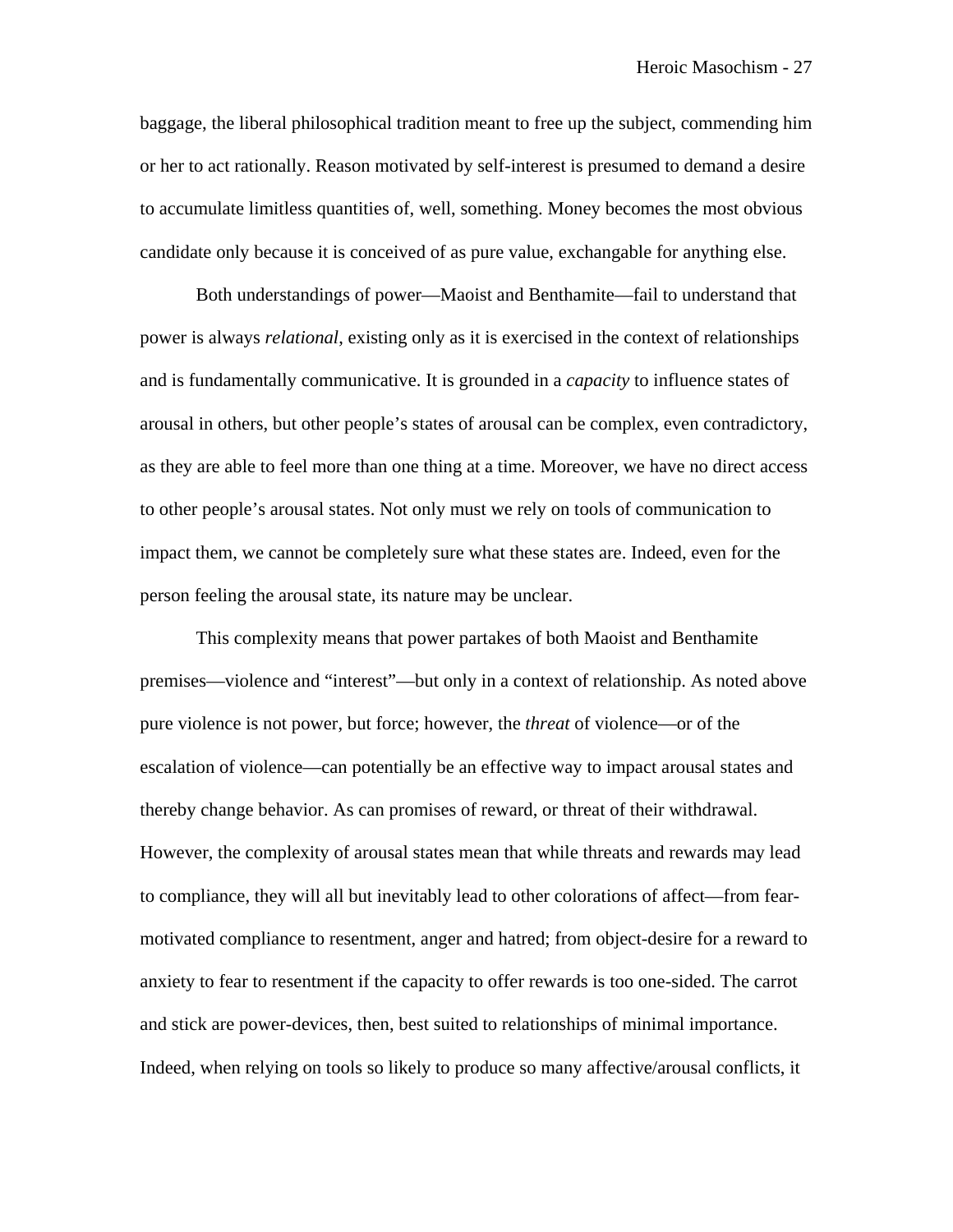is probably best to consider the relationships in question as disposable—and that is, not incidentally, exactly the kinds of relationship encouraged by the contemporary capitaldominated marketplace.

Yet paradoxically the very contradictions of arousal brought about by techniques of punishment and reward can be, and often have been, turned around to produce exclusive communities of affect that then gain the capacity to act as communities of interest. Here we return to the concept of masochism and a consideration of how it might be implicated in the formation of such communities.

Masochism, as I conceive it, can be understood as a complexly constituted desire for pain found primarily in two analytically distinct but deeply entangled forms which I name *abject* and *heroic*. The abject form of masochism corresponds perhaps more closely with what Freud theorized as erotogenic and feminine masochisms, characterized by a desire for either physical pain of various sorts, or the experience of humiliation, disgust or violation. It is found in both men and women and while the percentage of persons who make masochistic practice a regular part of their life might be relatively small and those who identify erotically as masochists even smaller, the fungibility of arousal states all but insures that most people will have experienced, under just the right circumstances and proportions, that potential of abjection in one form or another, vicariously if nothing else. Reality TV shows, spectatorship of sports and competitions rely on this commonplace.

Abject masochism can take many forms. Besides the unremarkable (because widely distributed) capacity to find "pleasure in pain" under *very specific* conditions, it can be linked to the death drive as I have redefined it, meaning a will to die in more-orless instrumental response to an arousal economy—whether because of extremity or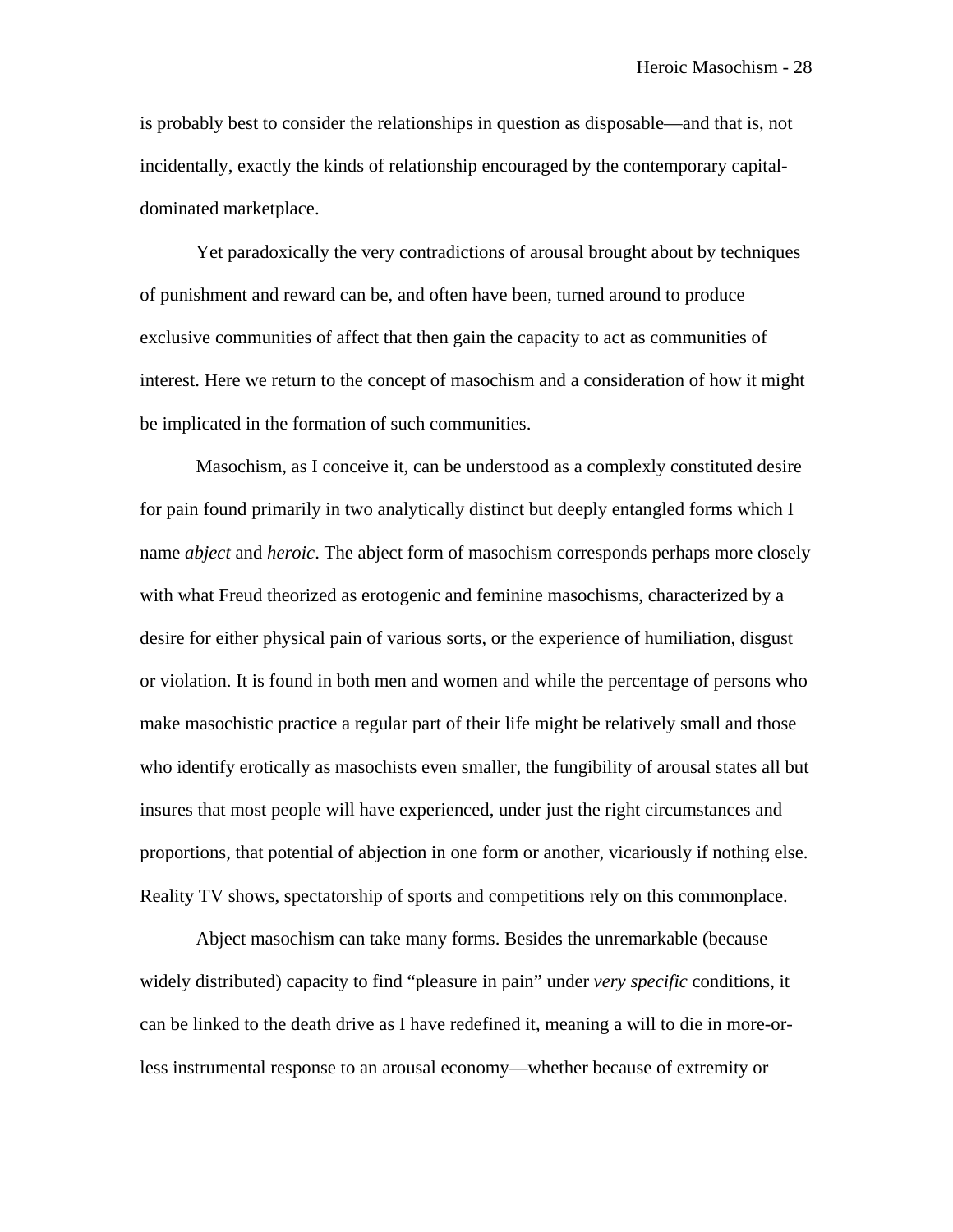deprivation—experienced as intolerable. It can take the form of anorexic refusal for example—of food, of sex, of medical treatment, of emotional attachments—that generate (usually) degenerative states that nonetheless remain connected to an arousal economy. And it can be linked to a creative desire for self-transformation through suppression of the ego, the death of self, even if partial and temporary, as grasping, willing, and lost in struggle.

Abject masochism is by no means sex/gender specific insofar as it is practiced, experienced, or has influence upon individual human subjects. It is, however, associated with "the feminine position" within the familiar mode of binary gendered categories. That is, abject masochism is seen, categorized and understood as female/feminine not because it applies only to women, but because abjected experiences, indeed even feminine being, is widely construed as abjected. In psychoanalytic terms we might say that while *all* selves are per force incomplete, construed around a primal hollowness that obscures the radical inadequacy of signification—as Lacan might put it (Lacan 1991: 115–127)—this constitutive incompleteness is systematically categorized as feminine as a way of comparatively constituting a supposed masculine completeness (Brentnall 2011:  $62 - 63$ ). More accurately, we might say the narcissistic blind spot most of us tend to nurture in our immaturity is nothing less than a fudging of the data regarding our own limited, mortal nature of which abjection of any kind is an embarassing or frightening reminder.

Power comes into play, and it always does, in the social uses of narcissism, particularly in the manufacture of myths and rites supporting institutions dividing people by *awarded gender*—which is gender that does not flow from biology, but must be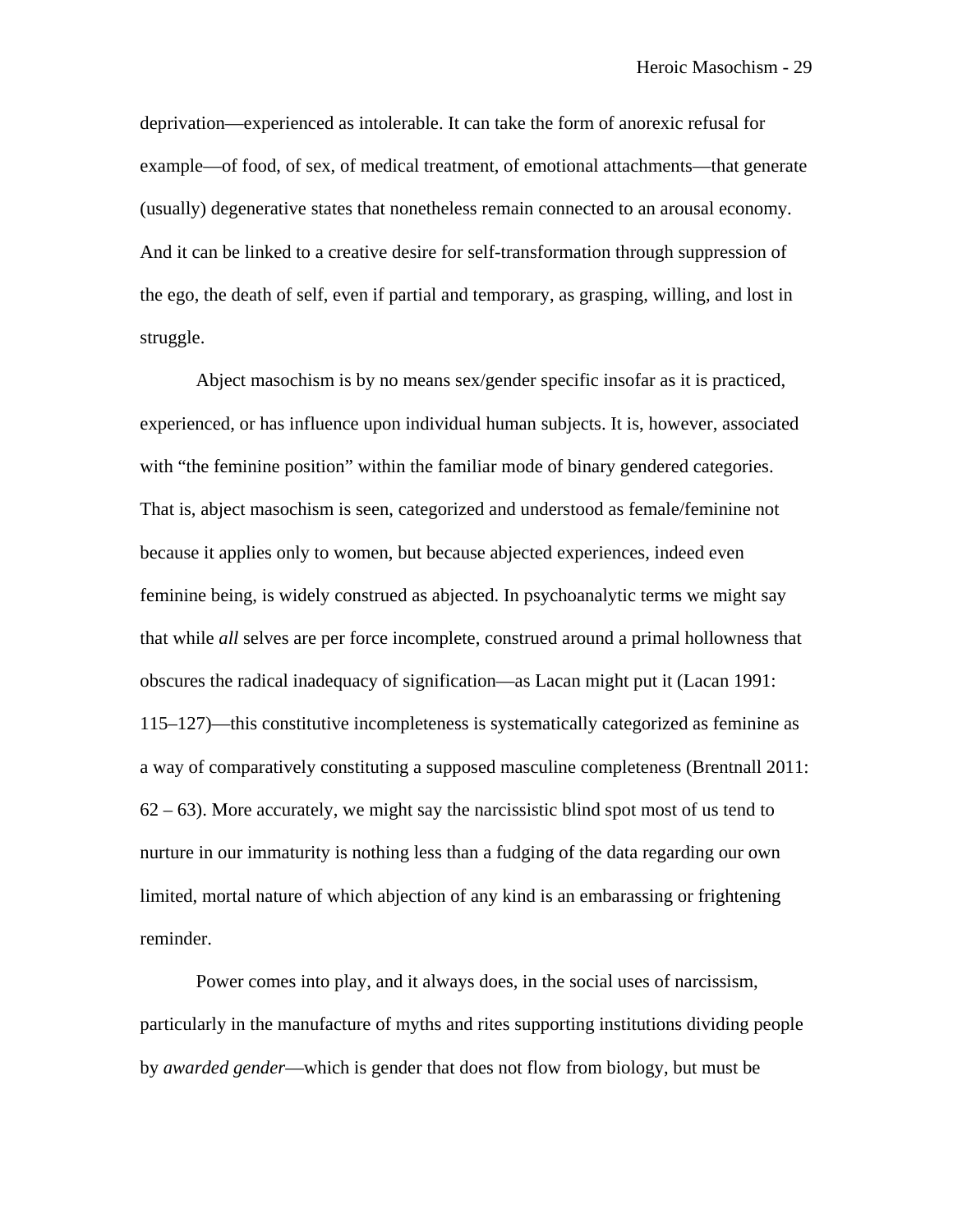earned and institutionally sanctioned. And while the dominant European and American traditions have imagined a strictly binary system, this system has always operated as an affect-laded pretense that actually sorts people with an exquisite precision into innumerable, every-shifting, ever-contested gendered boxes. It is in this context of ruthless sorting and competition that the the myth of masculine plenitude is generated (Brintnall 2011: 8), a myth which amounts to the displacement of a shared human legacy of inevitable abjection, not only onto women, but onto relatively feminine, feminized, or feminizable subjects. It is also the context in which gender-authorizing institutions men's clubs, fraternities, religious organizations, schools, colleges and professions—have thrived. These institutions certify certain forms of masculinity and its privileges, often marking such belonging with rites that paradoxically involve reminders and experiences of abjection, including "…whipping, flailing, beating, and other forms of terrorization" (Gilmore 1990:14).

That is to say, the very rites so often used both to solemnize institutional awards of gender and to train the bodies and minds of initiates—what Bourdieu calls "rites of institution" (1992: 80)—almost invariably subject applicants to the very forms of abjection that masculine status suposedly will allow them to elide. The operative word is *allow*. Rites of institution that support the myth of masculine plenitude, do so not for all anatomically male persons, but only for those who measure up—and to measure up involves in every case receiving the imprimatur of the institution. Indeed, while anatomy has historically been a useful way to do an initial rough sort of populations into those who *might be* allowed masculine privilege and those who *will not be* under any circumstances, there is nothing in the system itself that prevents anatomically female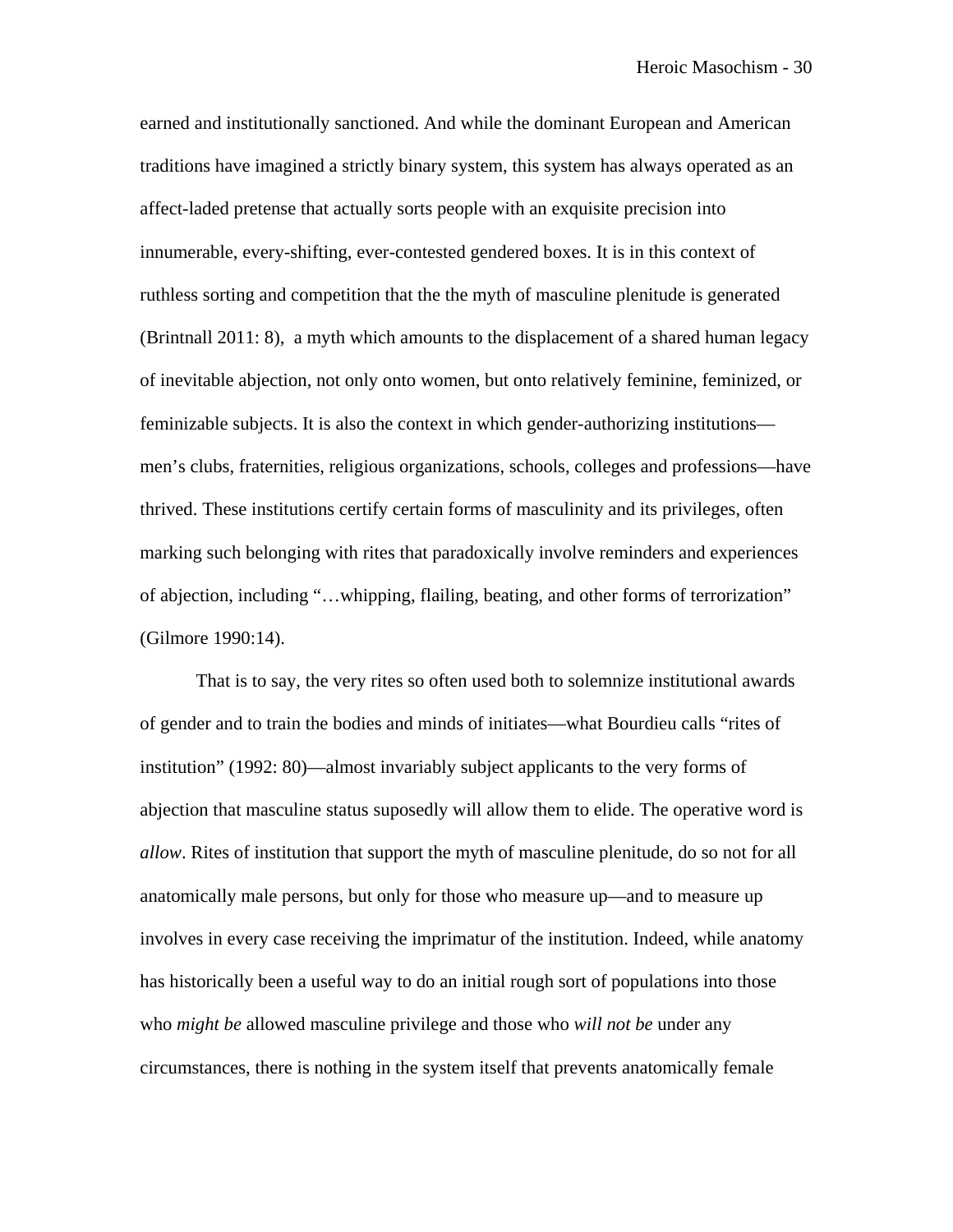persons from being awarded masculine status and privilege (Belkin 2012: 3). Indeed, arguably the inclusion of at least a smattering of anatomical females—as well as other previously feminized (i.e. abjected) categories of persons—into at least the potential lists of masculine awardees can easily lead to a strengthening of institutional power vis-à-vis the exclusivity claims of any particular individual—pointing up the provisional, nonbiological basis of the award considered important in nominally democratic societies.

The *mechanism of inclusion* or award is crucial, typically involving the use of pain and the inculcation of heroic masochism. What makes it heroic—other than association with by now countless narratives of heroism that showcase *necessary suffering* as a stage in the development of heroes or their apotheosis—from the Labors of Heracles to the Passion of the Christ—is the repression or displacement of the erotic potential of abjection. That is not to say that desire as such is eliminated. Rather, it is discursively attached not to the experience of abjection but to the socially authorized purpose—group belonging, thwarting the enemy, preserving comrades, obedience to the institution, the redemption of the world—glossed in the phrase *the greater good*. This requires the pretense that no person would conceive of making "such sacrifices" without such a displacement, without the repression of the horrifically fascinating and perverse attraction of the abject.

Heroic masochism, then, is the socially useful suppression of abject masochism. It valorizes sacrifice and has a tendency to find meaning and purpose in suffering. Yet at the level of the ever fungible states of arousal, its distance from abject masochism is never more than the flip of a switch, a confusion of rhetorics, an historical re-evaluation. The selfish and the selfless tend to merge in the uses of pain. Which, of course, is not to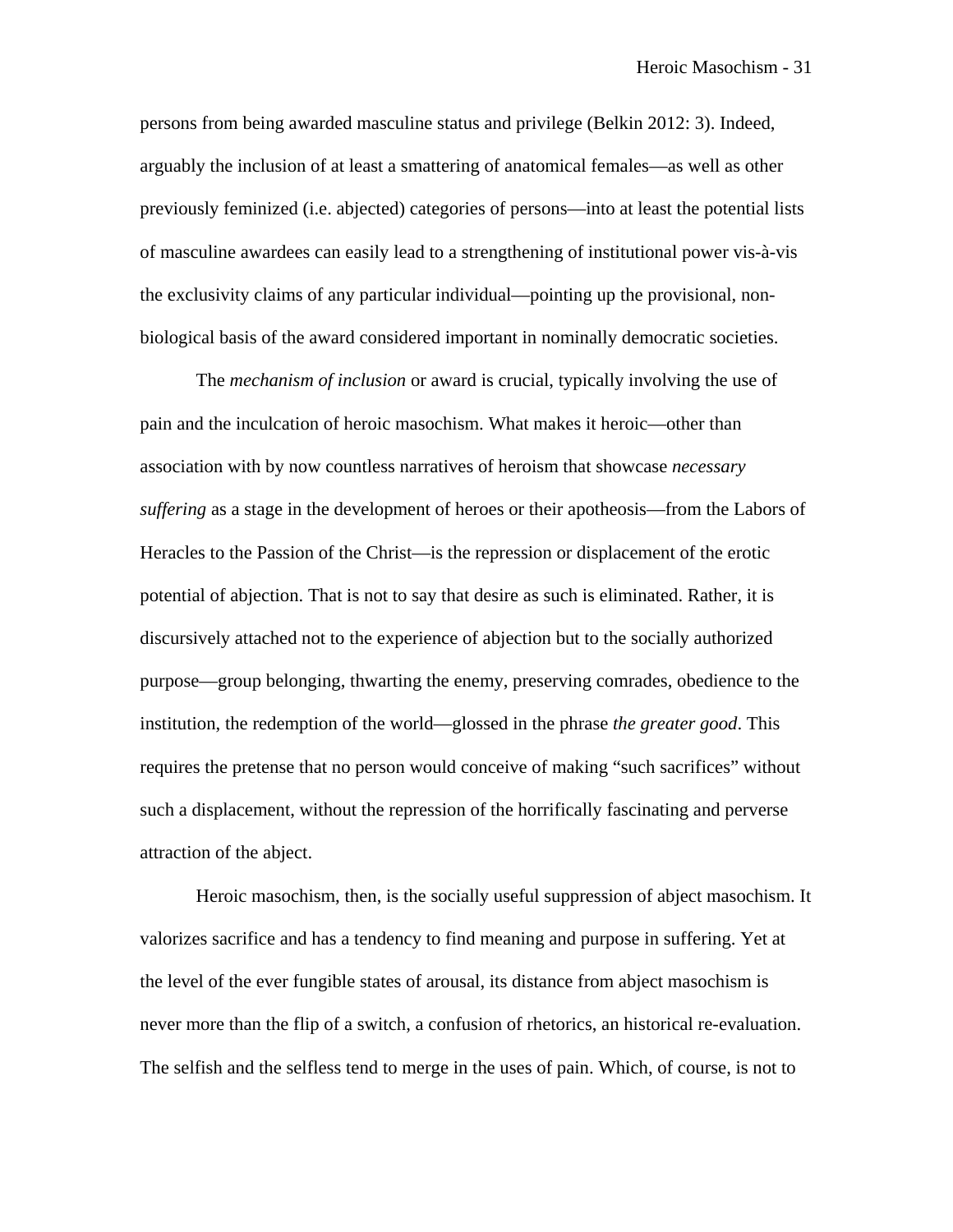say that there is no distinction between perpetrator and victim, between martyr and libertine, between a bubble of plenitude and a state of suicidal longing for obliteration or even ego-freeing enlightenment. All such distinctions are possible, but they accord with power-enabled actions, choices, relationships.

Moreover, and this point is critical, the undoubted fact that there exist easily achieved levels of suffering so extreme that fungible states of arousal and the whole mechanism of abject masochism becomes meaningless for the victim does not make the *infliction* or *spectation* of such suffering useless for those commanding its infliction nor meaningless to those who witness it.

Heroic masochism, in fact, can be said to achieve its most socially potent forms precisely in those cases where pain is multiplied to infinity—in burning, in dismemberment, in crucifixion—and few can imagine the victim to harbour secret and equally infinite pleasures. And yet the construction of such experiences as somehow sublime, transcendent, depends precisely on the incongruous capacity to imagine the unimaginable, that annihilation through suffering can *somehow* be linked, perhaps by a grotesque analogy to ordinary experiences of abject masochism, with something desirable—union with the infinite, perfect communion with the divine, or obtaining impossible and permanent victory in the name of group or nation.

Abject and heroic masochism, then, are irremediably imbricated, woven together so tightly that they are nearly impossible to unravel even analytically, at least without applying the boxing-up power of binary gender categories. Heroic masochism, in this sense, is defended from its own embrace of the abject—of infinities of abjection—by its social use as a tool for institutional man-making.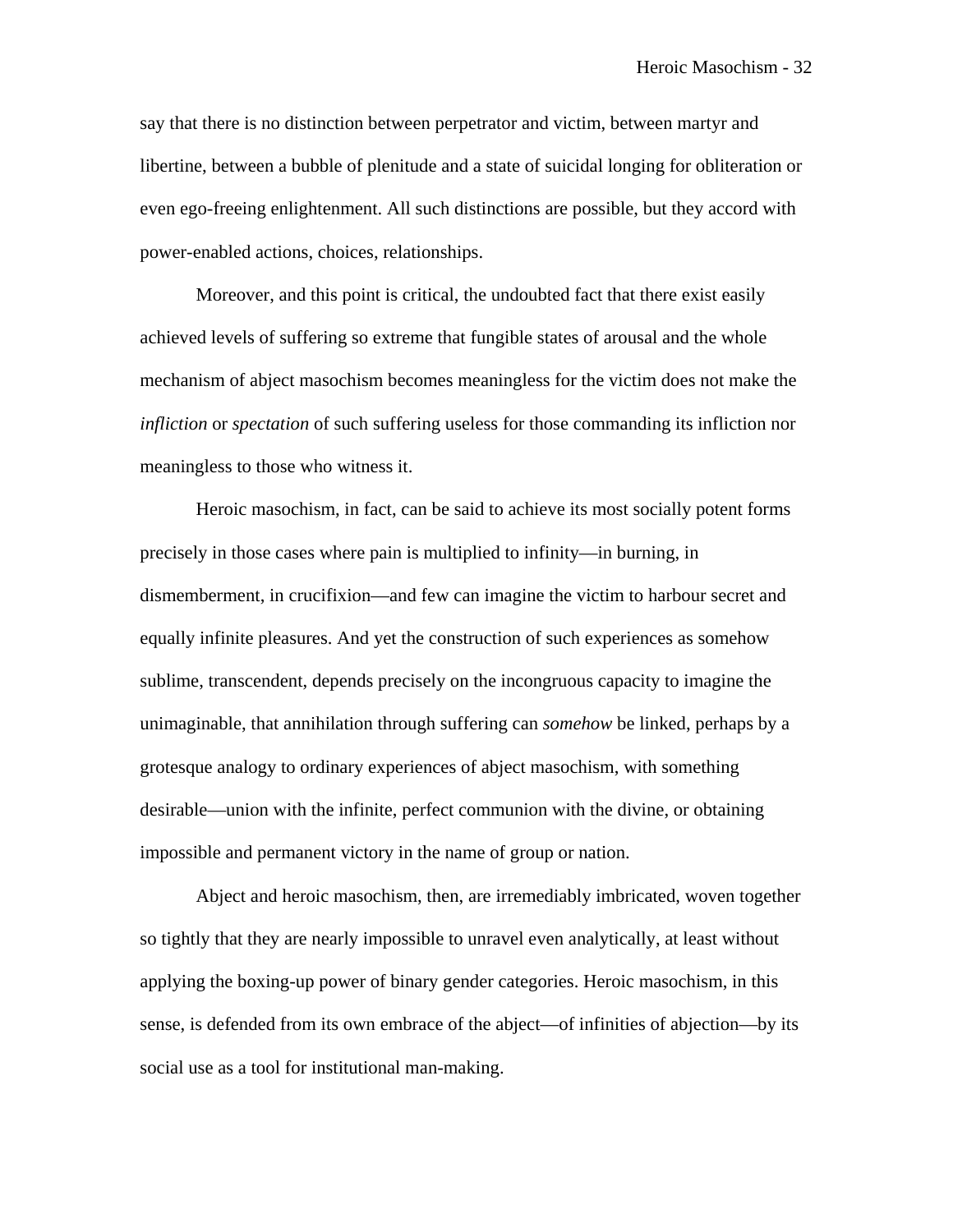## **The Techniques of Pain**

Pain, then, is a technique used in the production of social control via states of arousal. The pain in question is paradigmatically physical pain, but per Freud's first insight regarding the capacity of any significant event to be eroticized or in other ways associated with structures of desire in some form, psychological pain (paradigmatically humiliation, but also isolation, restraint, and objectification) also serves.

As one American veteran told Aaron Belkin, recalling his participation in the Navy's traditional "crossing the line" rituals inflicted on sailors and marines passing the equator for the first time: "Endure the humiliation of the ritual your mates would be reassured you that you were one of them…. Yes, the ritual was very abusive… It was a matter of showing our showing our mates that we were real males" (2012: 92).

I am going to call such showings—demonstrations of manliness, of the ability to submit to and endure ordeals of suffering—*warrants*, which reflect the successful performance of heroic masochism. The warranted initiate emerges from the rite of passage with changed status, a cemented membership in the group and/or his adult masculinity (Adorno 1998: 197; Turner 1967: 94–95), but also a permission, indeed often a requirement, that he will be called to inflict similar punishments and humiliations on others. The self-same warrants of heroic masochism function as a bar for group membership, as an attestation of masculinity, and as a kind of open-ended guarantor of privilege, the actual functioning of which fluctuates dynamically.

Examples of such rites and rituals can be multiplied almost indefinitely (Adorno 1998; Elias 1996; Frevert 1991; Gardiner 2004, 2014; Gilmore 1990; Goldstein 2001;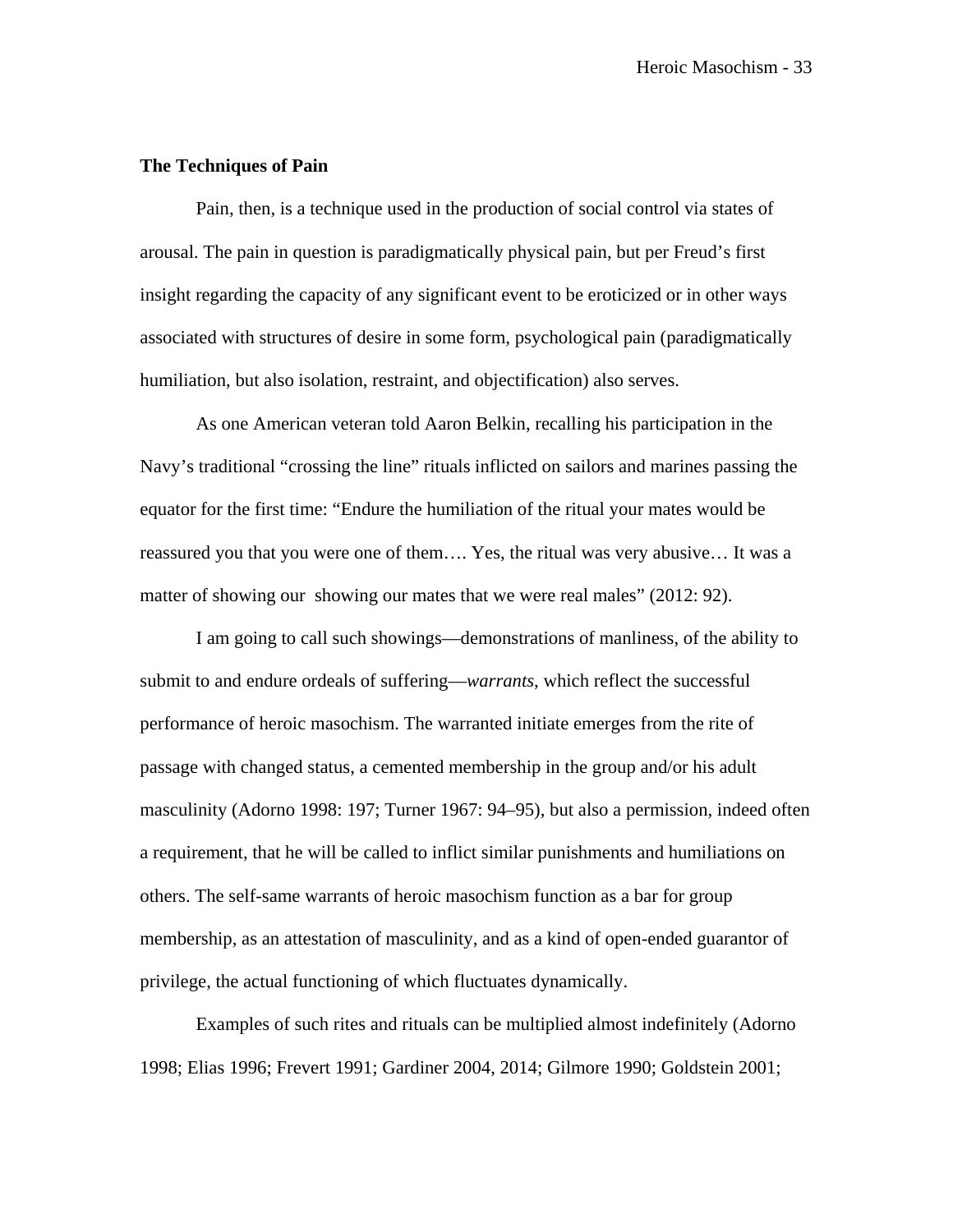Theweleit 1987), referenced and recirculated in an endless parade of popular culture references beyond the ones cited above (see, e.g., Barker 2005; Boose 1993; Brintnall 2011; Clawson 1989; Feasey 2008; Kimmel 2008; Faludi 1999; Savran 1998). Herein I will confine myself to only a few examples from my work with veterans and soldiers, designed to illustrate how even relatively mild uses of the techniques of pain and its kindred simultaneously undergird group belonging, masculinity, and in my final point, privilege.

The first case involves a training practice experienced by a former member of the Army of the Republic of Ireland. A half dozen soldiers were ordered to the bottom of a swimming pool. The trainer joined them there with a single tank of oxygen, passing the breathing apparatus from person to person, around the circle. The lesson was clear enough: they were all in the situation together, and they were to learn the practical skill of sharing and conserving stored oxygen.

Then, however, the trainer complicated things. He assigned each trainee a number, and he would hold up a finger to indicate to whom the appartus should next be passed. He began by going once around the circle, then mixed the order, even numbers, odd numbers, and finally outright skipping individuals. The training situation was radically changed, leaving all to wonder just how long the skipped individual would be tasked to hold his breath, and who might be skipped next.

Anyone who has ever been deprived of air for any length of time will understand how immediate and urgent the issue becomes. This is one of the reasons why "waterboarding"—also called "simulated drowning"—is so compelling as a mode of coercive interrogation, i.e. torture: it is designed to induce a sense of "suffocation and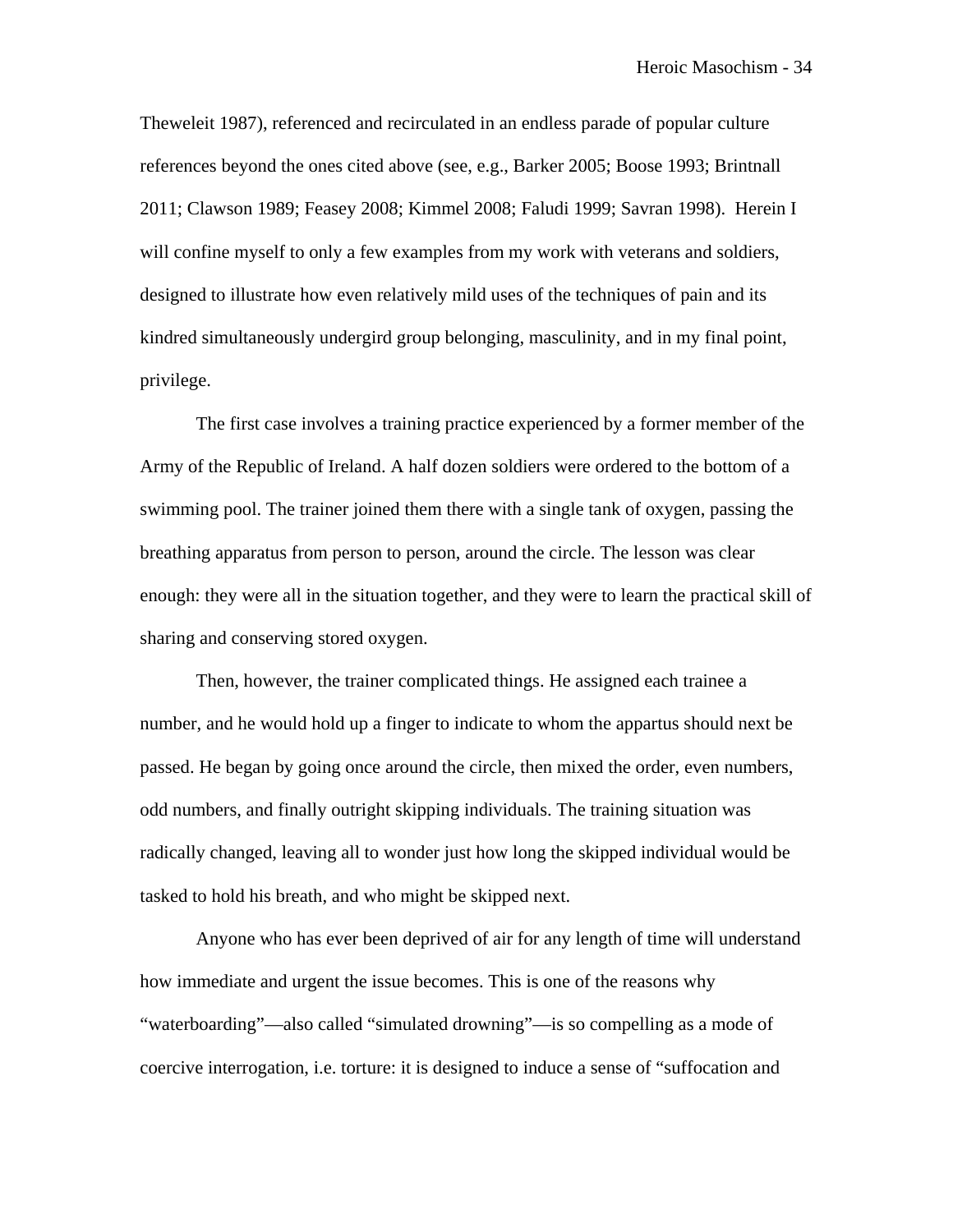incipient panic" (Human Rights Watch 2011: 54). The pass-the-aqualung exercise noted above did not actually reach that level of intensity, even for the skipped soldiers. But the prospect was there as soldiers waited for their ration of air, caught between an existential crisis and public humiliation, the water's surface tantalizingly close.

In many ways the exercise was like the initiatory "stand until someone falls" rite previously discussed, pointing up the fragility of the body in a visceral way. Yet there is also an important contrast: at least among the accounts I collected, the oxygen deprivation was not taken to forced failure. The trainee skipped on a particular round was made physically uncomfortable, and uncomfortably aware of his vulnerability, his dependency on the cooperation of his fellow trainees, and his hierarchical subordination to the trainer—but no one began to drown, passed out from lack of oxygen, or as is more likely, panicked and broke for the surface. Unlike the basic training "stand until someone falls" rite, the "pass the aqualung" exercise was used with relatively seasoned soldiers the non-hackers had already been removed. It is unlikely that any of those selected for the training would have much considered breaking for the surface, though panic can overcome anyone.

The second instance involves two United States Army veterans, both of whom went through basic training together in the late 1990s before being deployed to Iraq. Over the course of repeated interviews they related stories familiar to me about their military training, from vomiting phlegm after they stumbled out of the gas chamber, to the obligatory blisters from road marching. They also told the story of a particularly sadistic and feared drill sergeant whose favorite form of corrective punishment was the low crawl.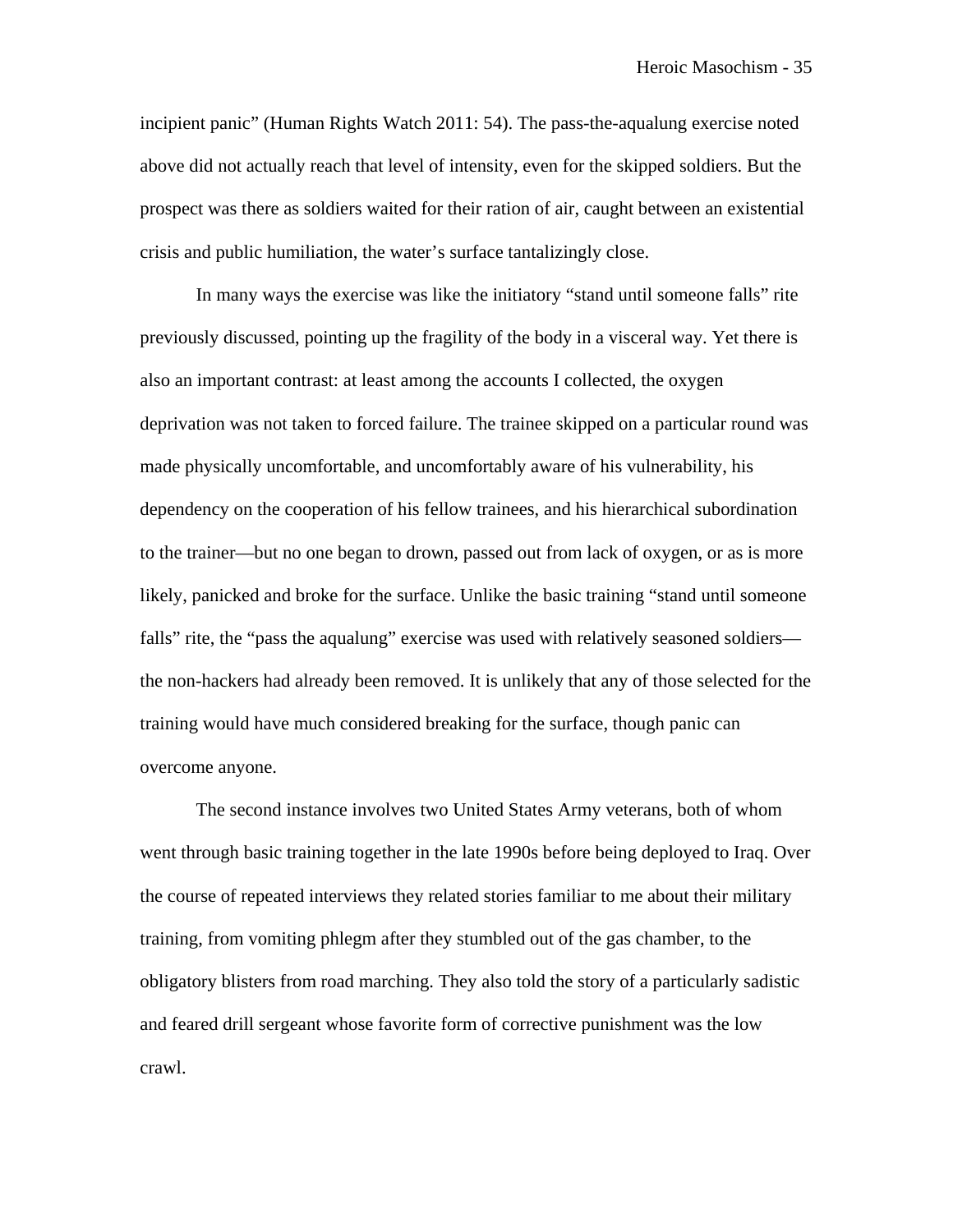Low crawling involves dragging yourself along with your body pressed as closely to the ground as possible, on your belly, keeping your head down: a useful technique if you are taking fire with little cover. It is, however, extremely uncomfortable and creates a lot of friction. Uniforms and body armor in the field minimize the bruising and scraping. The drill sergeant in question liked to assign his soldier to low crawl in the barracks, along the smooth linoleum floor, in their underwear. The result was copious self-inflicted friction burns, like rug burns, on the knees, toes, elbows and at times faces and ears as the sergeant stomped along behind those being punished, demanding they go faster and stay down.

Such non-standard physical punishment is frowned upon in the US Army but is nonetheless common. In my interviews and my own experience I have encountered dozens of soldiers and veterans who were personally subjected to unauthorized, technically illegal training techniques. Not every soldier will be under the direct authority of a sadistic drill sergeant who makes it a point to go beyond the prescribed training techniques, but virtually every US soldier will have witnessed or at least heard of such excesses. The excesses become part of the training milieu, and while soldiers with less "hardcore" trainers often feel sorry for those subjected to such punishments, the soldiers in those platoons often take a perverse pride in what they endure, and develop an awestruck respect for the drill sergeant in question.

The third instance involes a widely-circulated training video from the German army (BBC 2007). Situated in a camoflaged machine gun nest, the soldiers are learning to fire aggressively on imagined targets. The trainer yells at them, among other things: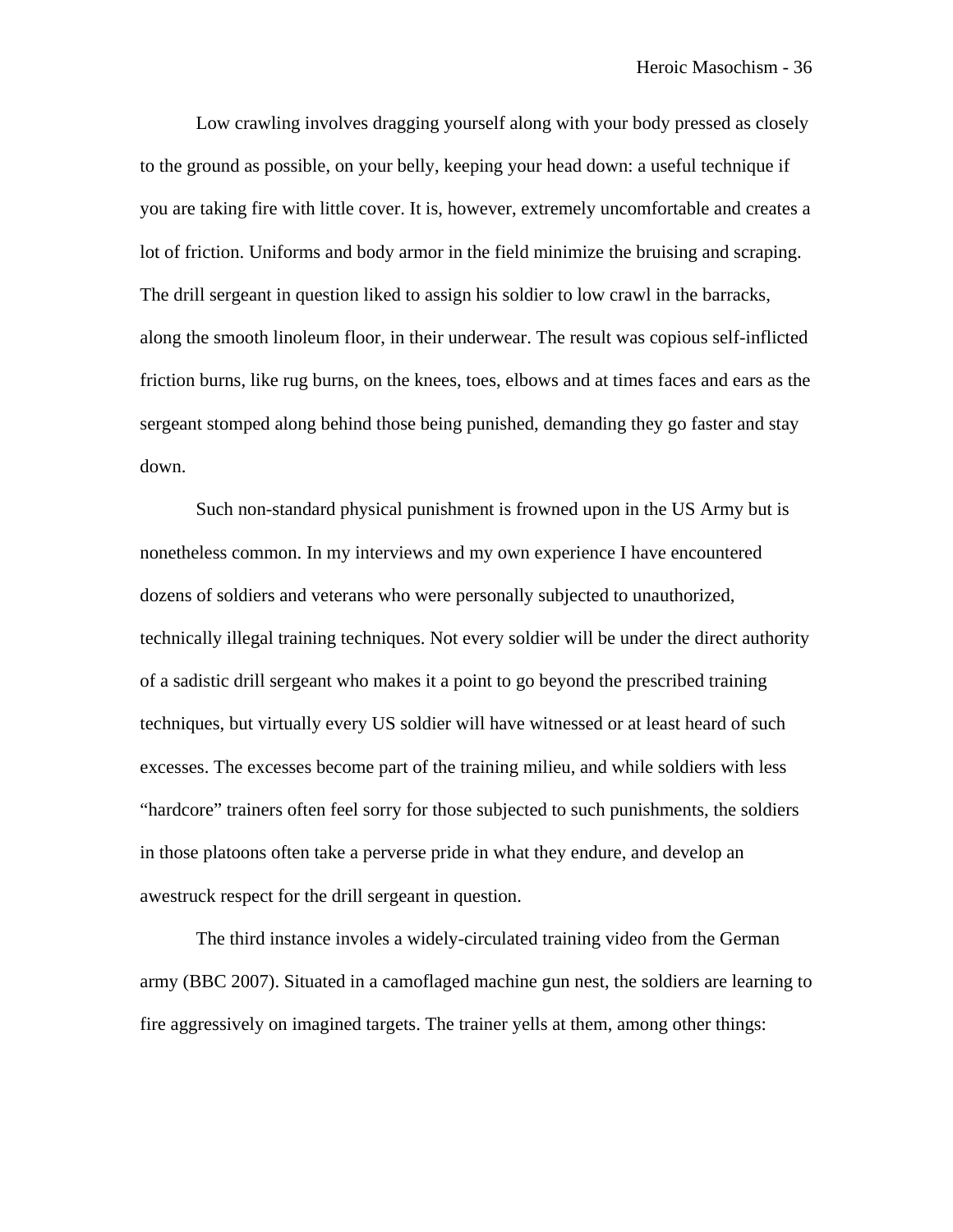"You're in the Bronx, a black van pulls up in front of you and three African-Americans get out and start really insulting your mother… act!"

Though widely condemned for racism, the transgressive nature of the training scenario was far from incidental. The trainer also demanded that the gunner shout obscenities, and it was he who decided when the targets had been killed. In each case, the demand was that the soldier demonstrate his capacity to step outside the boundaries of ordinary, civil, well-socialized behavior. Had the trainer not specifically mentioned African Americans—or any group by specific ethnicity, if he had stuck to speaking generically of "terrorists" or "the enemy"—the video might not have gone viral and attracted so much attention. But the underlying purpose is to ask soldiers to demonstrate that they still have the warrant, that their masculinity, always incomplete, is functioning adequately to soldierly performance.

In each of the three instances described—Irish military aqualung sharing, US Army informal punishment of soldiers, and German training in transgressive aggression—military masculinity is negotiated across a broad range of possibilities. Gender performance is complex, and competencies are dynamic. As disparate as these examples are, each is constructed around heroic masochism. This is obvious in the "low crawl" punishment used by the sadistic drill sergeant, but it is also true in the potential humiliation of the Irish trainees, and in the racialized aggressiveness demanded of the Germans. Each is a moment in the training regimen when the warrant is given belonging and masculinity proved—and called due in a demand for violence, inflicted or endured.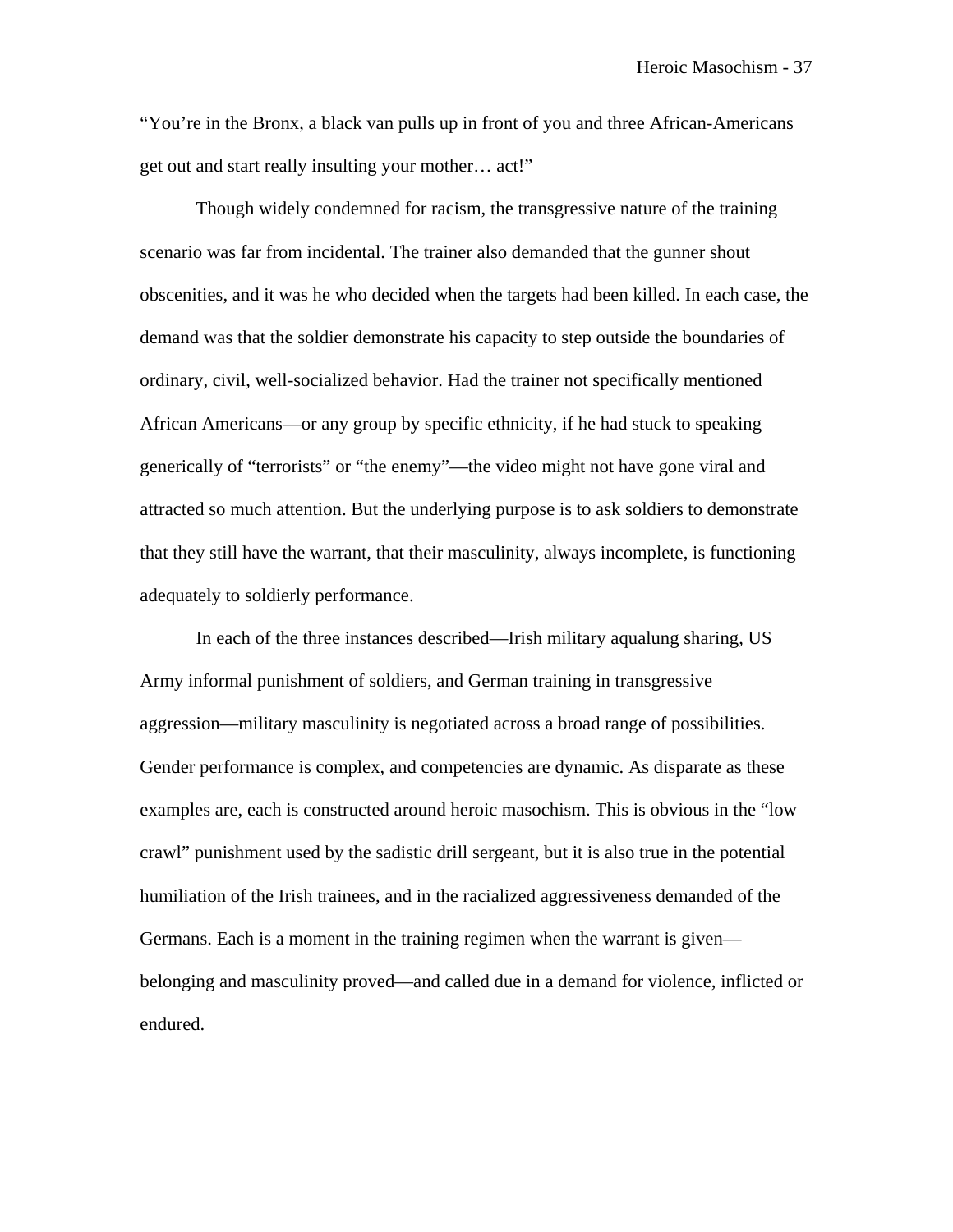## **Privilege and Pain**

How, then, does training of the three somewhat different types described above serve to produce and maintain masculine privilege? It is, in some ways, a strange question. The pain visited on usually male bodies and psyches in the construction of military masculinity is the price of privilege. It is strange because the privileges associated with military masculinity are unevenly distributed by class, by military rank, by race, and by sexual orientation, and the form and degree of privilege actually experienced by most of those in this hierarchy of distribution would make it seem hardly worth the pains it costs. But Nancy Dowd puts it well, "that privilege would be embraced with such a price exposes the strength and attraction of male privilege. The price paid becomes justification and entitlement" (2010: 59).

Yet if we simply see a kind of economic relationship, a trade of pain for privilege, we misunderstand the way in which heroic masochism is deployed to reinforce power and the privilege that goes with it. The attraction of military masculinity—or its hardened, toughened, warranted iterations on the shop floor, the police academy, the gang, the sports team or the prison—is not simply in imagined pay-offs, but a selfreinforcing affective loop. Shared suffering heightens the experience of belonging for the warrented, forces them to internalize the ways in which they are always already abjected and thus compromised, and demands that they hide this reality at all costs to avoid expulsion from the social body.

Yet the privileges that go with masculinity, and particularly military masculinity, are significant—even if elusive at times and unevenly distributed. At the political level, full citizenship has been historically linked to military service, which in turn has been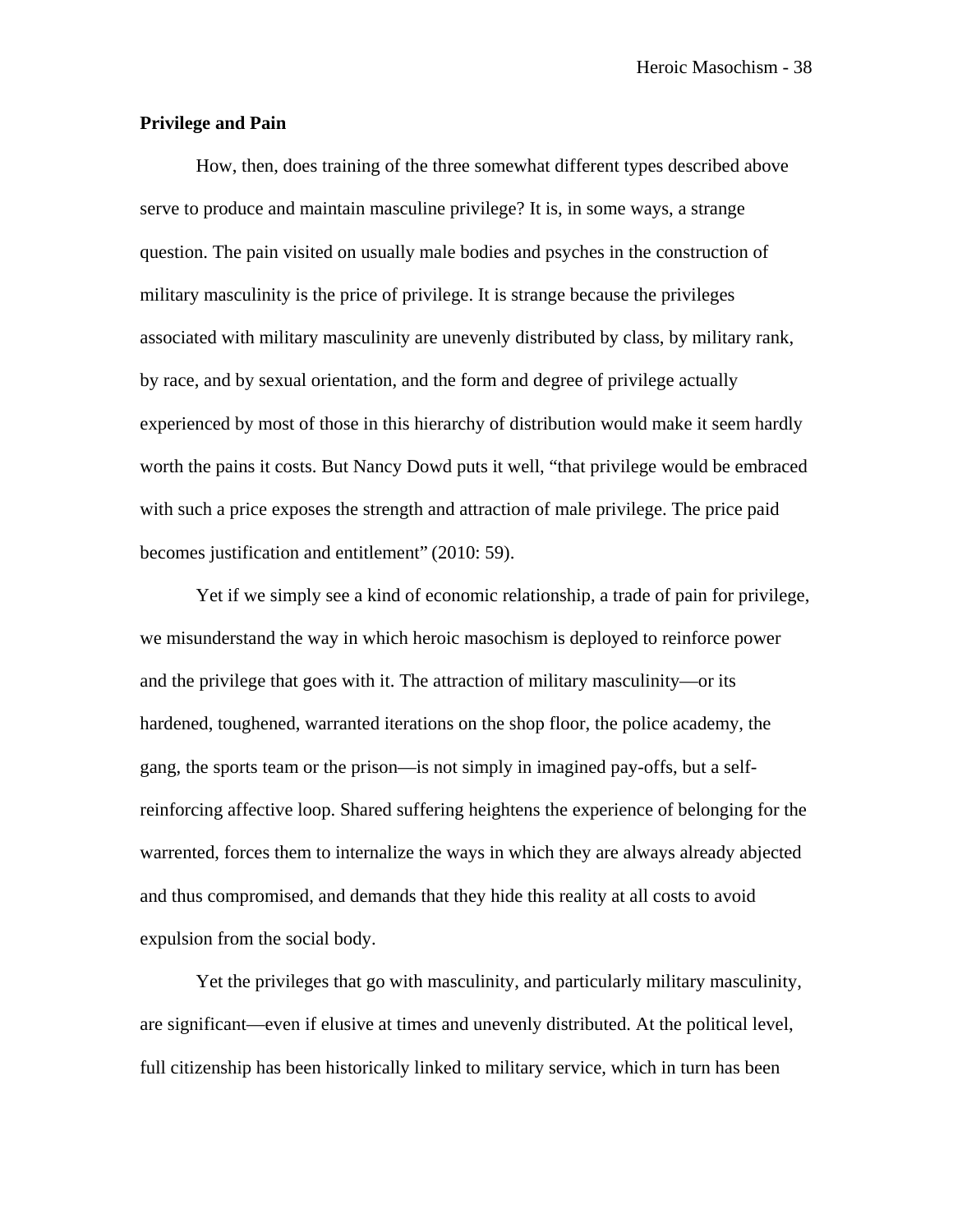predicated on masculine performance. And while risking injury or death in war might not seem exactly like a privilege, it has been repeatedly constructed as such, as an opportunity to bond with the sacred nation. The benefit to those who become casualties might be considered as, at best, evanescent—but the privileges acrue collectively, not just to soldiers, but to men as a class.

An important element of masculine privilege is constructed through the subsequent utility of bonds generated in the hothouse environment of the initiated homosocial order, or what John Remy has referred to as the "men's house," which is "the place where those males who have earned the right to call themselves men, or are in the process of attaining this emblem of privilege, gather" (1990: 46). Broadly speaking, any point of enduring homosocial gathering, from locker rooms to barracks, are men's houses in this sense. The initiatory rites and other forms of training that secure admission tend to heighten commitment to the group by generating difficult to assimilate arousal states and by generating a sense of being selected through the exclusion (or at least threatened exclusion) of non-hackers, and of course those who will not even be considered for membership (Bourdieu 1992).

The utility of the bonds generated in the men's house is widely recognized, and those sharing such experiences tend to give preference to others of their most particular kind in decisions such as hiring, promotion, passing along of crucial information and the like. It is, in effect, a way to extend the boundaries of benefit usually associated with kinship, which becomes all the more important in societies where kinship circles are contracted. A key component of this, often overlooked, is the benefit of mentoring, in which men seen as fully in possession of masculinity in its preferential forms self-select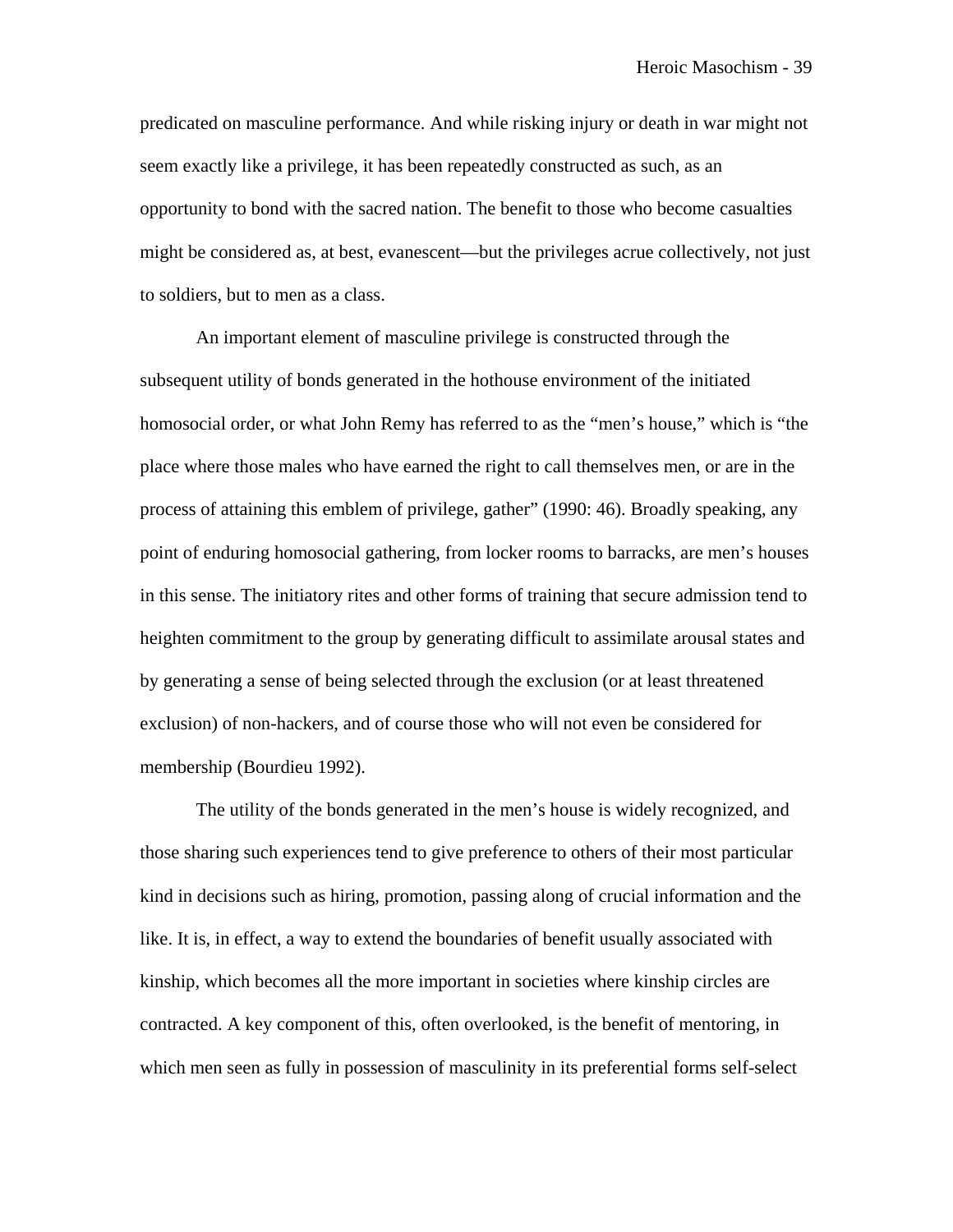or are selected to bring along younger men seen as likely candidates, often because they have the appropriate fraternal background, or are seen as possessed of qualities akin to those found in the group (Kimmel and Traveler 2005).

Military masculinity is also associated with a number of powerful narratives that revolve around the ways in which heroic masocism is inculcated. These narratives reinforce the notion that the toughening and hardening presumably required to endure the rigors of the battlefield construct not just gendered bodies, but gendered spaces, archetypcially "the front"—a space from which women are supposed to be absent, whatever the realities (Name Witheld 2010). This paradigmatic separation underwrites masculine and feminine spaces as fundamentally different, creating a social warrant for the de facto zoning practices that make pediatrician's offices and elementary school classrooms into feminine spaces, while football stadiums and engineering colleges are masculine (Dowd 2010: 64).

Not only do militarized narratives generate a warrant for gendered social zoning, they celebrate bodily sacrifice as an ideal. They create a kind of aura around masculine accomplishment, as if all things masculine are seen through the lens of heroic masochism. The normative breadwinner role, which has done so much at the practical level to maintain male economic privilege, is constructed in a "work first" narrative field that draws on the trope of heroic masochism: whatever the man does, he does for the greater good of his family, and is therefore not only authorized, but sanctified. Failure to work sufficiently, or evidence even of a desire not to put work first, is conversely constructed as emasculating, indicative of an incapacity to hack it.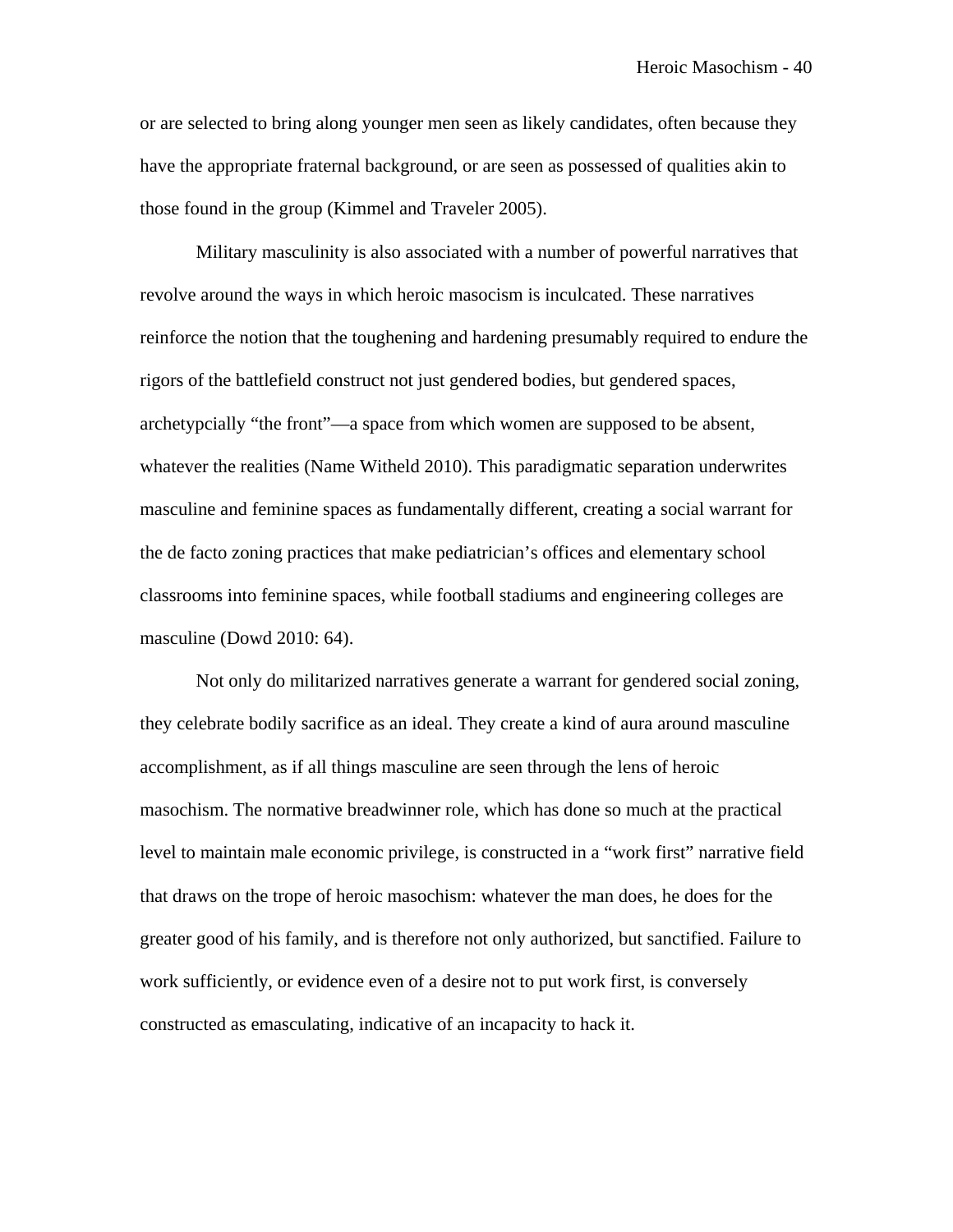The specific soldiers who underwent the humiliations, pains, and transgressions described above might not feel, of course, that they have any of these privileges. In the first place, the exercise of privilege—gendered, racial, class-based—often goes unnoticed. It is simply what is normal for the subject. In the second place, the privileges that go specifically with military masculinity are always subject to revocation. In the gendered regime produced through the techniques of pain and heroic masochism, abjection is immanent, always almost shamefully visible. It is the male-male competition of daily life that may well dominate the consciousness of any man in particular, rather than the categorical privileges that accrue to men as such, or that he might unthinkingly exercise in his relations with women or less fully warranted men.

Finally, with respect to masculine privilege and the heroic masochism that warrants it, it must be said again that a responsibility for policing the gender line, for participating in the casual sadism of exclusion as well as the institutional violence of initiation, are part of the package. As argued by Theodore Allen in his discussion of the invention of whiteness in the United States, white racial privilege is the counterpoint to a cross-class alliance of rich and poor whites in which the poor are included in the dominant social order in exchange for a responsibility to police the color line, if necessary with violence (1994).

Masculine privilege, of the sort that accrues to those initiated in its military forms, oozes out to encompass men as a class even while further abjecting those considered "non-hackers"—feminine men, gay men, men of color, men of the wrong religion, men with bodies not conforming to militarized standards, depending on the time and place. It is also deeply compelling to those who inhabit it because of the price they have paid and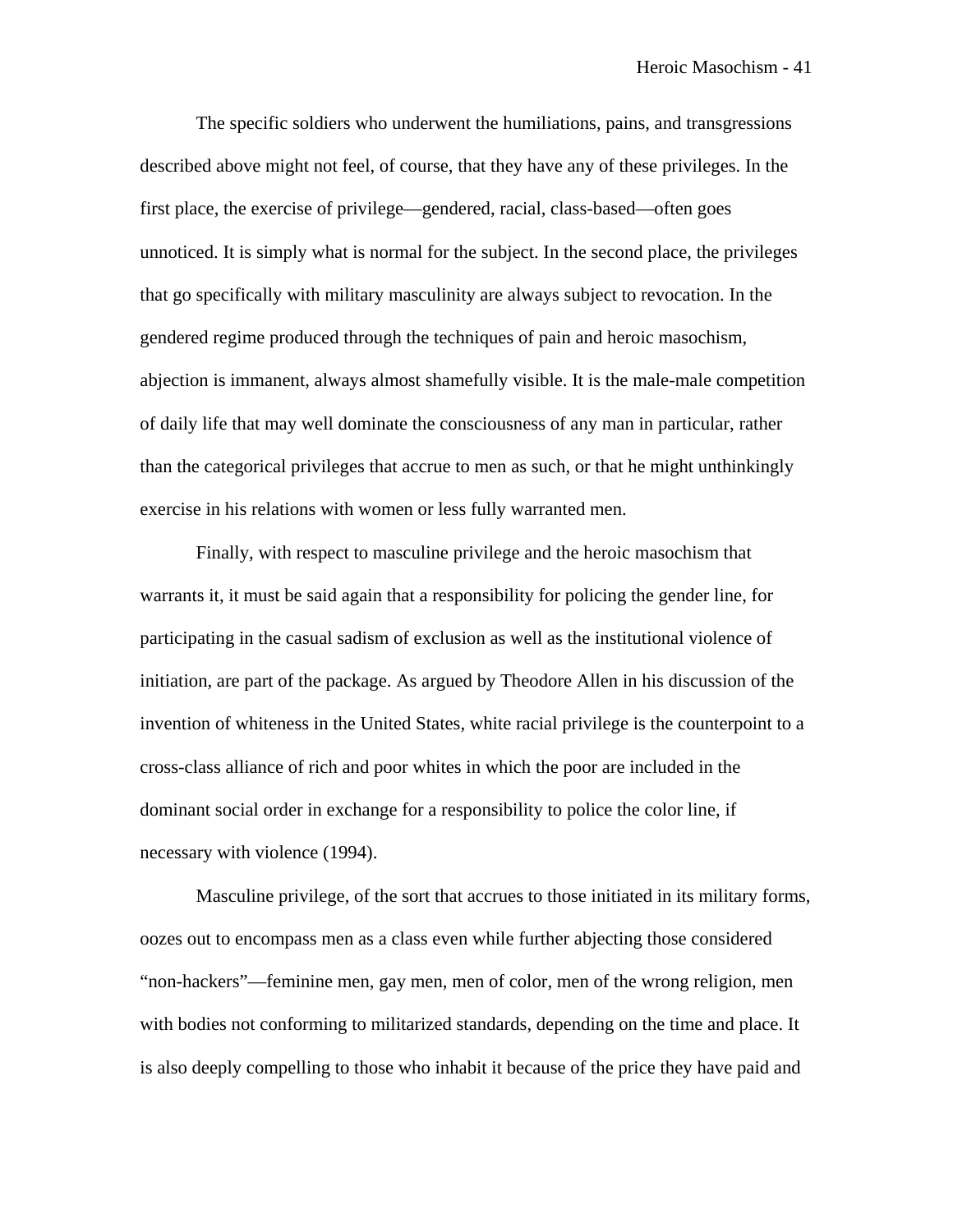continue to pay for the belonging. The privilege is taken as a minor compensatory justice, and the sunk cost of their past pain makes refusal to go along with more of the same, or in its infliction, difficult. Their participation as victim or perpetrator enmeshes them in a system that is only reinforced by the most popular and well known narratives our culture has produced. Who doesn't want to be a hero?

## **Conclusion**

 It is more than a rhetorical question. The warrants for masculine privilege have their roots in the notion that suffering is, or ought to be, good for the soul. Pain and its psycho-emotional kindred—humiliation, shame, anxiety—are at base forms of arousal that can be, and often are, invested with erotic energy. The investment, because perverse, and doubly perverse in the context of masculine homosocial environments, is to an extent unspeakable, unknowable. It is a powerful font of affect that attaches men to groups via the narrative of the greater good: suffering, then, has a purpose—service to the group, the family, the nation. The perversely alluring dread and ambivalence associated with initiation in the group, with acts of heroism and sacrifice, and with death are tamed.

 This structure underwrites masculine privilege by bonding men together, both concretely and in the general sense of overvaluing the values associated with a capacity to suffer willingly: toughness, self-discipline, emotional control, discounting consequences to self or to others. To intervene in this particular warrant for masculine privilege means to cultivate new attitudes toward the body, attitudes that do not champion submission and hardness and endurance as the preeminent values. It means to refuse to perpetuate the "take one for the team" self-sacrificial attitudes so prevalent in sport. It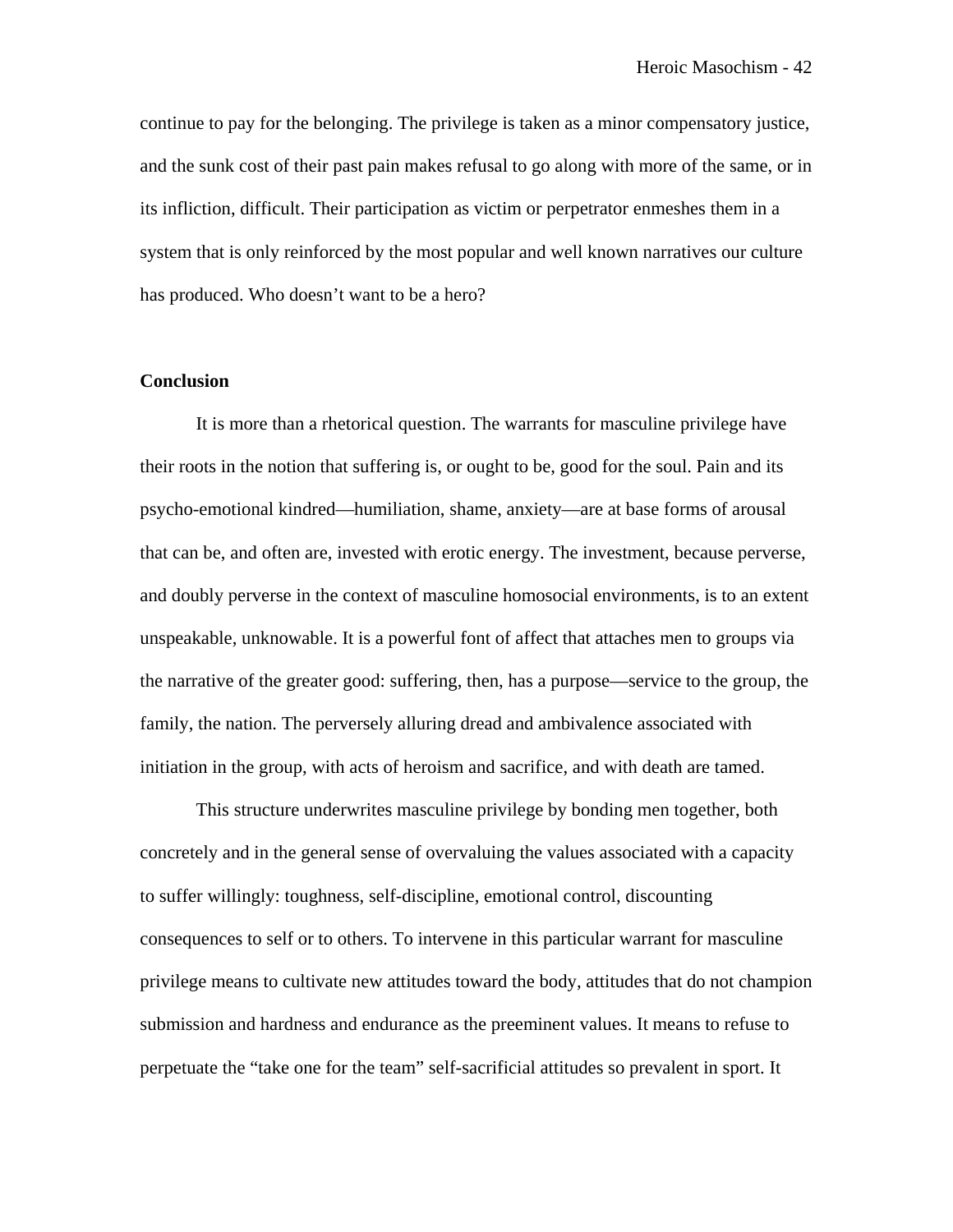means to undermine narrative structures that tap into the elation that seems to go along with stories about pain, endurance, sacrifice.

 The techniques of pain are techniques of emotional manipulation, grounded in our human reactions to arousal and our need to belong. Indeed, the benefits of belonging to some in-group that has organized social space for decades, or centuries, to the benefit of group members and those most easily assimilable to group norms, are at the heart of privilege. The musculature of privilege is the warrant for sadism and violence (including social bullying and intimidation) turned both against initiates and in the service of policing both gendered and group boundaries. If we are serious about changing the ways in which gendered privilege functions, then we have to think seriously about ways to mitigate against the use of pain in the production of people.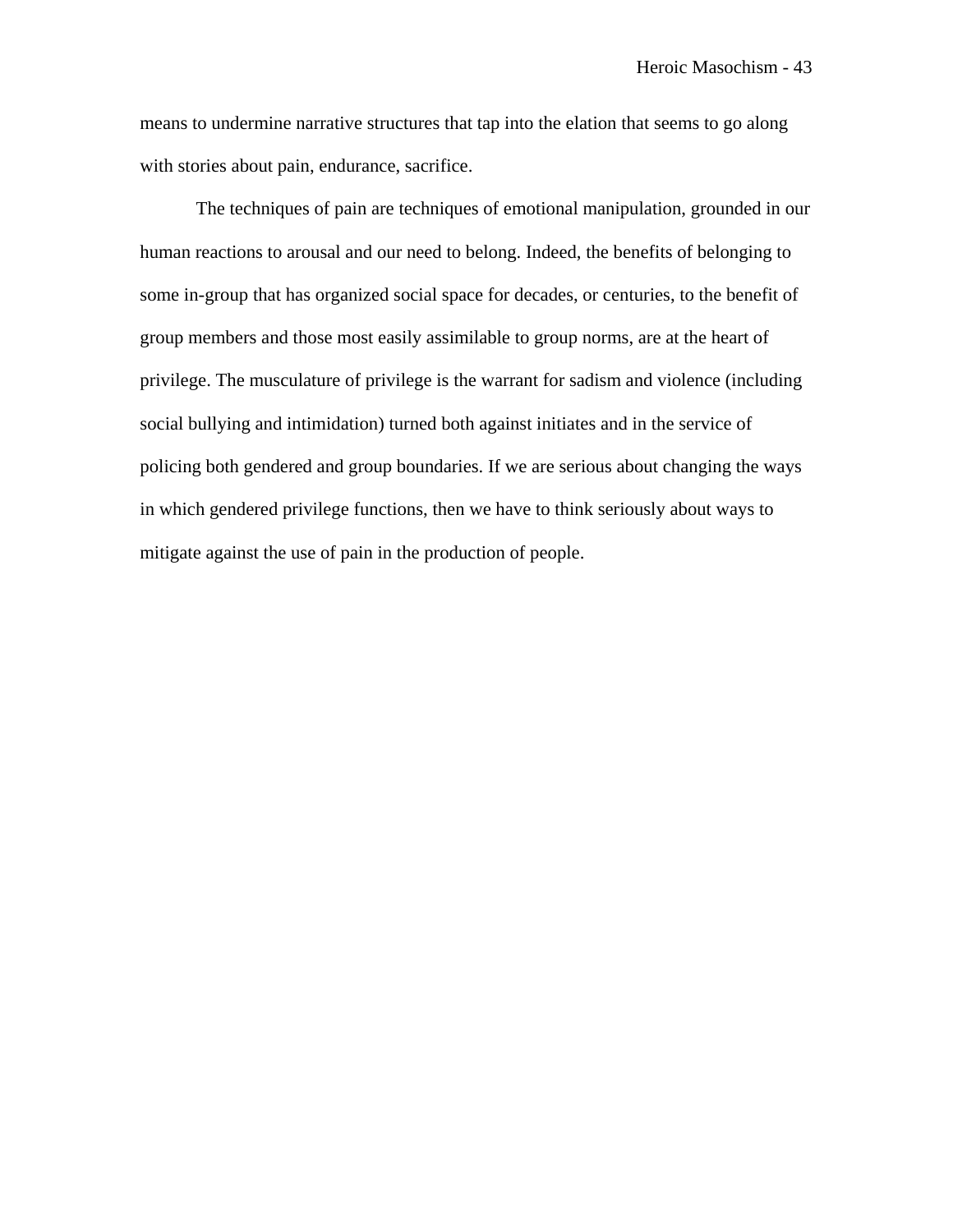#### **Works Cited**

Asad, Talal. 1993. "Pain and Truth in Medieval Christian Ritual." In *Genealogies of Religion: Discipline and Reasons of Power in Christianity and Islam*, 83–124. Baltimore, MD: The Johns Hopkins University Press.

Adorno, Theodore W. 1998. "Education after Auschwitz." In *Critical Models, Interventions and Catchwords*. Translated by H. W. Pickford, 191–204. New York: Columbia University Press.

- Bachrach, Peter and Morton Baratz. 1970. *Power and Poverty: Theory and Practice*. New York: Oxford University Press.
- Barker, Gary. 2005. *Dying To Be Men: Youth, Masculinity, and Social Exclusion*. New York: Routledge.
- BBC. 2007. "German Army in 'Racist Video' Row." *BBC News*, April 14, http://news.bbc.co.uk/2/hi/europe/6556643.stm.
- Belkin, Aaron. 2012. *Bring Me Men: Military Masculinity and the Benign Façade of American Empire, 1898 –2001.* New York: Columbia University Press.
- Benevuto, Sergio. 2003. "Freud and Masochism." *Journal of European Psychoanalysis*, 16 (Winter-Spring): 57–80, www.psychomedia.it/jep/number25/benvenuto.htm.
- Bentham, Jeremy. 1988. *The Principles of Morals and Legislation*. Amherst, NY: Prometheus Books.
- Boose, Linda. 1993. "Techno-Muscularity and the 'Boy-Eternal': From the Quagmire to the Gulf. In *Gendering War Talk*, edited by Mariam Cooke and Angela. Woollacott, 67–108. Princeton, NJ: Princeton University Press.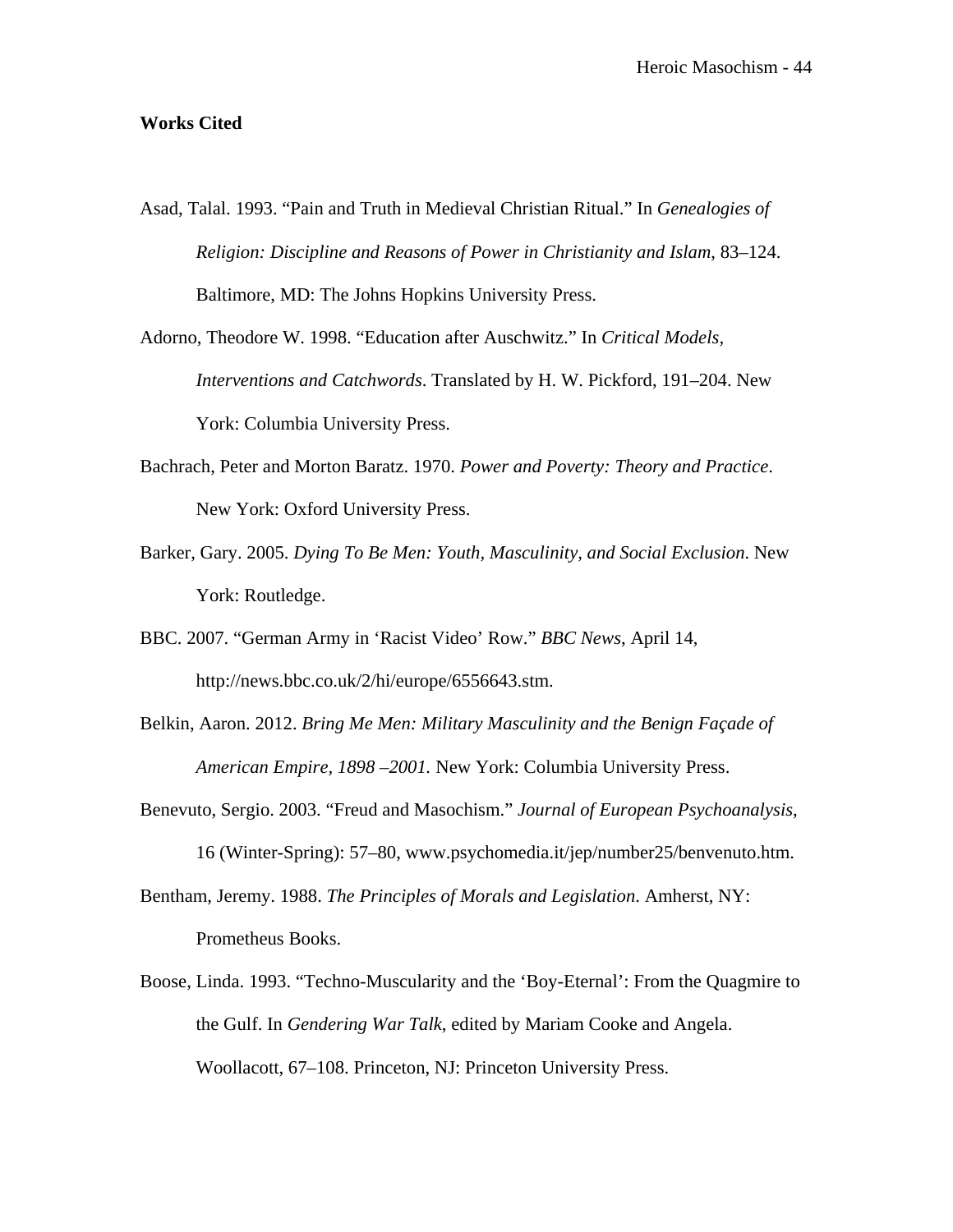- Bourdieu, Pierre. 1992. "Rites as Acts of Institution." In *Honor and Grace in Anthropology*, edited by J. G. Peristiany and Julian Pitt-Rivers, 79–90. Cambridge: Cambridge University Press.
- Brintnall, Kent. 2011. *Ecce Homo: The Male-Body-in-Pain as Redemptive Figure*. Chicago: University of Chicago Press.
- Clawson, Mary Ann. 1989. *Constructing Brotherhood: Class, Gender and Fraternalism.*  Princeton, NJ: Princeton University Press.
- Douglas, Mary. 1966. *Purity and Danger: An Analysis of the Concepts of Pollution and Taboo*. London: Routledge.
- Dowd, Nancy. 2010. *The Man Question: Male Subordination and Privilege.* New York: NYU Press.
- Elias, Norbert. 1996. *The Germans: Power Struggles and the Development of Habitus in the Nineteenth and Twentieth Centuries*. New York: Columbia University Press.
- Faludi, Susan. 1999. *Stiffed: The Betrayal of the American Man.* New York: William Morrow.
- Feasey, Rebecca. 2008. *Masculinity and Popular Television*. Edinburgh: Edinburgh University Press.
- Freud, Sigmund. 1961 [1924]. "The Economic Problem of Masochism." In Vol. 19 of *The Standard Edition of the Complete Psychological Works of Sigmund Freud,* edited and translated by James Strachey, 159–172. London: Hogarth, 1953–1974.
- Freud, Sigmund. 1960 [1901]. *The Psychopathology of Everyday Life*. Vol. 6 of *The Standard Edition of the Complete Psychological Works of Sigmund Freud,* edited and translated by James Strachey. London: Hogarth, 1953–1974.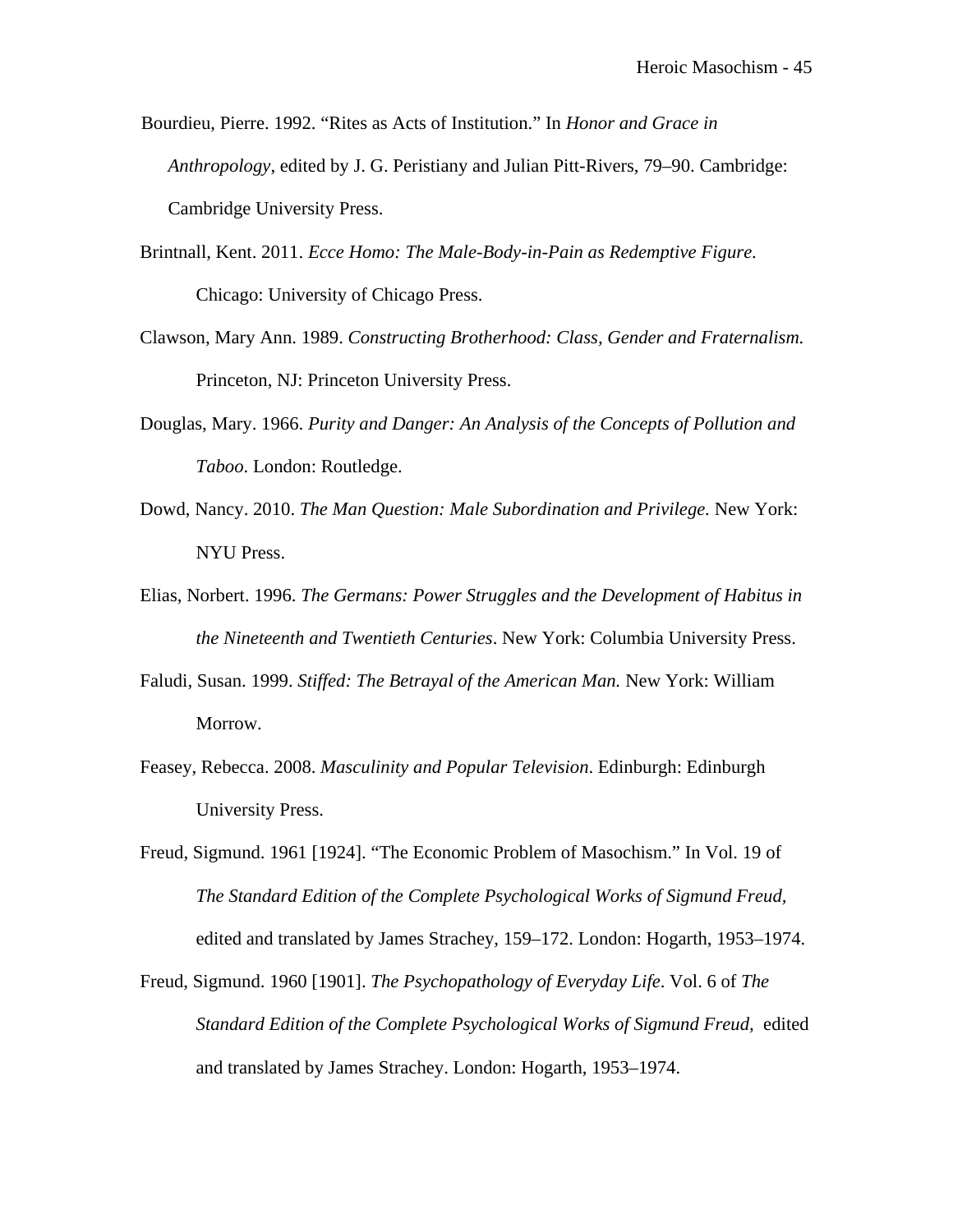- Freud, Sigmund. 1957 [1915]. "Instincts and Their Vicissitudes." In Vol. 14 of *The Standard Edition of the Complete Psychological Works of Sigmund Freud,* edited and translated by James Strachey, 117–140. London: Hogarth, 1953–1974.
- Freud, Sigmund. 1955 [1919]. "A Child is Being Beaten: A Contribution to the Study of the Origin of Sexual perversions." In Vol. 17 of *The Standard Edition of the Complete Psychological Works of Sigmund Freud,* edited and translated by James Strachey, 179–204. London: Hogarth, 1953–1974.
- Freud, Sigmund. 1953 [1905]. "Three Essays on the Theory of Sexuality." In Vol. 7 of *The Standard Edition of the Complete Psychological Works of Sigmund Freud,* edited and translated by James Strachey, 125–243. London: Hogarth, 1953–1974.
- Frevert, Ute. 1991. *Ehrenmänner: Das Deull in der Bürgerlichen Gesellschaft.* Munich: C. H. Beck.
- Gardiner, Steven. 2004. *Masculinity, War, and Refusal: Vicissitudes of German Manhood before and after the Cold War*. Doctoral Disseration, Ithaca, NY: Cornell University
- Gardiner, Steven. 2014 (Forthcoming). "Behold the Man: Heroic Masochism, Militant Christianity, and Mel Gibson's *Passion*." *Cultural Analysis*.
- Gardiner, Steven and Angie Reed Garner. 2010. "Relationships of War: Mothers, Soldiers, Knowledge." In *Women, War and Violence: Personal Perspectives and Global Activism* (Editors Robin Chandler, Lihua Wang, and Linda K. Fuller). New York: Palgrave-MacMillan.
- Gilmore, David. 1990. *Manhood in the Making: Cultural Concepts of Manhood.* New Haven: Yale University Press.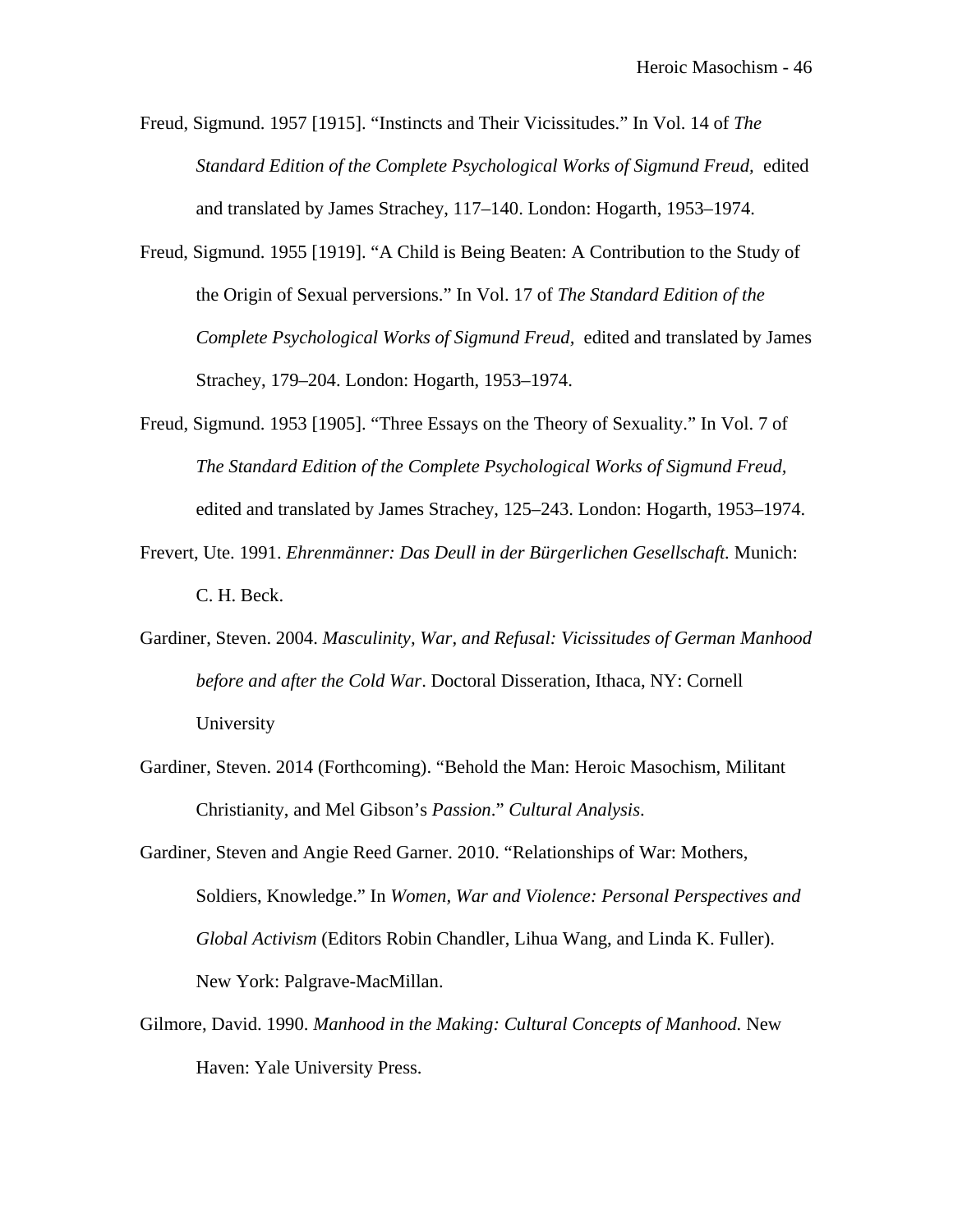Goldstein, Joshua. 2001. *War and Gender: How Gender Shapes the War System and Vice Versa.* Cambridge: Cambridge University Press.

Graeber, David. 2011. *Debt: The First 5,000 Years.* Brooklyn, NY: Melville House.

Greenblatt, Stephen. 2011. *The Swerve: How the World Became Modern.* New York: W. W. Norton.

Hiscock, Johh. 2010. "Mel Gibson Interview." *The Telegraph*, January 21,

www.telegraph.co.uk/culture/film/7044121/Mel-Gibson-interview.html.

Holmes, Richard. 2008. *The Age of Wonder*. London: Harper Press.

- Human Rights Watch. 2011. *Getting Away with Torture: The Bush administration and Detainee Mistreatment.* New York: Human Rights Watch, www.hrw.org/reports/2011/07/12/getting-away-torture.
- Kimmel, Michael. 2008. *Guyland: The Perilous World Where Boys Become Men.* New York: HarperCollins.
- Kimmel, Michael and Amy Traver. 2005. "Mentoring Masculinities: Race and Class in the (Re-)Construction of Gender in the USA and the UK." *Irish Journal of Sociology* 14(2): 213–230.
- Kristeva, Julia. 1982. *Powers of Horror: An Essay on Abjection*. New York: Columbia University Press.
- Lacan, Jacque. 1991. *The Ethics of Psychoanalysis*. Book 7 *The Seminar of Jacque Lacan*, edited by J. Miller. New York: Norton.
- Lomsky-Feder, Edna. 2004. "Life Stories, War, and Veterans: On the Distribution of Memories." *Ethos* 32(2): 82–109.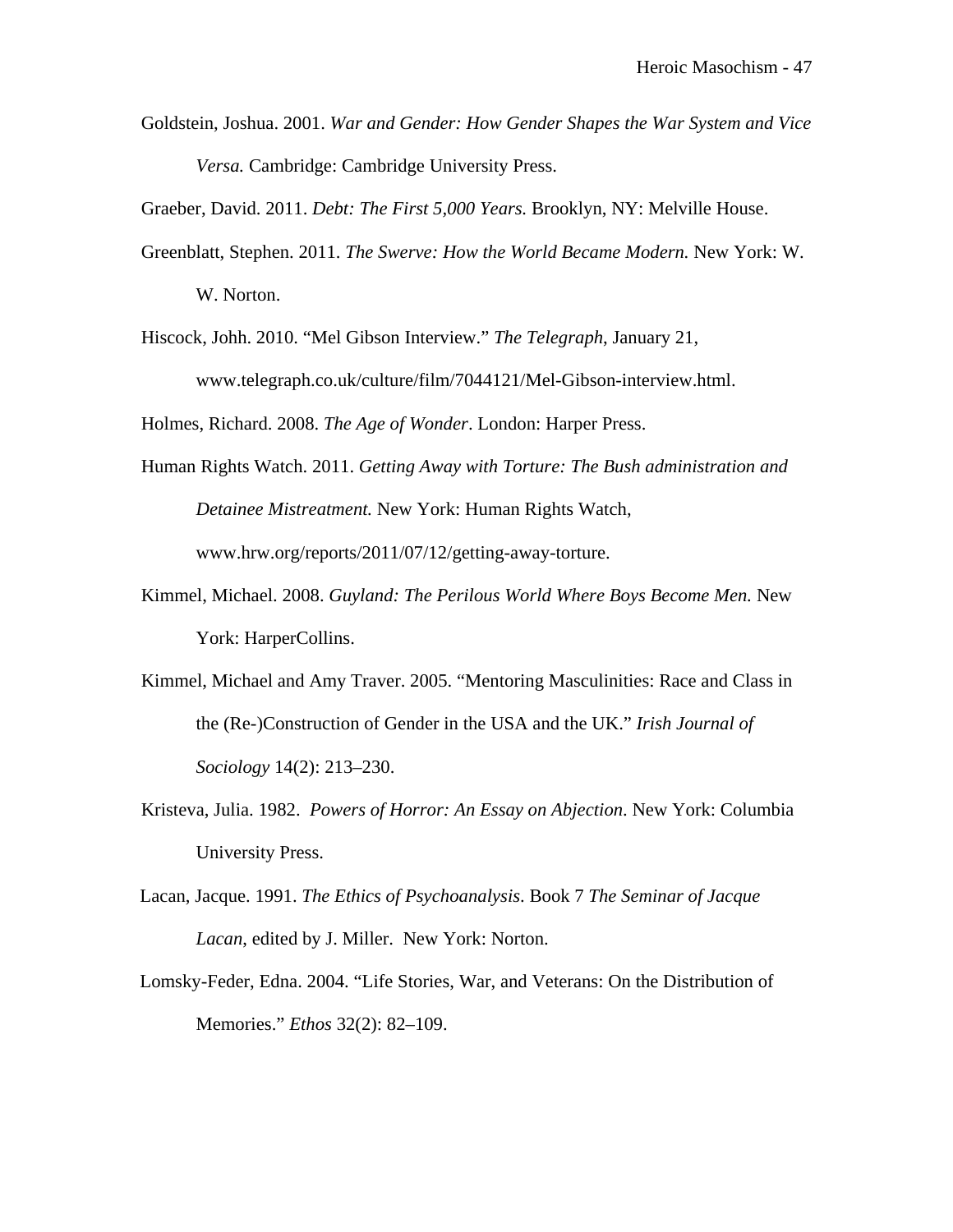- Nietzsche, Frederic. 2007 [1909]. *Ecce Homo*. Translated by D. Large. Oxford: Oxford University Press.
- Nietzsche, Freidrich. 2003a [1889]. *Twilight of the Idols* and *The Anti-Christ*. New York: Penguin.
- Nietzsche, Freidrich. 2003b. *Nietzsche: Writings from the Late Notebooks*. Cambridge: Cambridge University Press.
- Nietzsche, Freidrich. 1954 [1887]. From *Toward a Genealogy of Morals*. In *The Portable Nietzshe*, edited by Walter Kaufman, 450–453. New York: Viking-Penguin.
- Remy, John. 1990. "Patriarchy and Fratriarchy as Forms of Androcracy." In *Men, Masculinities and Social Theory*, editors, 43–54. London: Unwin Hyman.
- Sanday, Peggy. 2007. *Fraternity Gang Rape: Sex, Brotherhood, and Privilege on Campus.* New York: New York University Press.
- Savran, David. 1998. *Taking It Like a Man: White Masculinity, Masochism, and Contemporary American Culture.* Princeton: Princeton University Press.
- Scarry, Elaine. 1985. *The Body in Pain: The Making and Unmaking of the World.* Oxford: Oxford University Press.
- Snow, Stephanie. 2005. *Operations Without Pain: The Practice and Science of Anaesthesia in Victorian Britain*. New York: Palgrave-Macmillan.
- Theweleit, Klaus. 1987. *Women, Floods, Bodies, History*. Vol. 1 of *Male Fantasies*. Translated by Stephen Conway, Erica Carter and Chris Turner. Minneapolis: University of Minnesota Press, 1987–1989.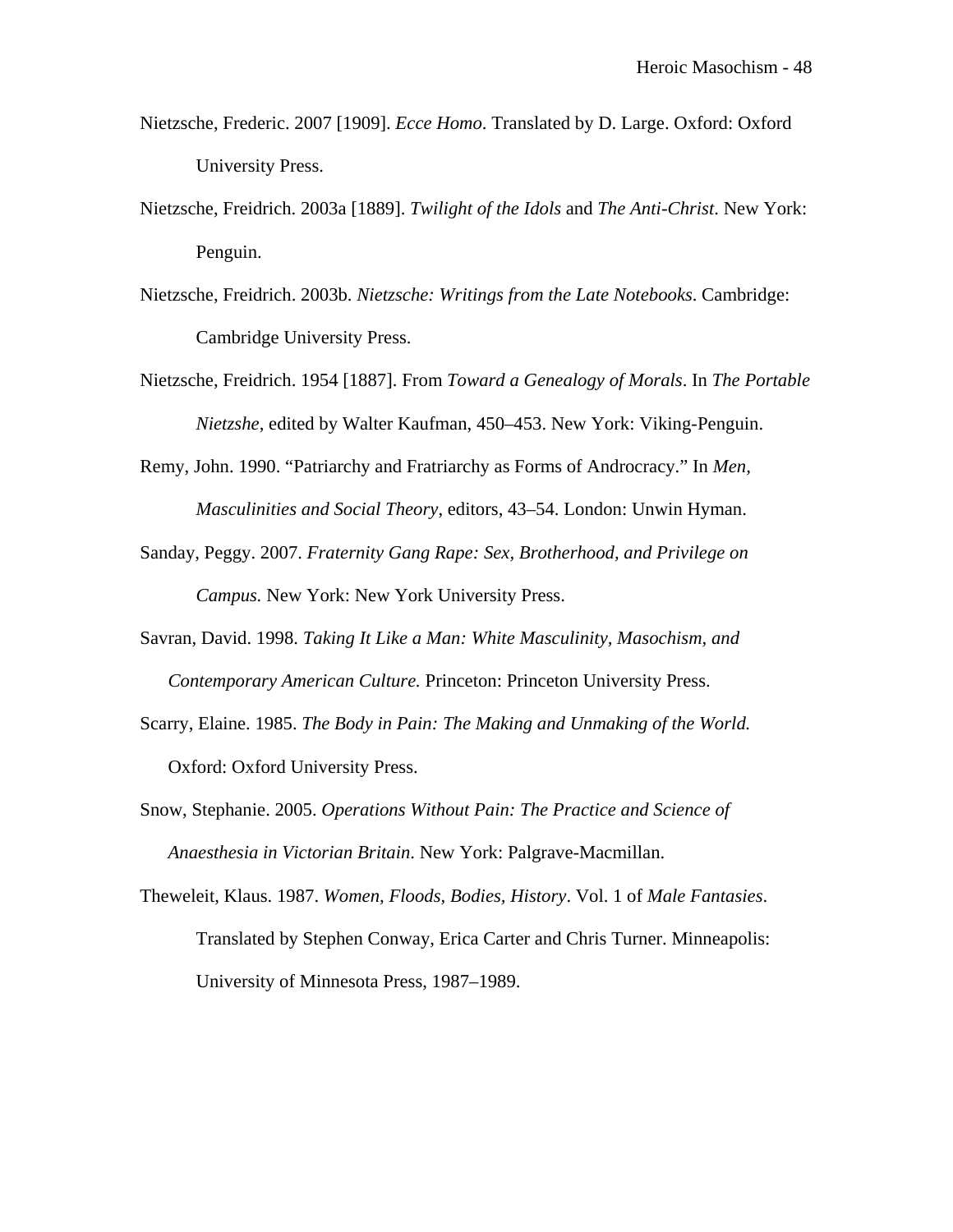Turner, Victor. 1967. "Betwixt and Between: The Liminal Period in *Rites de Passage*." In *The Forest of Symbols: Aspects of Ndembu Ritual*, 93–111*.* Ithaca, NY: Cornell University Press.

White, Thedore. 1994. *Racial Oppression and Social Control*. Vol. 1 of *The Invention of the White Race*. New York: Verso, 1994–1997.

Young-Bruehl, Elisbeth. 1990. [Editor's Introduction] "The Economic Problem of Masochism." In *Freud on Women: A Reader,* edited by Elisbeth Young-Bruehl, 283–284. New York: W.W. Norton.

## **Filmography**

- *Braveheart*. 1995. Directed by Mel Gibson. USA: Icon Entertainment/B.H. Finance, 1995.
- *Conan the Barbarian*. Directed by John Milius. USA: Dino De Laurentiis Corporation, 1982.

*Dark Knight.* Directed by Christopher Nolan. USA: Warner Bros, 2008.

- *Enter the Dragon*. Directed by Robert Clouse. Hong Kong/USA: Warner Bros. Pictures, 1973.
- *Full Metal Jacket*. Directed by Stanley Kubrick. UK/USA: Natant/Warner Bros./Stanley Kubrick Productions, 1987.

*Mad Max*. Directed by George Miller. Australia: Kennedy Miller Productions, 1979. *Officer and a Gentleman*. Directed by Taylor Hackford. USA: Lorimar Film, 1982. *Passion of the Christ.* 2004. Directed by Mel Gibson. USA: Icon Productions, 2004. *Steel Magnolias*. Directed by Herbert Ross. USA: TriStar Pictures, 1989.